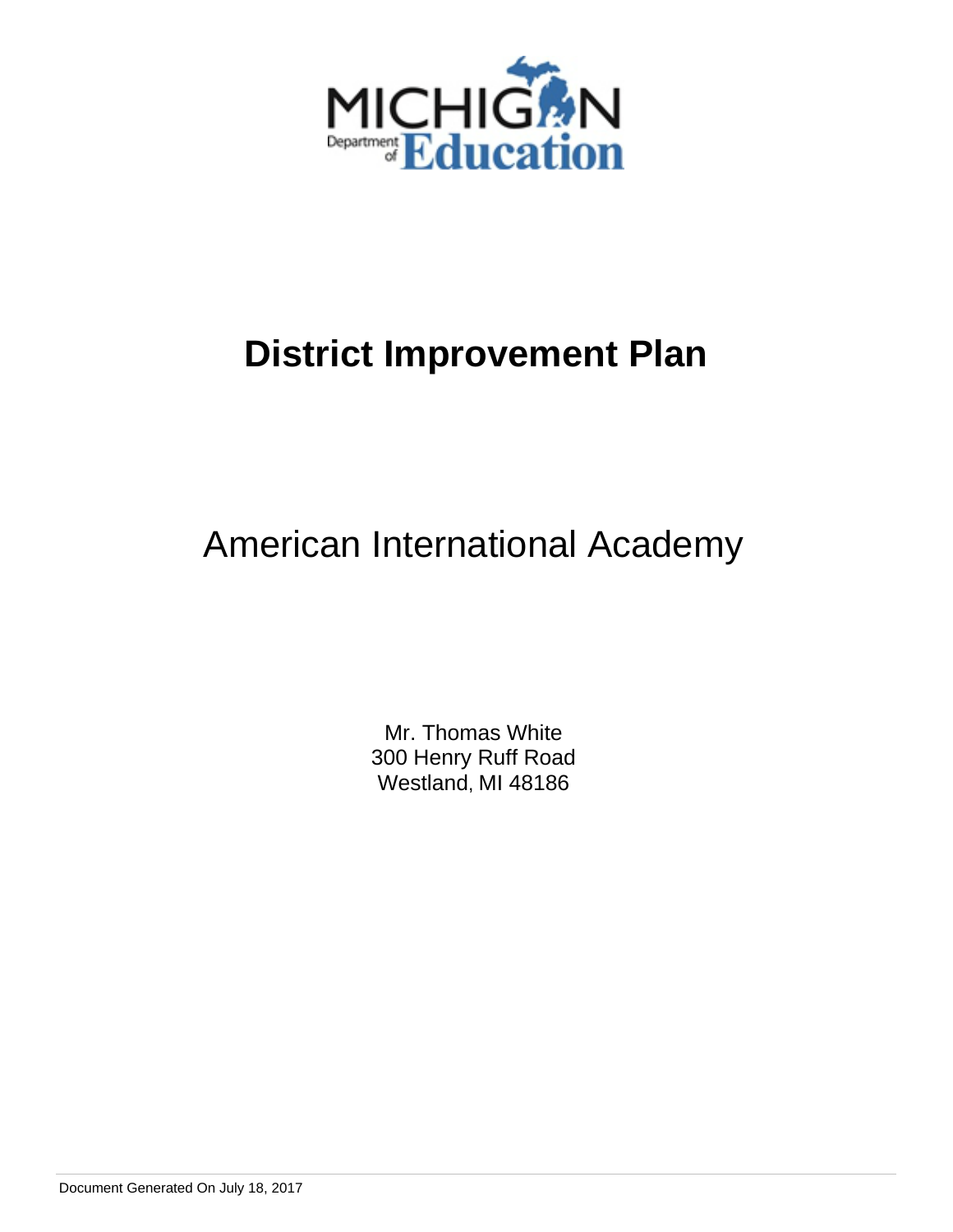# **TABLE OF CONTENTS**

|--|

# **Improvement Plan Stakeholder Involvement**

| $Introduction \dots 3$ |  |
|------------------------|--|
|                        |  |

# **American International Academy Goals and Plans 2017 2018**

| Goal 1: All students at American International Academy will become proficient in the area of English Language Arts. 8 |  |
|-----------------------------------------------------------------------------------------------------------------------|--|
| Goal 2: All students at American International Academy will become proficient in the area of Mathematics 14           |  |
|                                                                                                                       |  |
| Goal 4: All students at American International Academy will become proficient in the area of Social Studies 25        |  |
| Goal 5: All students at American International Academy will receive services that will meet the holistic needs of all |  |
|                                                                                                                       |  |
|                                                                                                                       |  |
|                                                                                                                       |  |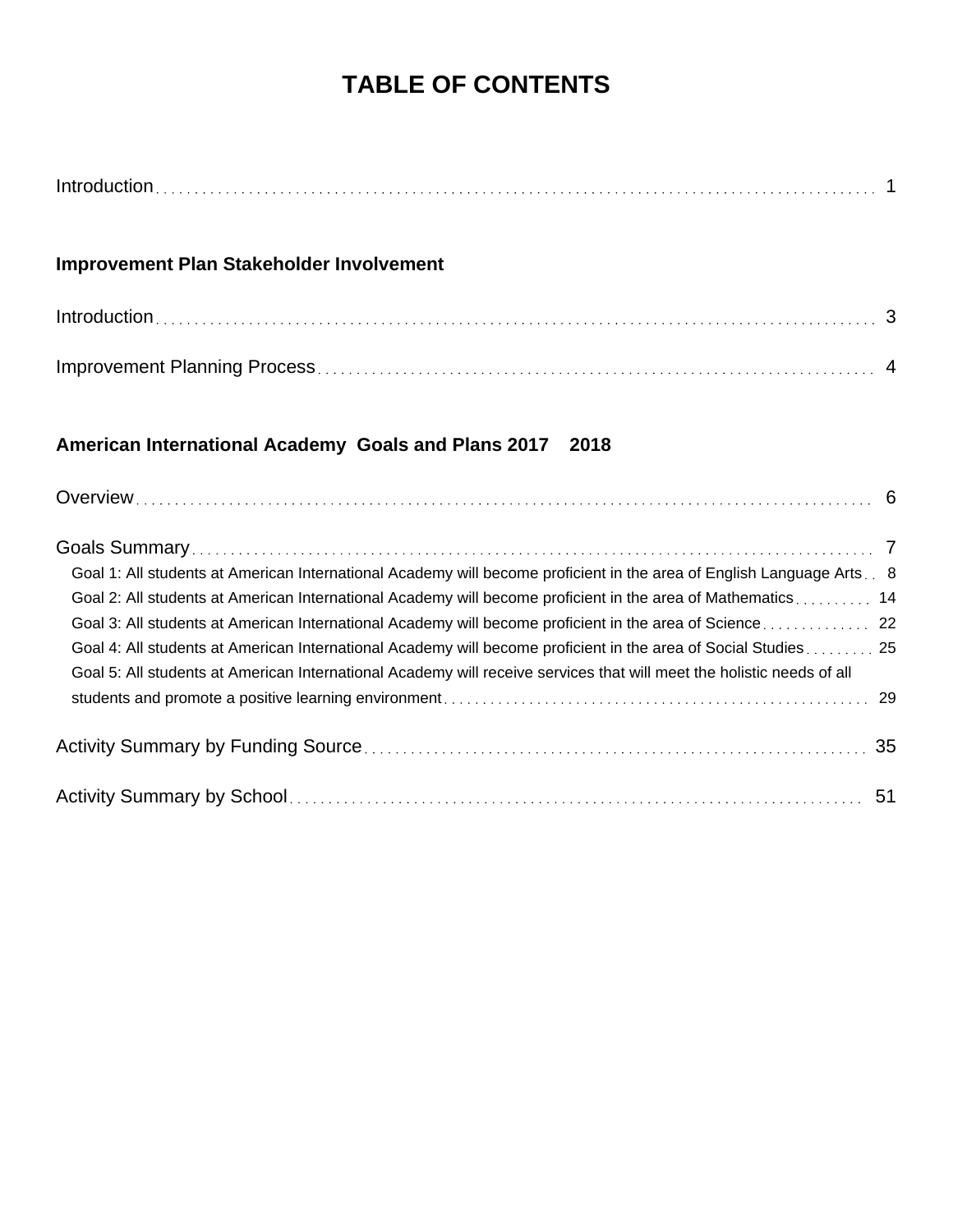# **Introduction**

The District Improvement Plan (DIP) has been designed to provide schools and districts with a common planning template that addresses student learning and system needs that have been identified through the schools' Comprehensive Needs Assessment.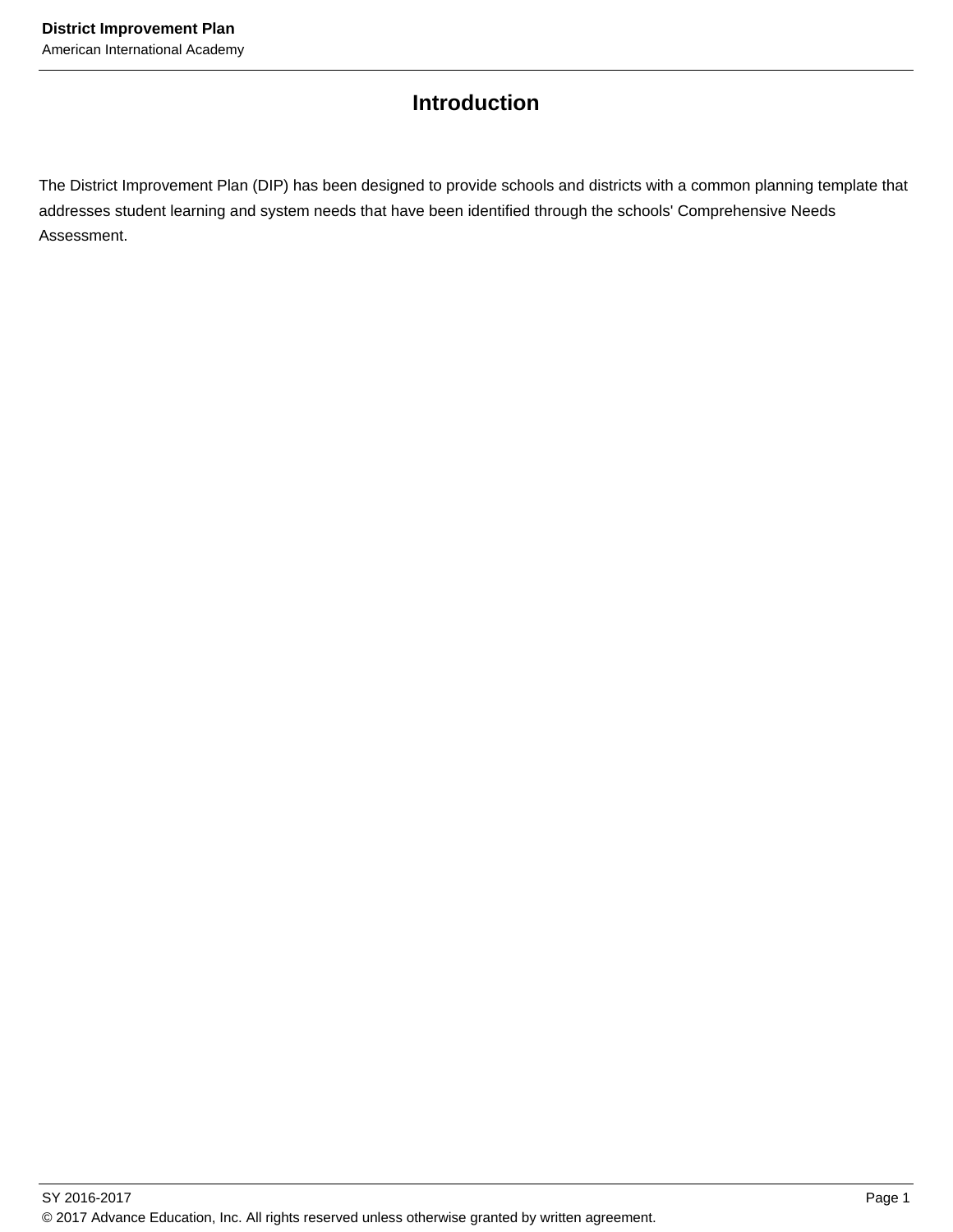# **Improvement Plan Stakeholder Involvement**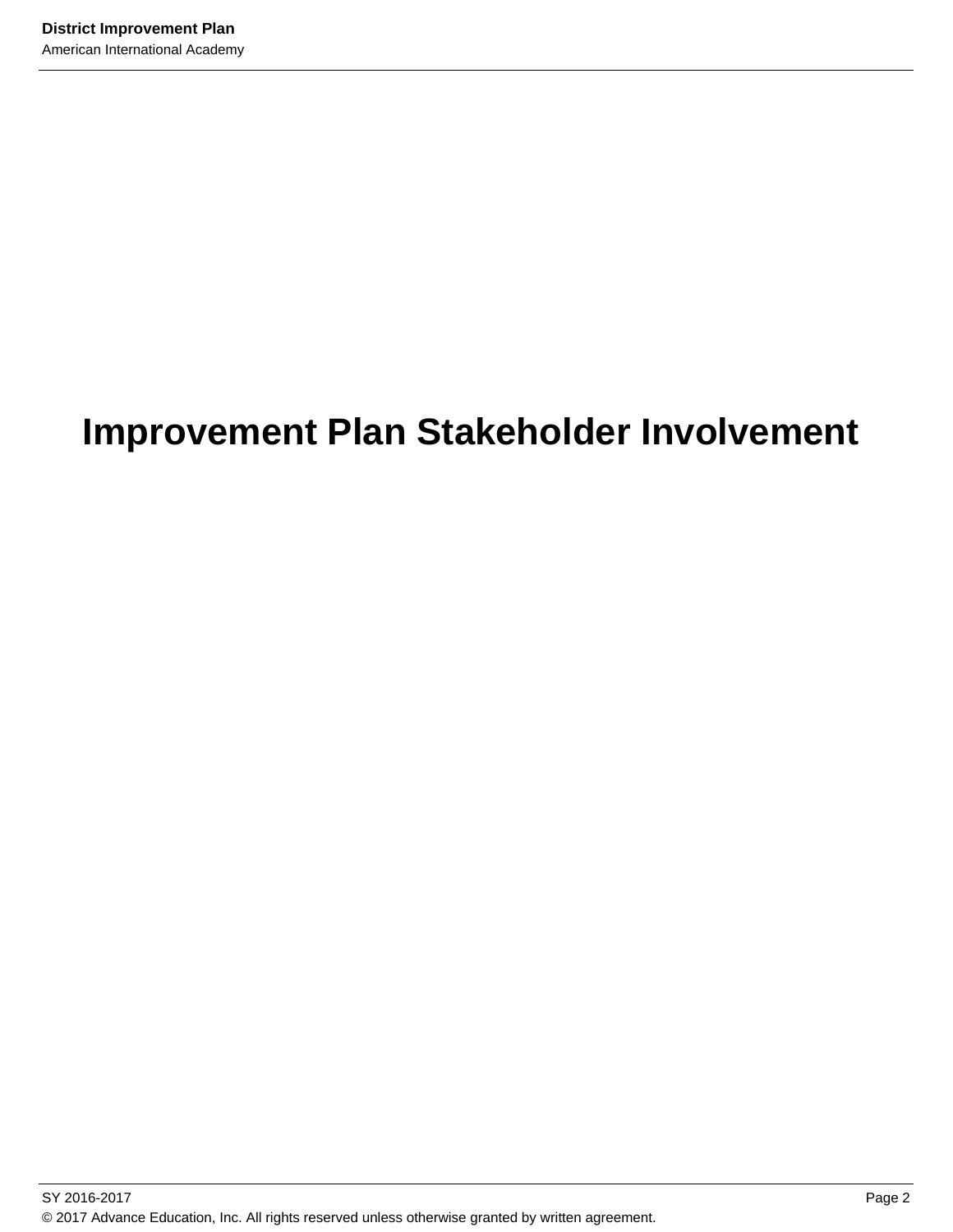American International Academy

# **Introduction**

The responses should be brief, descriptive, and appropriate for the specific section. It is recommended that the responses are written offline and then transferred into the sections below.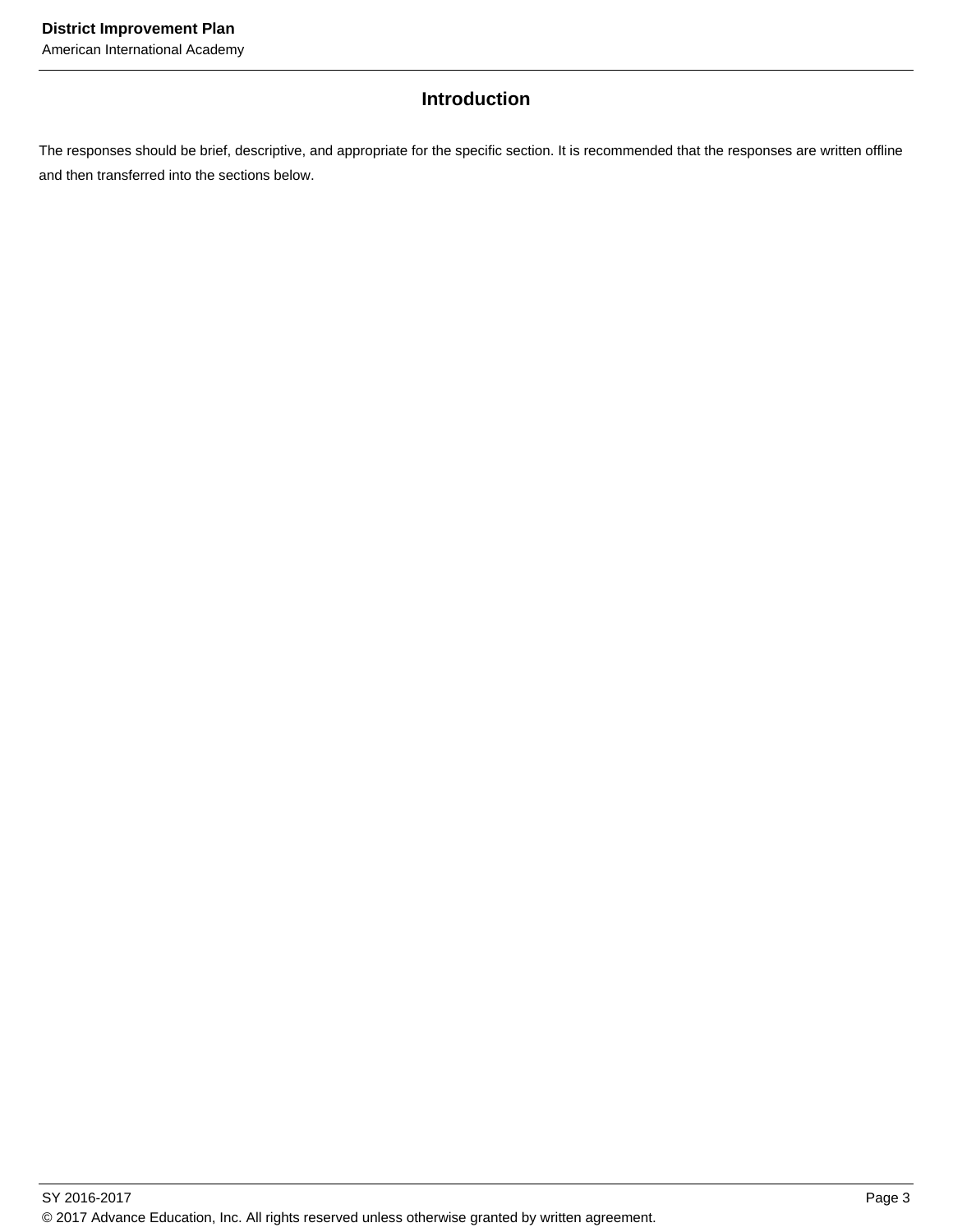#### American International Academy

# **Improvement Planning Process**

Improvement Planning Process

**Describe the process used to engage a variety of stakeholders in the development of the institution's improvement plan. Include information on how stakeholders were selected and informed of their roles, and how meetings were scheduled to accommodate them.** 

Our District Improvement Team is comprised of school leaders, teachers and members of the instructional team from both campuses, compliance, curriculum coaches, students and parents. Elections are held to assign leadership roles on the team. Our goal is to have a diverse team that will allow us to address various issues. Our individual SIT from both campuses meet monthly. The District Team meets quarterly. We make every effort to accommodate members of our team when scheduling meetings. At each meeting we review information shared during previous meetings. Information from our School Improvement Meetings is also shared with staff during staff meetings and shared with our School Board during Board Meetings. Information is also shared with our PTO and families.

# **Describe the representations from stakeholder groups that participated in the development of the improvement plan and their responsibilities in this process.**

Teachers and Curriculum Coaches dis-aggregate and share data from our state and local assessments with the team which assists us in developing strategies to improve teaching and learning. They also assist in planning with the selection of resources geared to differentiate instruction and provide academic interventions that target deficiencies in core subject areas. Our school leaders are also involved in the implementation of strategies designed to close our achievement gap. Parents and students also are given a voice in the planning process at our Academy. The school improvement process at American International Academy focuses on collaboration among all stakeholders.

# **Explain how the final improvement plan was communicated to all stakeholders, and the method and frequency in which stakeholders receive information on its progress.**

The final improvement plan is shared with the staff, school board and is made available to our families on the website and in our main office. Progress regarding our school improvement plan is communicated throughout the school year during board, leadership, staff and curriculum meetings. A copy of the final plan is provided to each employee and shared during our summer professional development series. Leadership, administrative and instructional staff have a copy of our current school improvement plan on their desk or within their classroom/office.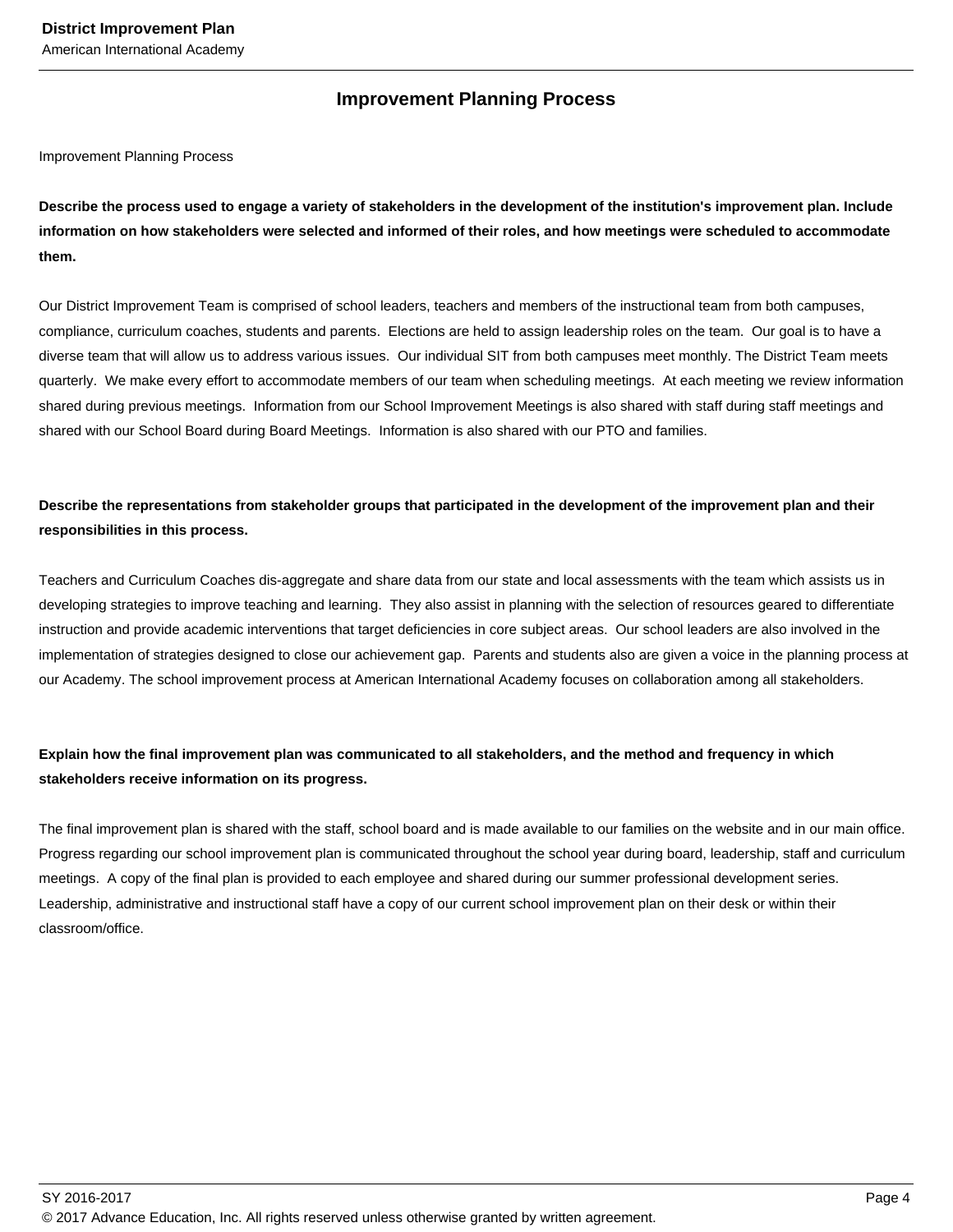# **American International Academy Goals and Plans 2017 2018**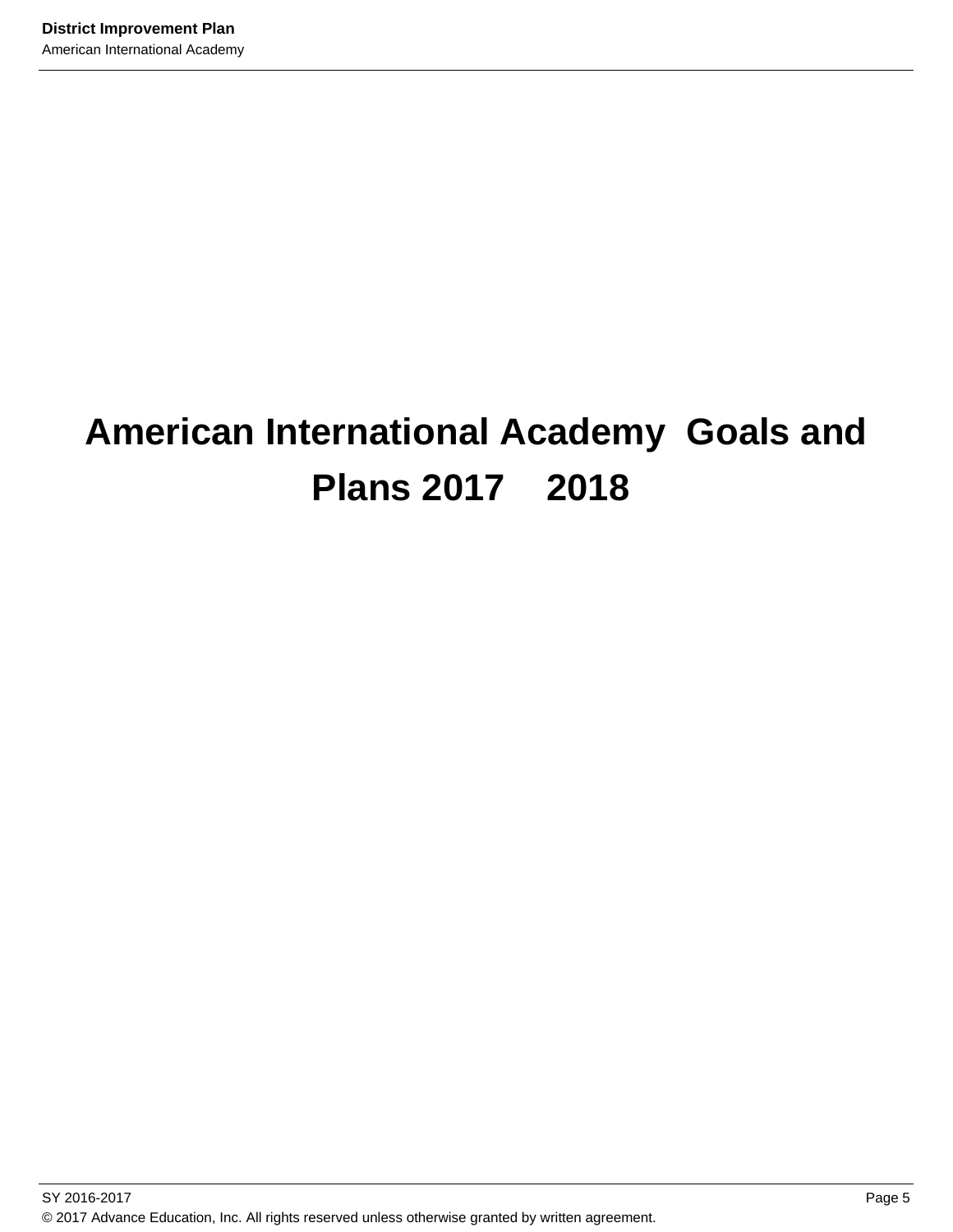American International Academy

# **Overview**

### **Plan Name**

American International Academy Goals and Plans 2017 2018

### **Plan Description**

Goals and Plans District 2017 2018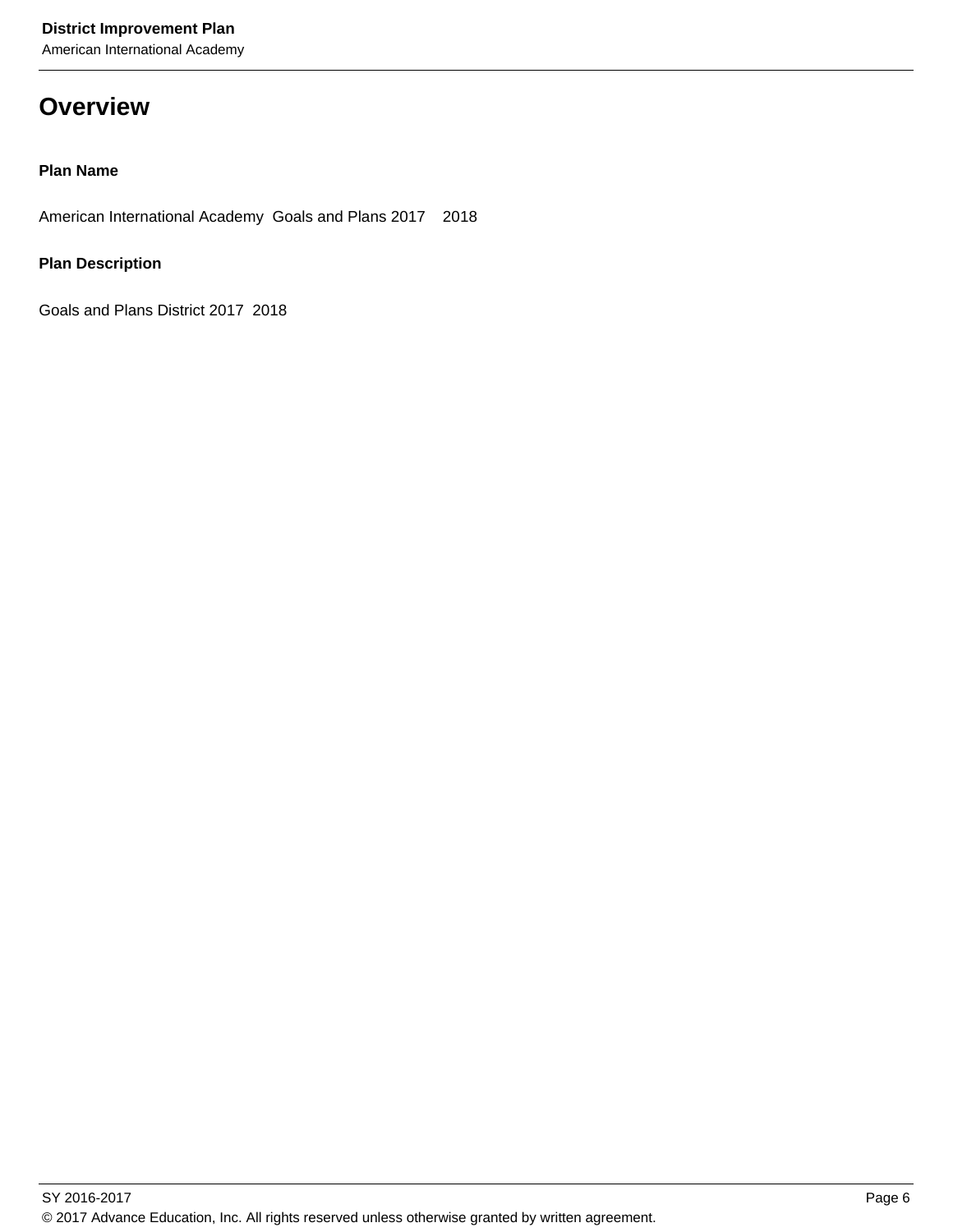# **Goals Summary**

**The following is a summary of the goals encompassed in this plan. The details for each goal are available in the next section.**

| $\vert \#$  | Goal Name                                                                                                                                                                                  | Goal Details                   | <b>Goal Type</b> | <b>Total Funding</b> |
|-------------|--------------------------------------------------------------------------------------------------------------------------------------------------------------------------------------------|--------------------------------|------------------|----------------------|
|             | All students at American International Academy will Objectives: 2 become proficient in the area of English Language Strategies: 2<br>Arts                                                  | Activities: 7                  | Academic         | \$206500             |
| $ 2\rangle$ | All students at American International Academy will Objectives: 2<br>become proficient in the area of Mathematics                                                                          | Strategies: 2<br>Activities: 6 | Academic         | \$562000             |
| 3           | All students at American International Academy will Objectives: 2<br>become proficient in the area of Science                                                                              | Strategies: 2<br>Activities: 4 | Academic         | \$15000              |
| 14          | All students at American International Academy will Objectives: 2<br>  become proficient in the area of Social Studies   Strategies: 2                                                     | Strategies: 2<br>Activities: 5 | Academic         | \$14200              |
| 5           | All students at American International Academy will Objectives: 1<br>receive services that will meet the holistic needs of<br>all students and promote a positive learning<br>∣environment | Strategies: 2<br>Activities: 6 | Academic         | \$90500              |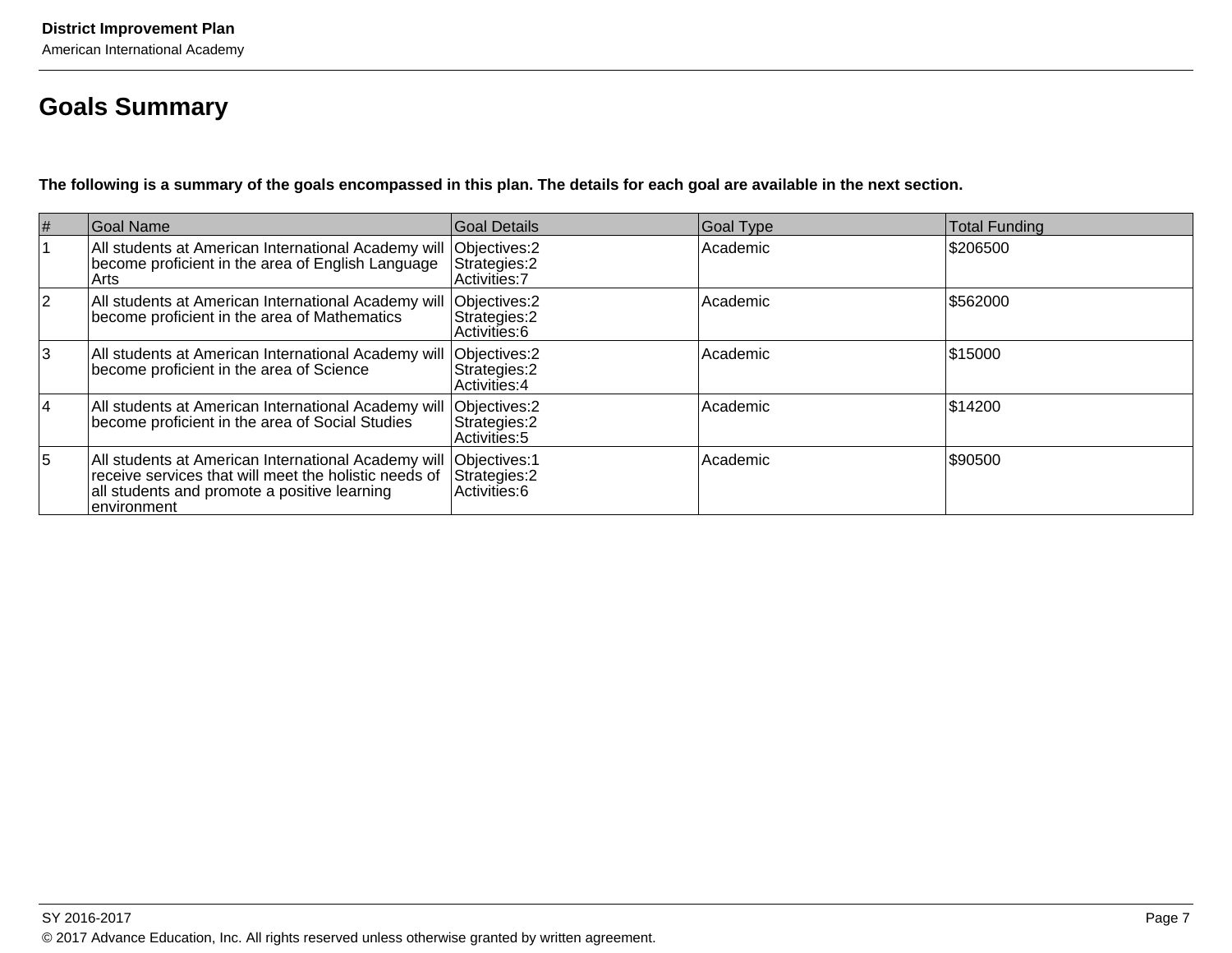# **Goal 1: All students at American International Academy will become proficient in the area ofEnglish Language Arts**

# **Measurable Objective 1:**

A 15% increase of Kindergarten, First, Second, Third, Fourth, Fifth, Sixth, Seventh, Eighth and Ninth grade students will demonstrate student proficiency (pass rate)in reading and writing in English Language Arts by 06/22/2018 as measured by State and local reading assessments.

#### **Strategy 1:**

Blended Learning /Differentiated Instruction - Teachers and paraprofessionals specializing in Blended Learning will implement differentiated instruction using technology in the learning lab. Students will utilize computer adaptive programs through the integration of I-Pads, chrome books and interactive projectors to engagestudents and close the achievement gap. Students will utilize individual learning paths that focus on skill mastery and meeting and exceeding academic goals. TheNWEA Assessment results

will be utilized to develop individual learning paths for students. This form of differentiated instruction will allow all students to move forward and to become responsible for meeting goals. The Blended Learning Program allows intervention needs to be individualized for each student. Differentiation of instruction will also be focusedduring the after school and summer school programs. Teachers and paraprofessionals will utilize small group instruction using manipulatives and interactivewhiteboards and document cameras to provide strategies to focus on improving skills in reading. Other differentiated instruction practices include guided reading, andreading centers. Teachers and specialized paraprofessional will differentiate instruction using computer adaptive programs such Compass Learning, Raz Kids, andReading A-Z to improve reading proficiency for students. The classroom curriculum resource used for reading is "Journeys".

#### Category: English/Language Arts

Research Cited: -Tomlinson, C.A., Imbeau, M.B. (2010). Leading and Managing: A Differentiated Classroom. Alexandria, VA: ASCD Statement: The researchers reportfindings on differentiated instruction from the National Association for the Education of Young Children, 2001). It was reported that the largest proportion of individualswith disabilities is found in the preschool population. Thus, tomorrow's early childhood teachers must be prepared to serve and to value a far more diverse group... "Continuous, authentic, and appropriate assessment measures, including both formative and summative ones, provide evidence about every student's learningexperience."

#### Category: English/Language Arts

Research Cited: -Pinnel, Gay, Fountas, Irene. (2010). Research Base for Guided Reading as an Instructional Approach. (Article)Jefferson City, MO: Scholastic.http://teacher.scholastic.com/products/guidedreading/research.htm. Statement: This article discusses the research found by various studies on guided reading. Onesuch research of the relationship between growth in reading and the ways in which children spend their time outside of school, showed the more a student reads, themore likely they will become a proficient reader. The research supports guided reading in that it provides a great deal of opportunity to read continuous text. The

#### SY 2016-2017

en de la provincia de la provincia de la provincia de la provincia de la provincia de la provincia de la provi © 2017 Advance Education, Inc. All rights reserved unless otherwise granted by written agreement.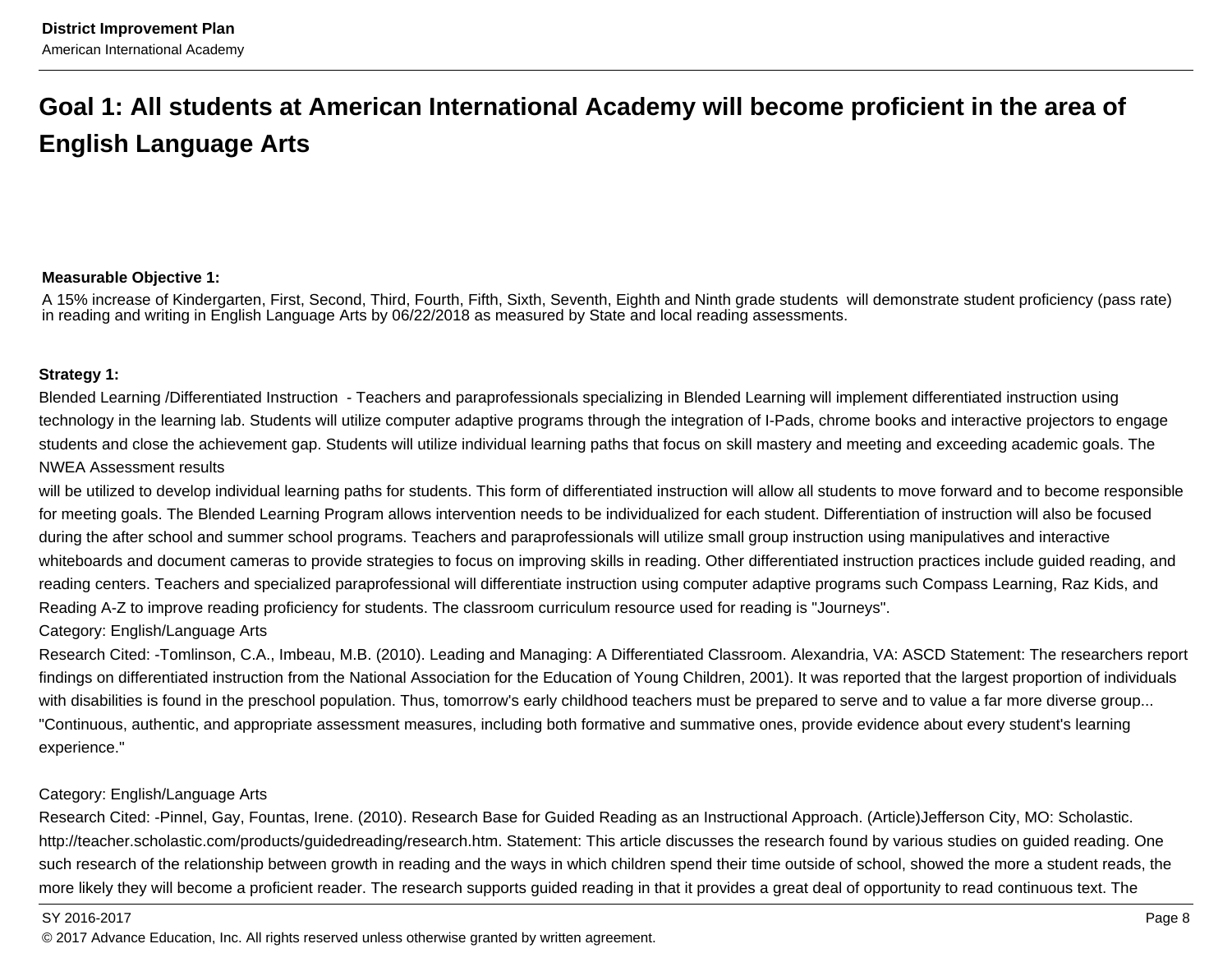American International Academy

reading that students do in guided reading groups is strongly supported by instruction to move them further, and it is accompanied by independent rereading of texts or of novel texts at an independent level(Cullinan, 2000; Newkirk, 2009).

-Silva, Elena. (2007). On The Clock: Rethinking the Way Schools Use Time. Washington, D.C.: Education Sector Reports. January. http://www.educationsector.org.Statement: This article reports results from research on the impact of extended day programs. The research has shown that low-income and minority parents weremore likely than other parents to favor extended time programs. Also, "Research shows that extending the right kind of time to the students who need it most can improve student learning and effectively close achievement gaps between poor and minority students and their more affluent peers. It can also enhance the rigor andrelevance of a school's curriculum by providing more time for core academic subjects without sacrificing other subjects."

-McTighe, J., Tomlinson, C.A. (2006). Integrating Differentiated Instruction & Understanding by Design. Alexandria, VA: ASCD.

Statement: The authors provide teachers with best practices in the integration of differentiated instructional practices.

-Brady, P., Doane, R., Miller, W., Roper, K., and Wicks, P. (Date submitted: May 23, 2007). What impact does Evidence Based Literacy Instruction have on readingachievement and spelling outcomes. Flushing, MI: E.B.L.I., LLC.

Statement: This article reports the studies that were conducted to support EBLI, Evidenced Based Literacy Instruction. One such study reported students to increase one to 4 grade levels in less than one year in the areas of word identification, comprehension, and word attack. EBLI was designed around the research conducted bythe National Research Council panel on the Prevention of Reading Difficulties in Young Children and the Learning First Alliance which has found that teachers needmore extensive training in how the English Language is structured in spoken and written form(Learning First Alliance (Spring/Summer) 1998).

Retrieved from http://www.ebli.org/educators\_references.html

Tier: Tier 2

| <b>Activity - Small Group Instruction</b>                                                                                                                                                                                                                          | Activity<br><b>Type</b>                                                    | Tier | <b>IPhase</b>    | Begin Date End Date           | <b>Resource</b><br>Assigned | <b>Source Of</b><br>IFundina | <b>Staff</b><br><b>Responsibl</b>                                      |
|--------------------------------------------------------------------------------------------------------------------------------------------------------------------------------------------------------------------------------------------------------------------|----------------------------------------------------------------------------|------|------------------|-------------------------------|-----------------------------|------------------------------|------------------------------------------------------------------------|
| Teachers and Lab Instructors will utilize various methods of<br>differentiated instruction that includes small group instruction<br>that focuses on identified skill deficiencies geared to close the<br>achievement gap in grades K - 10.<br>Schools: All Schools | Supplemen Tier 2<br>Ital<br>Materials,<br>l Academic<br>Support<br>Program |      | <b>IEvaluate</b> | 09/11/2017 06/22/2018 \$40000 |                             | Section 31a Teachers.        | Lab<br>Instructors,<br> Curriculum  <br> Coach,<br>Administrati<br>lon |

| Activity - Summer School Flexible Grouping | <b>Activity</b><br><b>Type</b> | 'Tier | <b>Phase</b> | Begin Date End Date | <b>Resource</b><br>lAssianed | Source Of<br>Funding | <b>Staff</b><br>Responsibl |
|--------------------------------------------|--------------------------------|-------|--------------|---------------------|------------------------------|----------------------|----------------------------|
|                                            |                                |       |              |                     |                              |                      |                            |

#### SY 2016-2017

© 2017 Advance Education, Inc. All rights reserved unless otherwise granted by written agreement.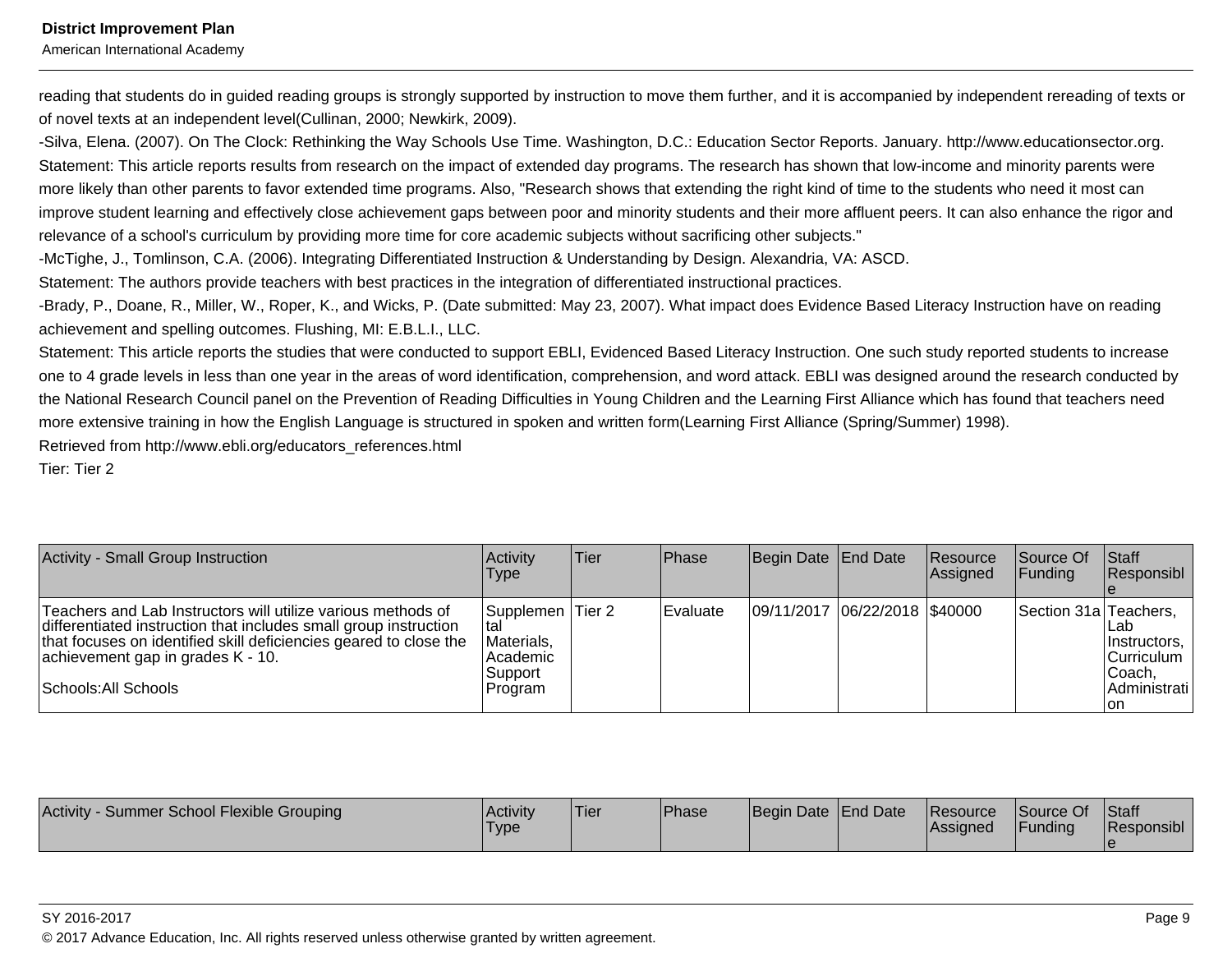| AIA will implement a Summer School Program targeting<br>students in grades K-9 who are not performing at grade level in Support<br>the area of reading according to state and local assessments<br>based on entrance and exit criteria for the program. Teachers<br>will use various methods of differentiated instruction<br>including: blended learning, flexible grouping, reading centers,<br>land<br>guided reading. The program is offered four weeks during the<br>summer. Highly qualified instructional staff will be used to<br>provide support to reinforce skills for students that are not<br>performing at grade level. | l Academic<br> Program | Tier 3 | Getting<br>Ready | 06/23/2017 07/28/2017 \$8000 | Title I Part | Teachers,<br>l Paraprofes<br>sionals,<br>Administrati<br>Ton |
|---------------------------------------------------------------------------------------------------------------------------------------------------------------------------------------------------------------------------------------------------------------------------------------------------------------------------------------------------------------------------------------------------------------------------------------------------------------------------------------------------------------------------------------------------------------------------------------------------------------------------------------|------------------------|--------|------------------|------------------------------|--------------|--------------------------------------------------------------|
| Schools: All Schools_                                                                                                                                                                                                                                                                                                                                                                                                                                                                                                                                                                                                                 |                        |        |                  |                              |              |                                                              |

| <b>Activity - MTSS/RTI</b>                                                                                                                                                                                                                                                                                                                                                                                                                                                                                                                                                                                                                               | Activity<br><b>Type</b>           | <b>Tier</b> | Phase   | Begin Date End Date            | Resource<br>Assigned | Source Of<br><b>Funding</b> | Staff<br>Responsibl                                                           |
|----------------------------------------------------------------------------------------------------------------------------------------------------------------------------------------------------------------------------------------------------------------------------------------------------------------------------------------------------------------------------------------------------------------------------------------------------------------------------------------------------------------------------------------------------------------------------------------------------------------------------------------------------------|-----------------------------------|-------------|---------|--------------------------------|----------------------|-----------------------------|-------------------------------------------------------------------------------|
| Identified students through state and local assessments,<br>classroom performance or Child Study Team referral will<br>receive academic support in reading through the MTSS/RTI.<br>Students will receive small group or individualized instruction<br>that target identified academic skill gaps. Students will receive<br>a prescriptive learning plan that is monitored continuously.<br>Students will be evaluated after 8-10 weeks to determine<br>whether they can exit, continue or may require evaluation for<br>special services. Consistent parental communication will be<br>ongoing throughout the MTSS/RTi process.<br>Schools: All Schools | l Academic<br> Support<br>Program | Tier 3      | Monitor | 09/11/2017  06/22/2018  \$3000 |                      | Section 31a Teachers,       | Paraprofes<br>Isionals.<br>Administrati<br>Ion and<br> Curriculum<br>lCoaches |

| Activity<br>Computer Adaptive Programs | Activity<br>'Type | !Tier | <b>Phase</b> | Begin Date End Date | <b>IResource</b><br> Assigned | Source Of<br>Funding | Staff<br>Responsibl |
|----------------------------------------|-------------------|-------|--------------|---------------------|-------------------------------|----------------------|---------------------|
|                                        |                   |       |              |                     |                               |                      |                     |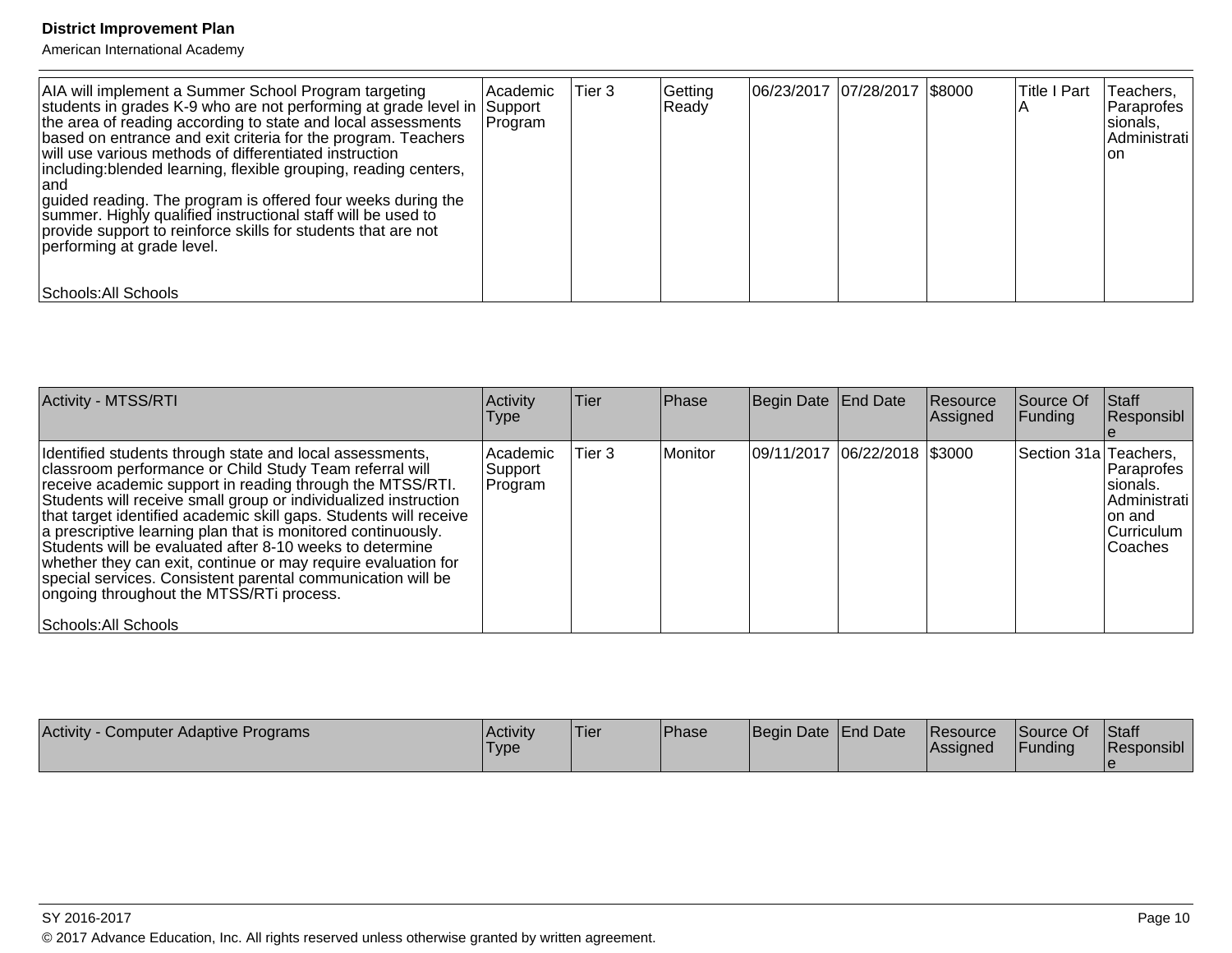| The Academy continues to focus on the "Big Idea" of                                                                           | Technology | Tier <sub>2</sub> | Monitor | 09/12/2016 06/22/2018 \$150000 | Title I Part | Administrati           |
|-------------------------------------------------------------------------------------------------------------------------------|------------|-------------------|---------|--------------------------------|--------------|------------------------|
| differentiated instruction which is addressing the learning gaps                                                              | Academic   |                   |         |                                | A            | on.                    |
| through the use of technology through computer adaptive                                                                       | Support    |                   |         |                                |              | Teachers,              |
| programs. Extended learning opportunities for                                                                                 | Program    |                   |         |                                |              | Curriculum<br>Coaches, |
| our students that are below grade level and learning that is<br>challenging for advanced students are both addressed by use   |            |                   |         |                                |              | Paraprofesi            |
| οf                                                                                                                            |            |                   |         |                                |              | onals                  |
| Blended Learning through use of computer adaptive programs.                                                                   |            |                   |         |                                |              |                        |
| Students who require additional support are provided an                                                                       |            |                   |         |                                |              |                        |
| individualized learning path that addresses the students's                                                                    |            |                   |         |                                |              |                        |
| learning gaps. Students that are advanced are able to continue                                                                |            |                   |         |                                |              |                        |
| to move forward academically with their individualized learning                                                               |            |                   |         |                                |              |                        |
| path. Learning paths are individualized based on the results of<br>the student's NWEA Fall assessment. The NWEA is            |            |                   |         |                                |              |                        |
| administered 3 time yearly for students in grades K - 8 to                                                                    |            |                   |         |                                |              |                        |
| determine                                                                                                                     |            |                   |         |                                |              |                        |
| academic growth. The Academy commits to "meeting the                                                                          |            |                   |         |                                |              |                        |
| student where they are." The American International Academy                                                                   |            |                   |         |                                |              |                        |
| is fully immersed in the 21st Century as a blended learning                                                                   |            |                   |         |                                |              |                        |
| community that utilizes technology to assist in closing the                                                                   |            |                   |         |                                |              |                        |
| achievement gap Blended Learning is a research-based<br>approach that integrates technology and other forms of                |            |                   |         |                                |              |                        |
| differentiated instruction to increase student engagement and                                                                 |            |                   |         |                                |              |                        |
| learning. The school is moving towards a one-to-one ratio of                                                                  |            |                   |         |                                |              |                        |
| student and technology devices that include: • All-in-One                                                                     |            |                   |         |                                |              |                        |
| Computers • Student Laptops • Chromebooks • iPads                                                                             |            |                   |         |                                |              |                        |
| Interactive Projectors and White Boards These devices are                                                                     |            |                   |         |                                |              |                        |
| used in resource computer labs, and computer cart push-ins for<br>center based learning and station rotation blended learning |            |                   |         |                                |              |                        |
| modules. Technology is used with every student at the                                                                         |            |                   |         |                                |              |                        |
| Academy for differentiated intervention, remediation,                                                                         |            |                   |         |                                |              |                        |
| enhancement and standard-based instruction. A variety of                                                                      |            |                   |         |                                |              |                        |
| Computer Adaptive programs are used ensure that                                                                               |            |                   |         |                                |              |                        |
| differentiation is vertically and horizontally aligned to<br>instruction:                                                     |            |                   |         |                                |              |                        |
| • Vertical alignment: instructing students at their appropriate                                                               |            |                   |         |                                |              |                        |
| level                                                                                                                         |            |                   |         |                                |              |                        |
| • Horizontal alignment: instructing students different ways to                                                                |            |                   |         |                                |              |                        |
| maximize engaging lessons                                                                                                     |            |                   |         |                                |              |                        |
| The computer adaptive programs that the school utilizes are:                                                                  |            |                   |         |                                |              |                        |
| • Raz-Kids / Head Sprouts: A-Z Learning Reading program<br>Compass Learning Odyssey: Reading, ELA, Math, Science              |            |                   |         |                                |              |                        |
| and Social Studies program                                                                                                    |            |                   |         |                                |              |                        |
| • Front Row: Standards based math program that begins each                                                                    |            |                   |         |                                |              |                        |
| lesson with Pre / Post Tests                                                                                                  |            |                   |         |                                |              |                        |
|                                                                                                                               |            |                   |         |                                |              |                        |
| Schools: American International Academy - Elementary                                                                          |            |                   |         |                                |              |                        |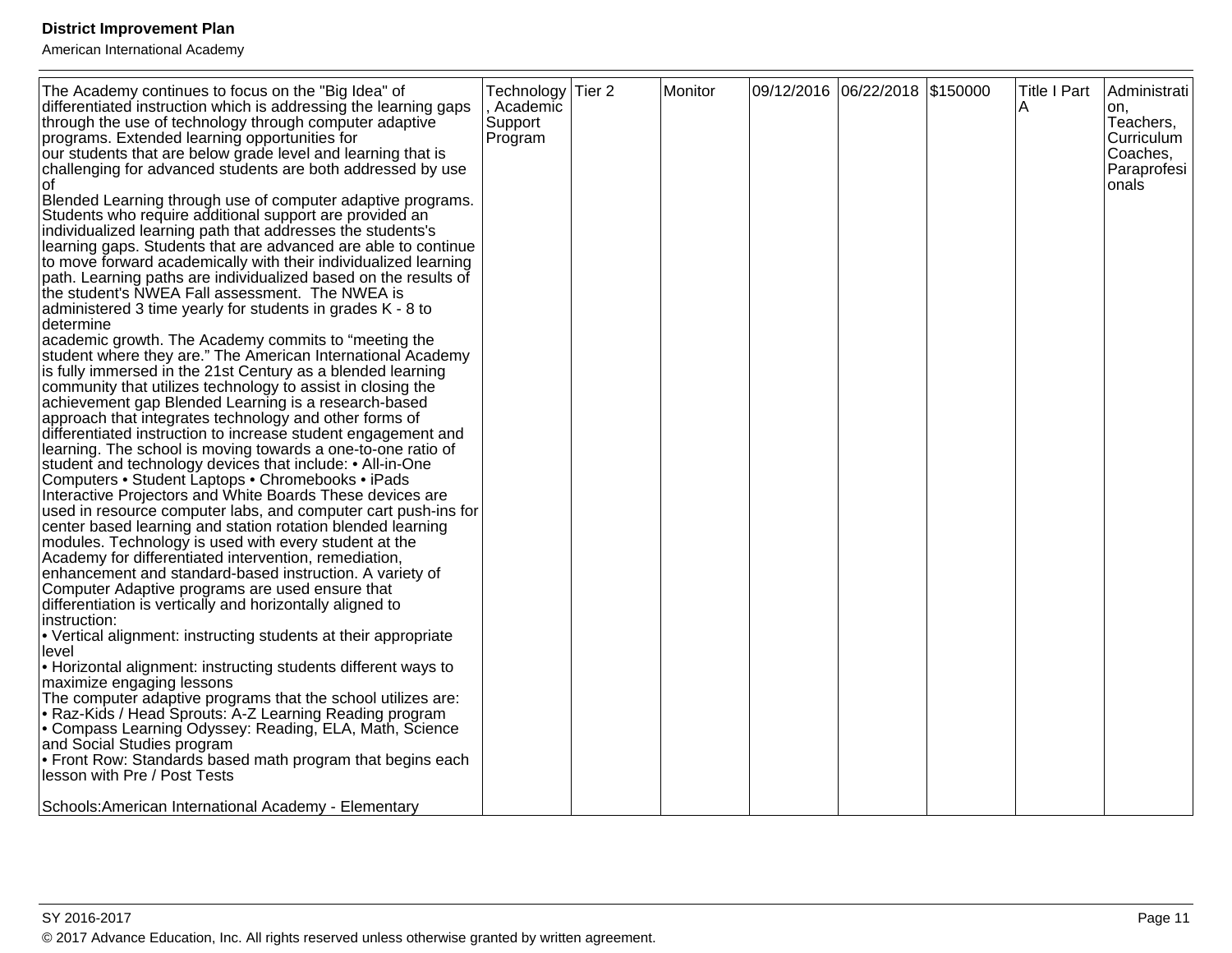American International Academy

| Activity - Co-Teaching                                                                                                                                                                                                                                                                                                                                                                                                                                                                                                                                                                                                                                                                                                                                                                                                                                                                                                                                                                                                                                                                                                                                                                                                                                                                                                                                                                                                                                     | Activity<br>Type                                                 | Tier              | Phase | Begin Date End Date                       | Resource<br>Assigned | Source Of<br>Funding | Staff<br>Responsibl                                    |
|------------------------------------------------------------------------------------------------------------------------------------------------------------------------------------------------------------------------------------------------------------------------------------------------------------------------------------------------------------------------------------------------------------------------------------------------------------------------------------------------------------------------------------------------------------------------------------------------------------------------------------------------------------------------------------------------------------------------------------------------------------------------------------------------------------------------------------------------------------------------------------------------------------------------------------------------------------------------------------------------------------------------------------------------------------------------------------------------------------------------------------------------------------------------------------------------------------------------------------------------------------------------------------------------------------------------------------------------------------------------------------------------------------------------------------------------------------|------------------------------------------------------------------|-------------------|-------|-------------------------------------------|----------------------|----------------------|--------------------------------------------------------|
| General and Special Education teachers will receive<br>professional development in order to implement the Co-<br>∣teaching<br>model by collaborating and communicating to meet the needs<br>of all students in all core subject areas. The team will<br>analyze and teach lessons during ELA that prepare students<br>for specific skills while using the 5 types of co-teaching<br>continuum model: Lead and Support; Station Teaching; Parallel<br>Teaching; Alternative Teaching; and Team Teaching. The team<br>will analyze data to provide reading interventions on tier 2 of<br>the Response to Intervention Model and provide differentiated<br>instruction to all students including small group instruction,<br>flexible grouping, direct instruction, and guided instruction. The<br>training will take place in the Fall and will be implemented<br>during the school year. In order to ensure ongoing and<br>sustainable professional development, throughout the year the<br>Instructional Coach will provide ongoing support to general and<br>special teachers. School Leadership will monitor effectiveness<br>through classroom walk thrus and observations.<br>Feedback will be provided by leadership individually and during<br>meetings with both co-teachers. Professional development that<br>focuses on strategies to improve the outcomes of co-teaching<br>will be provided throughout the school year.<br>Schools: All Schools | Teacher<br>Collaborati<br>lon.<br>Academic<br>Support<br>Program | Tier <sub>2</sub> |       | Implement   09/11/2017   06/22/2018   \$0 |                      | Title II Part<br>IА  | General<br>and Special<br>Education<br><b>Teachers</b> |

#### **Measurable Objective 2:**

A 15% increase of Second, Third, Fourth, Fifth, Sixth, Seventh, Eighth, Ninth and Tenth grade students will demonstrate a proficiency in writing in English Language<br>Arts in Writing by 06/22/2018 as measured by state and

#### **Strategy 1:**

Increase writing proficiency - Teachers will assess writing assignments and will score students on: ideas, word choice, sentence fluency, voice, and conventions. TheAcademy will focus on writing in all core content areas using the writing process. A writing lab will be introduced in the elementary, middle and high schools during the school year for grades 3-10. Students will have weekly choll-wide writing prompts that are scored using a writing rubric. Teachers will provide timely feedback so that corrections can be made and reassessed. Students will write in their journals daily.

Category: English/Language Arts

Research Cited: Research Cited: -Kozlow, Michael, Bellamy, Peter. (2004). Experimental study on the Impact of the 6+1 Trait Writing Model on Student Achievement inWriting.

Portland, OR: Northwest Regional Educational Library.

#### SY 2016-2017

© 2017 Advance Education, Inc. All rights reserved unless otherwise granted by written agreement.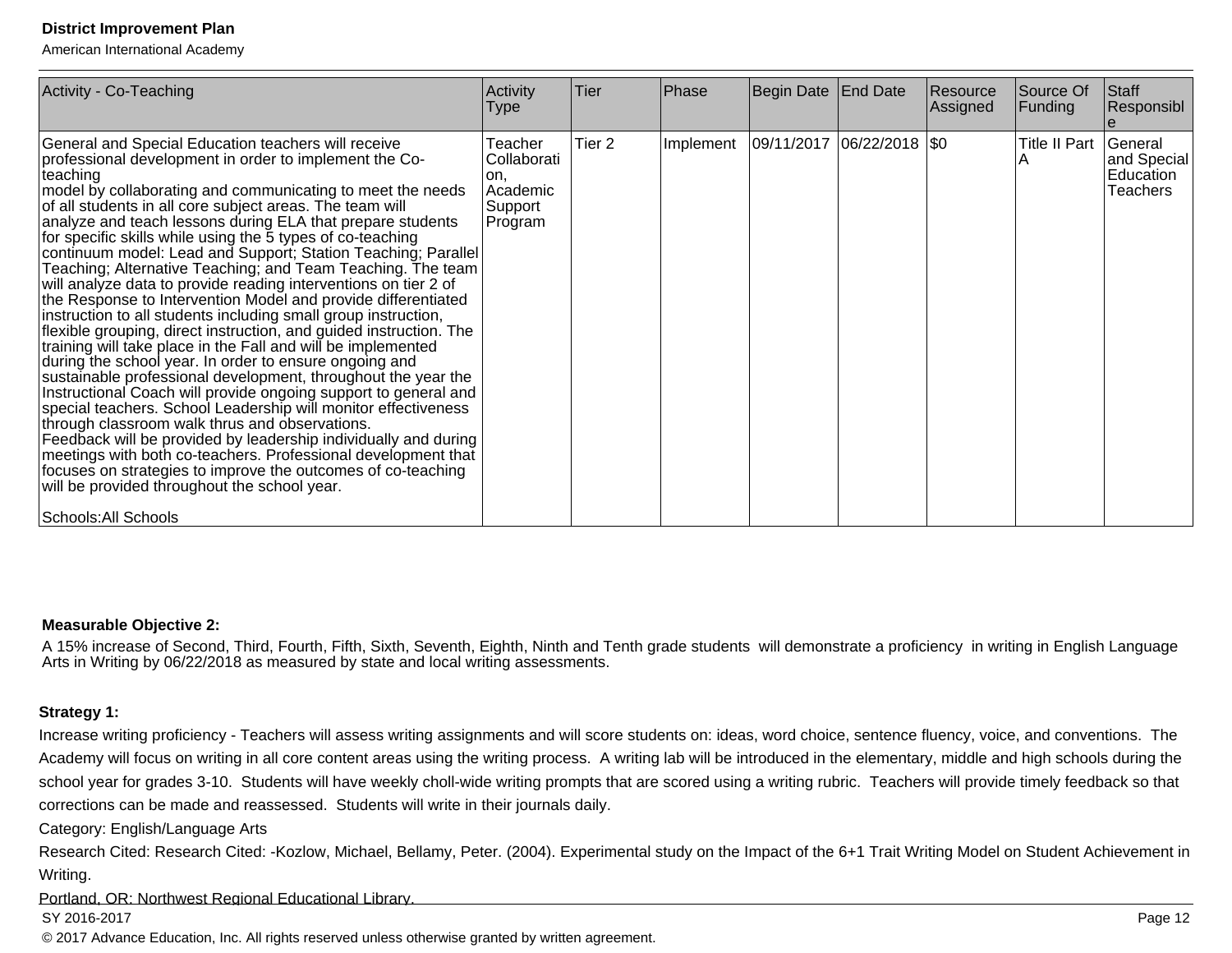American International Academy

Statement: In this research paper of the 6+1 Writing traits, research conducted is reported from several resources. One study conducted at an elementary school,reported a positive growth in average scores in all traits

Zemelman, S., Daniels, H., Hyde, A., (2005). Best Practices: Today's Standards for Teaching and Learning in America's Schools, Portsmouth, NH: Heinemann.Excerpt statement: "Effective writing programs involve the complete writing process. Many children never see skillful writers at work and are unaware that writing is astaged, craftlike process that competent authors typically break into manageable steps. Teachers must help children enact and internalize such steps...

-Marzano, Robert, Debra J. Pickering, Jane E. Pollock. (2001). Classroom Instruction That Works: Research Based Strategies for Increasing Student Achievement.Alexandria, VA: Association for Supervision and Curriculum Development. 28-33.

Statement: In this book, the authors have completed research that shows summarizing and note taking can have a positive effect on student achievement. Studentsmust edit and process information on a deep meaningful level when summarizing. When note taking, students must find the most important information and put it interms they understand.

Tier: Tier 1

| Activity - 6+1 Writing Traits                                                                                                                                                                                                                                                                                                                                                                                                                                                                                                                                                                                                                                                                                                                                                                                                                                                                                                                                                                                          | Activity<br><b>Type</b>                                      | Tier   | Phase            | Begin Date End Date          | Resource<br>Assigned | Source Of<br>Funding | Staff<br>Responsibl                                       |
|------------------------------------------------------------------------------------------------------------------------------------------------------------------------------------------------------------------------------------------------------------------------------------------------------------------------------------------------------------------------------------------------------------------------------------------------------------------------------------------------------------------------------------------------------------------------------------------------------------------------------------------------------------------------------------------------------------------------------------------------------------------------------------------------------------------------------------------------------------------------------------------------------------------------------------------------------------------------------------------------------------------------|--------------------------------------------------------------|--------|------------------|------------------------------|----------------------|----------------------|-----------------------------------------------------------|
| Teachers will participate in professional development of the<br>$ 6+1$ Writing Traits. The model will guide teachers on how to<br>effectively teach and assess student writing samples to<br>improve writing proficiency.<br>Teachers will meet in weekly grade level meetings and<br>Professional Learning Community meetings to discuss the<br>progress of implementing the process Teachers will guide<br>students in practicing the writing process, summarizing and<br>note taking, and various writing topics for writing prompts.<br>Teachers will receive professional development of the 6+1<br>writing traits. In order to ensure ongoing and sustainable<br>professional development, throughout the year. AIA will provide<br>additional training for 6+1 writing traits to enable us to<br>utilize the "trainer to trainer model". Instructional coach and<br>leadership will have classroom visitations and observations to<br>ensure that we continue to improve writing proficiency in<br> grades 2-8. | Academic<br>Support<br>Program,<br>Professiona<br>l Learning | Tier 1 | Getting<br>Ready | 09/11/2017 06/22/2018 \$4000 |                      | Title II Part        | Teachers,<br>Support<br>Staff and<br>Administrati<br>l on |
| Schools: American International Academy - Elementary                                                                                                                                                                                                                                                                                                                                                                                                                                                                                                                                                                                                                                                                                                                                                                                                                                                                                                                                                                   |                                                              |        |                  |                              |                      |                      |                                                           |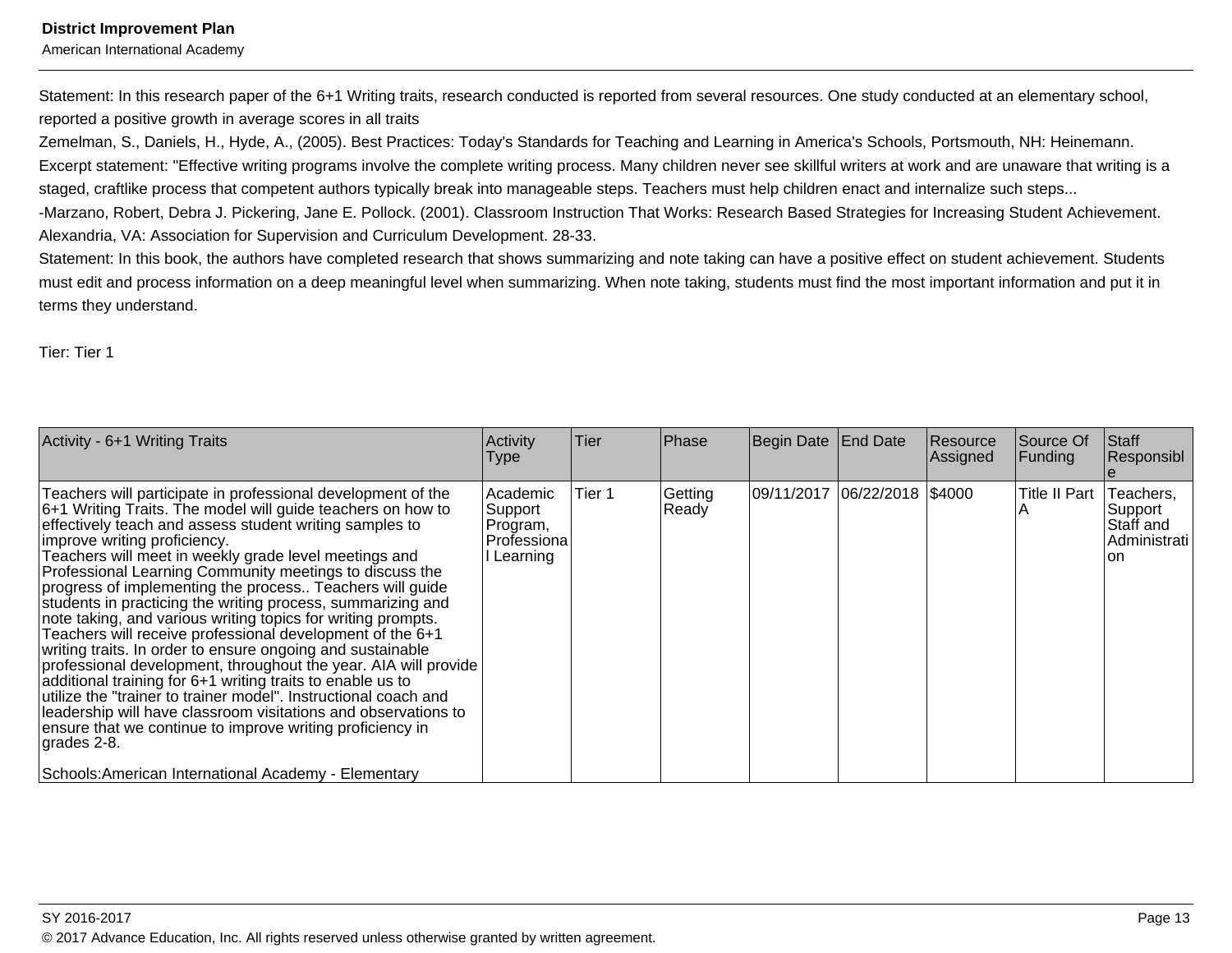American International Academy

| <b>Activity - Writing Journals</b>                                                                                                                                                                                                                                                                                                                                                                                                                                                                                                                                                                                                                                             | Activity<br><b>Type</b>         | <b>Tier</b> | Phase | Begin Date End Date                          | Resource<br>Assigned | Source Of<br><b>Funding</b> | <b>Staff</b><br>Responsibl                                                                      |
|--------------------------------------------------------------------------------------------------------------------------------------------------------------------------------------------------------------------------------------------------------------------------------------------------------------------------------------------------------------------------------------------------------------------------------------------------------------------------------------------------------------------------------------------------------------------------------------------------------------------------------------------------------------------------------|---------------------------------|-------------|-------|----------------------------------------------|----------------------|-----------------------------|-------------------------------------------------------------------------------------------------|
| All Students, grades K-8, will use a writing journal throughout<br>the school year. Students will be given a block of<br>time, daily, to practice and develop their writing skills using the<br>6+1 Writing Traits. Teachers will guide students in practicing<br>these traits in assignments that include the writing process,<br>summarizing and note taking, and various writing topics for<br>writing prompts. Teachers will meet in weekly grade level<br>meetings to discuss student progress using this method and<br>strategies to improve any deficits. Staff will monitor student<br>progress and report out data monthly at staff meetings.<br>Schools: All Schools | Academic<br> Support<br>Program | Tier 1      |       | Implement   09/11/2017   06/22/2018   \$1500 |                      | <b>Title I Part</b>         | Teachers,<br> Paraprofes<br>sionals,<br> Curriculum<br>lCoaches<br>land<br>Administrati<br>lon. |

# **Goal 2: All students at American International Academy will become proficient in the area ofMathematics**

#### **Measurable Objective 1:**

A 15% increase of Third, Fourth, Fifth, Sixth, Seventh, Eighth and Ninth grade students will demonstrate a proficiency in number and operations in Mathematics by06/22/2018 as measured by state and local assessments.

#### **Strategy 1:**

Technology Intergration - Technology Integration - Technology Integration - Instructional staff will utilize technology to aid in differentiated instruction and to close the gap between all students, in the areas of mathematics in order to increase number operations strategies. Specialized paraprofessionals will utilize the Go Math Onlinecomponent for students in grades K - 8 that provides prescriptive interventions for all students to improve proficiency in numbers and operations. It also has a built in assessment component and

monitors student progress. Specialized paraprofessionals will utilize Blended Learning, computer adaptive programs such as Compass Learning Odyssey, and FrontRow to target skill gaps through individual learning paths; based on assessment results from the NWEA. Flocabulary will be used in grades K-5 with the interactiveprojector to engage students in the learning process.

Category: Mathematics

Research Cited: Research Cited: - Pflaum, W. (2004). The Technology Fix: The Promise and Reality of Computers in Our Schools. Alexandria, Virginia: ASCD.

#### SY 2016-2017

© 2017 Advance Education, Inc. All rights reserved unless otherwise granted by written agreement.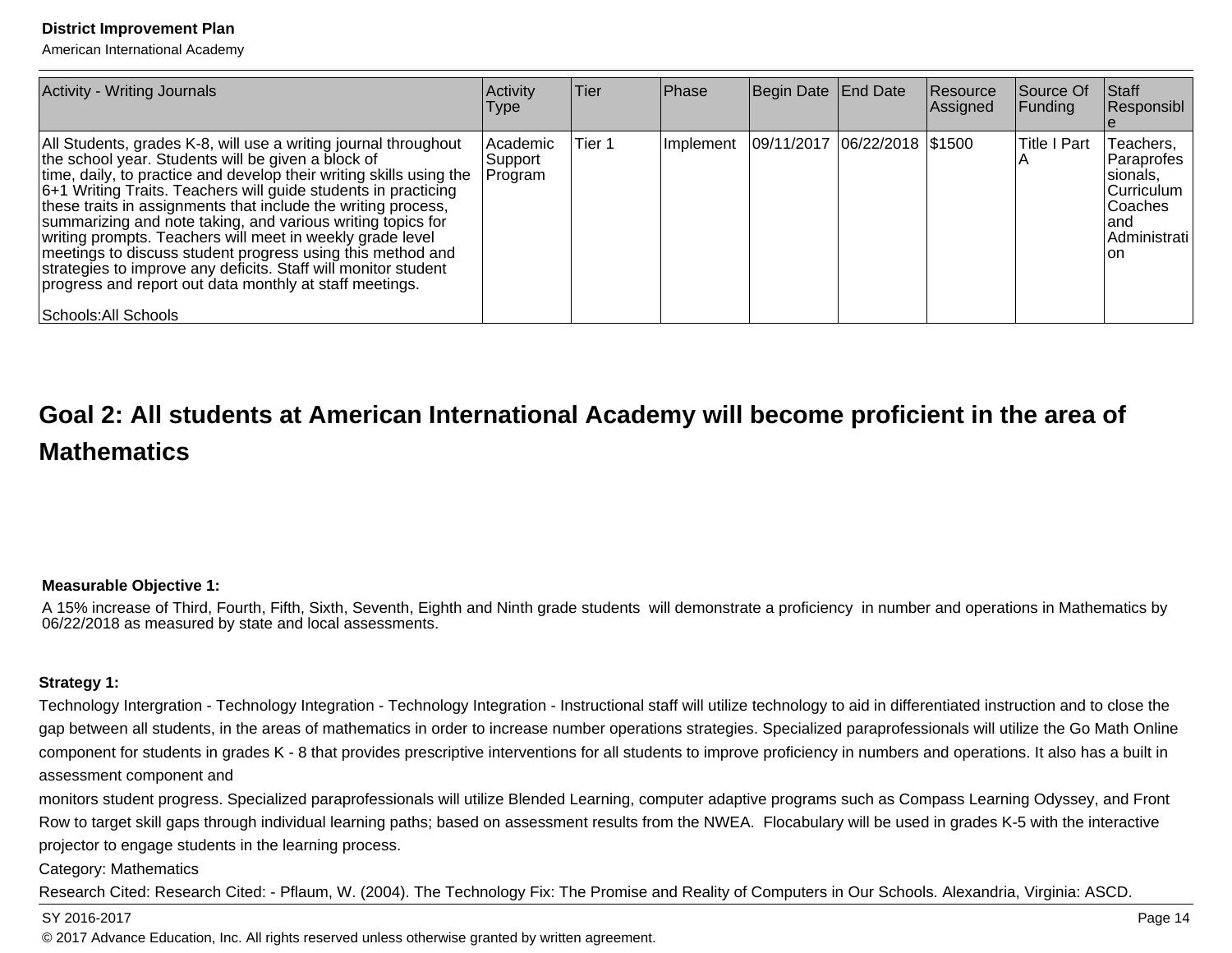American International Academy

Statement: William Pflaum recounts his yearlong journey of visiting schools to research how technology impacts the classroom. In this book he cites research andprovides insight into the key roles that computers play in the classroom and clarifies what we must do to ensure that the promise of technology is fulfilled. One recommendation is that computer use focuses on assessment. - Tomlinson, C.A., Imbeau, M.B. (2010). Leading and Managing: A Differentiated Classroom. Alexandria,VA: ASCD Statement: In this book, the researcher reports findings on differentiated instruction from the National Association for the Education of Young Children,2001).

"Teachers must be prepared to serve and to value a far more diverse group... Continuous, authentic, and appropriate assessment measures, including both formativeand summative ones, provide evidence about every student's learning experience." - (2007) Wayne County RTI/LD Committee. Field Guides to RTI.http://www.resa.net/downloads/response\_to\_intervention/overview.pdf Statemen This committee provides teachers and support staff with a guide for best practices andimplementation of a successful RTI model

Tier: Tier 1

| Activity - Paraprofessional/Interventionists                                                                                                                                                                                                                                                                                                                                                                                                                                                                                                                                                                                                                                                                                                                                                                                                                                                                                                                                                                              | Activity<br><b>Type</b>           | lTier. | Phase     | Begin Date End Date              | Resource<br>Assigned | Source Of<br>Funding | Staff<br>Responsibl                                                                                   |
|---------------------------------------------------------------------------------------------------------------------------------------------------------------------------------------------------------------------------------------------------------------------------------------------------------------------------------------------------------------------------------------------------------------------------------------------------------------------------------------------------------------------------------------------------------------------------------------------------------------------------------------------------------------------------------------------------------------------------------------------------------------------------------------------------------------------------------------------------------------------------------------------------------------------------------------------------------------------------------------------------------------------------|-----------------------------------|--------|-----------|----------------------------------|----------------------|----------------------|-------------------------------------------------------------------------------------------------------|
| AIA will utilize the services of specialized paraprofessionals as<br>interventionists in technology, differientiated instruction to<br>provide prescriptive interventions and supplemental services to<br>students in order for them to be successful master math skills<br>which include numbers and operations. Throughout the school<br>day the paraprofessionals will work collaboratively with the<br>classroom and math teachers to provide individualized<br>instruction the student and small groups. Data will be utilized to<br>determine prescriptive interventions to improve the success of<br>each student based on the results of the NWEA, which is<br>administered 3 times per year. Paraprofessionals will utilize<br>technology to aid in differentiating instruction in order to<br>increase students' skills in mathematics problem solving and<br>number and operations. The instructional coach will monitor<br>the process and provide support throughout the school year<br>Schools: All Schools | Academic <br> Support_<br>Program | Tier 2 | l Monitor | 09/09/2016  06/22/2018  \$300000 |                      | <b>Title I Part</b>  | Specialized<br>paraprofess<br>ionals,<br>teachers.<br>curriculum<br>coaches<br>and school<br>lleaders |

| Activity<br>Instructional Coach | Activity<br><b>Type</b> | Tier | <b>Phase</b> | Begin Date End Date |  | <b>Resource</b><br><b>IAssianed</b> | Source Of<br>'Funding | Staff<br>.<br>'Responsibl |
|---------------------------------|-------------------------|------|--------------|---------------------|--|-------------------------------------|-----------------------|---------------------------|
|---------------------------------|-------------------------|------|--------------|---------------------|--|-------------------------------------|-----------------------|---------------------------|

#### SY 2016-2017

© 2017 Advance Education, Inc. All rights reserved unless otherwise granted by written agreement.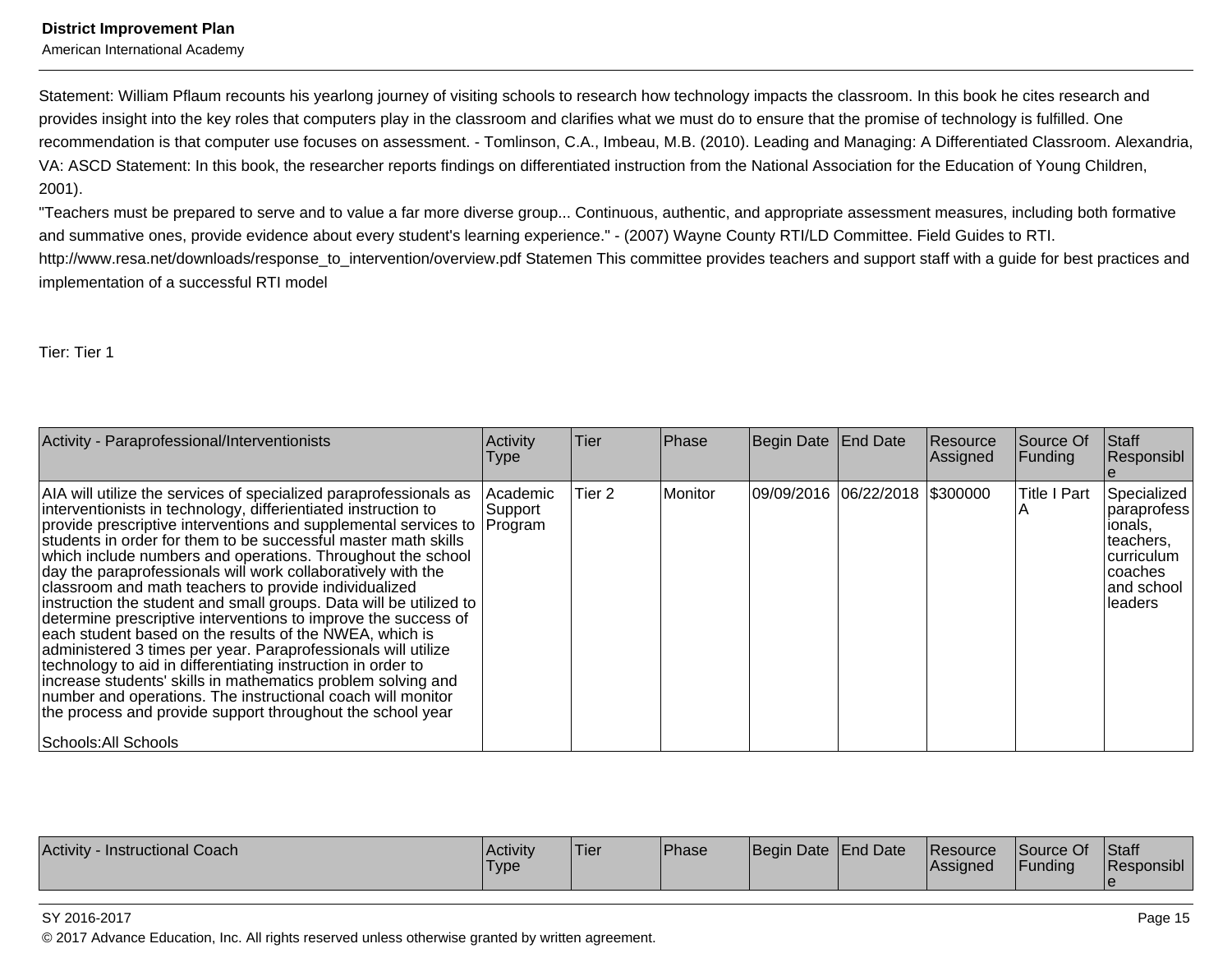| - Blended Learning /Differentiated Instruction<br>Activity | Activity<br>'Type | 'Tier | <b>Phase</b> | Begin Date End Date | <b>Resource</b><br><b>IAssigned</b> | Source Of<br><b>IFunding</b> | Staff<br>Responsibl |
|------------------------------------------------------------|-------------------|-------|--------------|---------------------|-------------------------------------|------------------------------|---------------------|
|                                                            |                   |       |              |                     |                                     |                              |                     |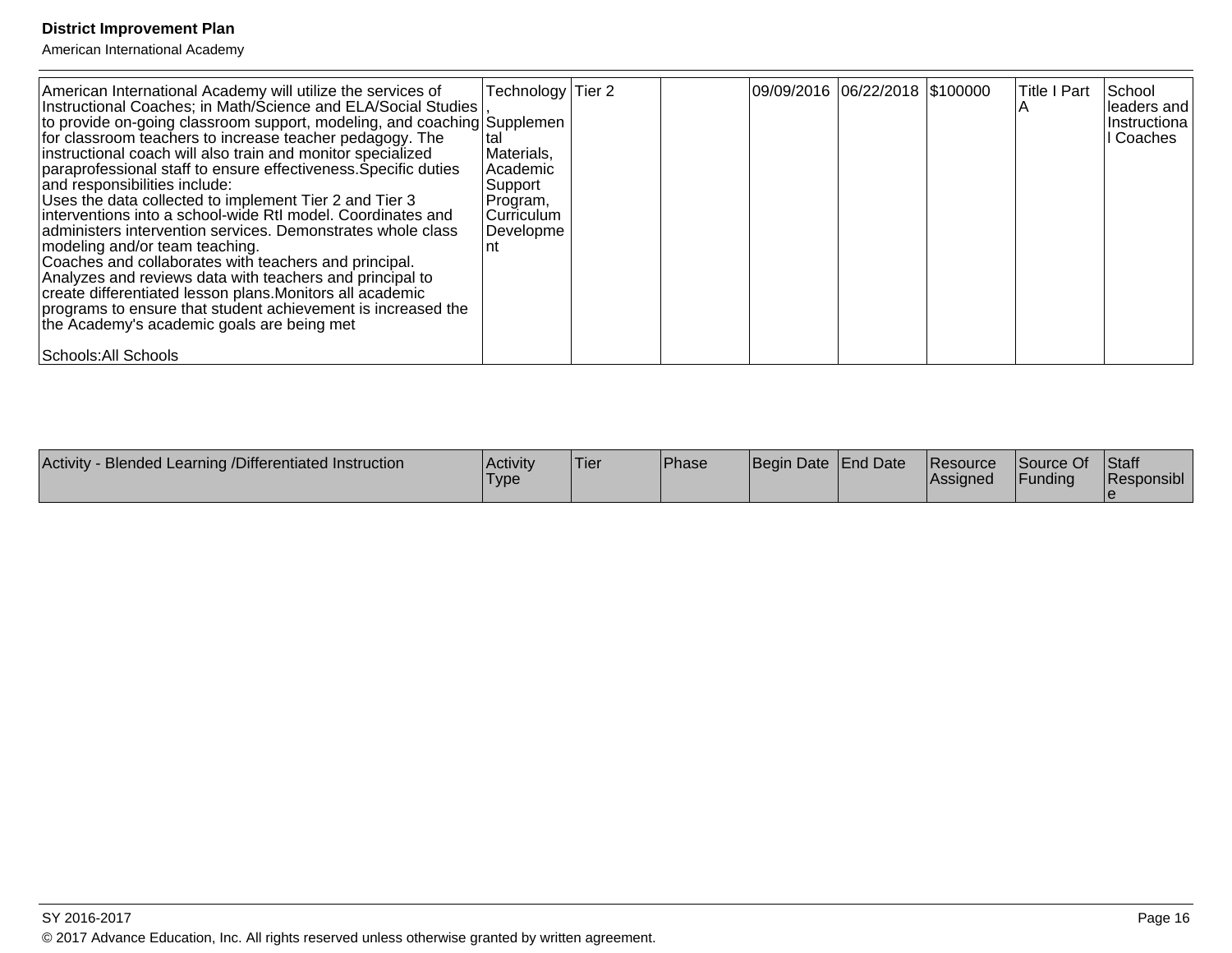| The Academy continues to focus on the "Big Idea" of<br>differentiated instruction by using data driven instruction<br>strategies to ensure academic gains in student achievement.<br>Based on NWEA and M-STEP results, students are provided<br>individualized learning paths that focus on improving their<br>academic proficiency and making and exceeding academic<br>goals in Math using computer adaptive programs. The use of I-<br>Pads, chrome books, desk top computers, interactive<br>projectors and white boards provide students with extended<br>learning opportunities and more challenging work for students<br>that have met and exceeded their grade level standards. The<br>use of technology will assist in addressing learning gaps. To<br>close learninggaps, instruction focuses on accommodating<br>differences in learning styles and modalities The Academy<br>commits to<br>"meeting the student where they are." The American<br>International Academy is fully immersed in the 21st century as<br>a blended learning community that utilizes technology to assist<br>in closing the achievement gap through data derived from the<br>NWEA. The data from the NWEA is integrated through the<br>computer adaptive tools within Compass Learning Odyssey.<br>This research-based approach comprises the blended learning<br>portion of the educational program. The school has a one-to-<br>one ratio of student to technology devices. These devices are<br>utilized in resource computer labs and classrooms. The<br>Academy utilizes computer carts to push-ins for center based<br>learning and station rotation blended learning modules.<br>Technology is used with every student at the Academy for<br>differentiated intervention, remediation, enhancement and<br>standard-based instruction. A<br>variety of computer adaptive programs are used ensure that<br>differentiation is vertically and horizontally aligned to<br>instruction: • Vertical alignment: instructing students at their<br>appropriate level • The computer adaptive programs that the<br>Academy utilizes for Math include: • Raz-Kids / Head Sprouts:<br>A-Z Compass Learning Odyssey • Front Row: Standards based<br>math program that begins each lesson with Pre / Post Tests<br>•Dreambox: Math Program The Academy also uses: Brain Pop<br>access prior knowledge before unit. Post-test to assess<br>mastery of words. and Khan Academy. Small group instruction<br>works well with differentiated technology. The Small Group<br>instructional model that the Academy uses is to enhance and<br>individualize instruction. The instructor/student ratio in small<br>groups is 1:10 which allows the instructor to focus on<br>continuous progress mastery with students. | Technology Tier 2<br>, Academic<br>Support<br>Program | Monitor | 09/09/2016 06/22/2018 \$150000 | <b>Title I Part</b><br>A | School<br>Leadership,<br>Paraprofes<br>sionals,<br>Teachers<br>and<br>Instructiona<br>I Coaches |
|----------------------------------------------------------------------------------------------------------------------------------------------------------------------------------------------------------------------------------------------------------------------------------------------------------------------------------------------------------------------------------------------------------------------------------------------------------------------------------------------------------------------------------------------------------------------------------------------------------------------------------------------------------------------------------------------------------------------------------------------------------------------------------------------------------------------------------------------------------------------------------------------------------------------------------------------------------------------------------------------------------------------------------------------------------------------------------------------------------------------------------------------------------------------------------------------------------------------------------------------------------------------------------------------------------------------------------------------------------------------------------------------------------------------------------------------------------------------------------------------------------------------------------------------------------------------------------------------------------------------------------------------------------------------------------------------------------------------------------------------------------------------------------------------------------------------------------------------------------------------------------------------------------------------------------------------------------------------------------------------------------------------------------------------------------------------------------------------------------------------------------------------------------------------------------------------------------------------------------------------------------------------------------------------------------------------------------------------------------------------------------------------------------------------------------------------------------------------------------------------------------------------------------------------------------------------------------------------------------------------------------------------------------------------------------------------------------------------------------------------------------------------------------------------|-------------------------------------------------------|---------|--------------------------------|--------------------------|-------------------------------------------------------------------------------------------------|
| Schools: All Schools                                                                                                                                                                                                                                                                                                                                                                                                                                                                                                                                                                                                                                                                                                                                                                                                                                                                                                                                                                                                                                                                                                                                                                                                                                                                                                                                                                                                                                                                                                                                                                                                                                                                                                                                                                                                                                                                                                                                                                                                                                                                                                                                                                                                                                                                                                                                                                                                                                                                                                                                                                                                                                                                                                                                                                         |                                                       |         |                                |                          |                                                                                                 |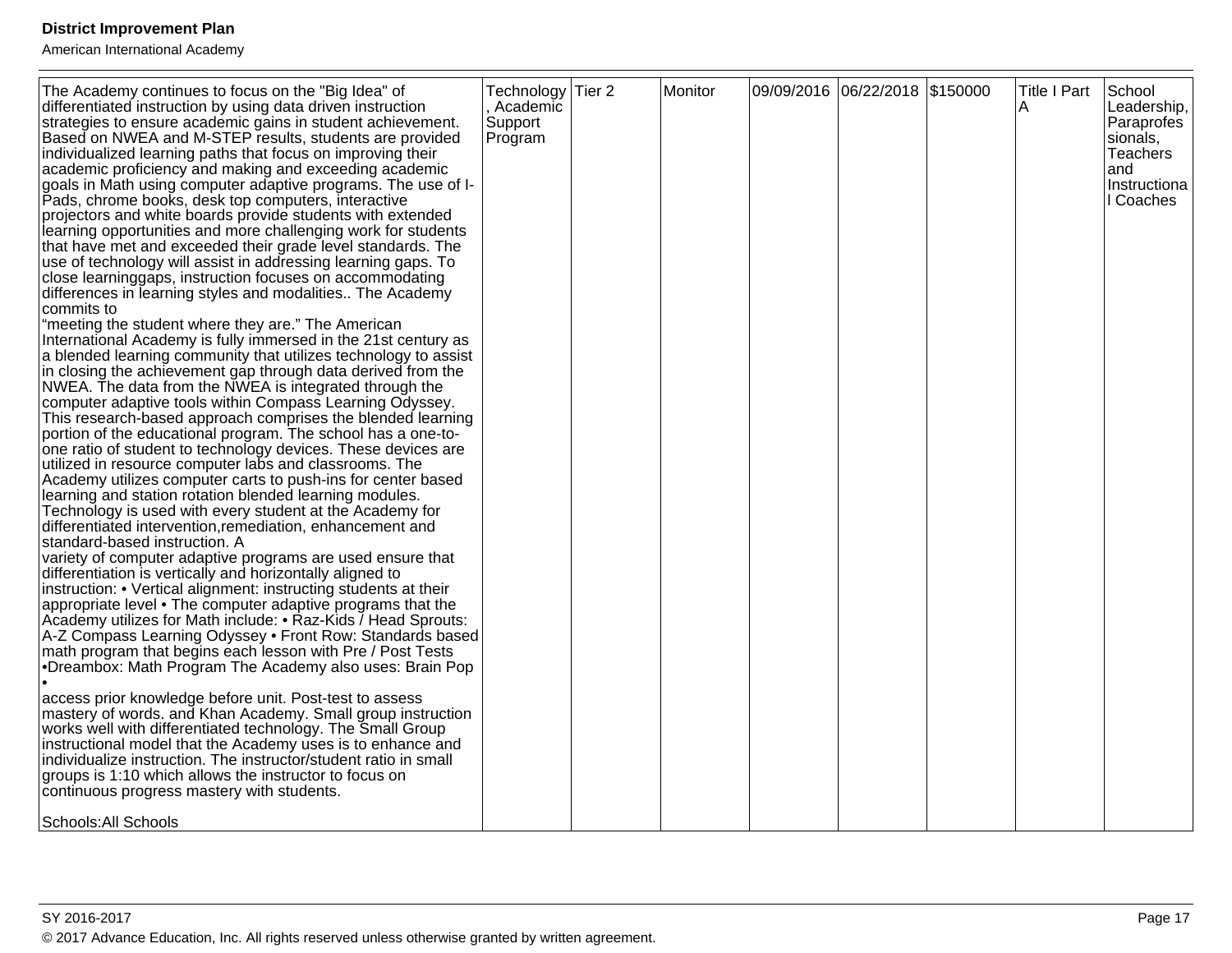American International Academy

#### **Measurable Objective 2:**

A 15% increase of Third, Fourth, Fifth, Sixth, Seventh, Eighth and Ninth grade students will demonstrate a proficiency in problem solving skills in Mathematics by06/22/2018 as measured by state and local assessments.

#### **Strategy 1:**

Problem Solving Skills - Problem Solving Skills - Teachers research and apply effective problem solving steps to model for students. Steps will be posted in classrooms,and provided to

parents to assist in extended learning and homework help. The four steps of problem solving by Reardon (2001) influenced by Polya (1945), include:

- 1. Understand the problem
- 2. Devise a plan
- 3. Carry out the plan
- 4. Look back (reflect)

-In understanding the problem teachers guide students with the following questions in mind: What are you asked to find out or show?

Can you draw a picture or diagram to help you understand the problem?

Can you restate the problem in your own words?

Can you work out some numerical examples that would help make the problem more clear?

-When devising a plan, suggestions to students are:

Guess and check

Make an organized list

Draw a picture or diagram

Look for a pattern

Make a table

Use a variable

Solve a simpler problem

Experiment Act it out

Work backwards Use deduction

Change your point of view

-When carrying out the plan, teachers direct students with the following: Carrying out the plan is usually easier than devising the plan

Be patient - most problems are not solved quickly nor on the first attempt If a plan does not work immediately, be persistent Do not let yourself get discouraged If one strategy isn't working, try a different one

-When looking back (reflect), teachers instruct students to ask the following: Does your answer make sense? Did you answer all of the questions?

What did you learn by doing this?

Could you have done this problem another way - maybe even an easier way?

Instructional staff and Instructional

Coach will receive ongoing professional development on how to receive positive outcomes teaching problem solving techniques for Math.

#### SY 2016-2017

© 2017 Advance Education, Inc. All rights reserved unless otherwise granted by written agreement.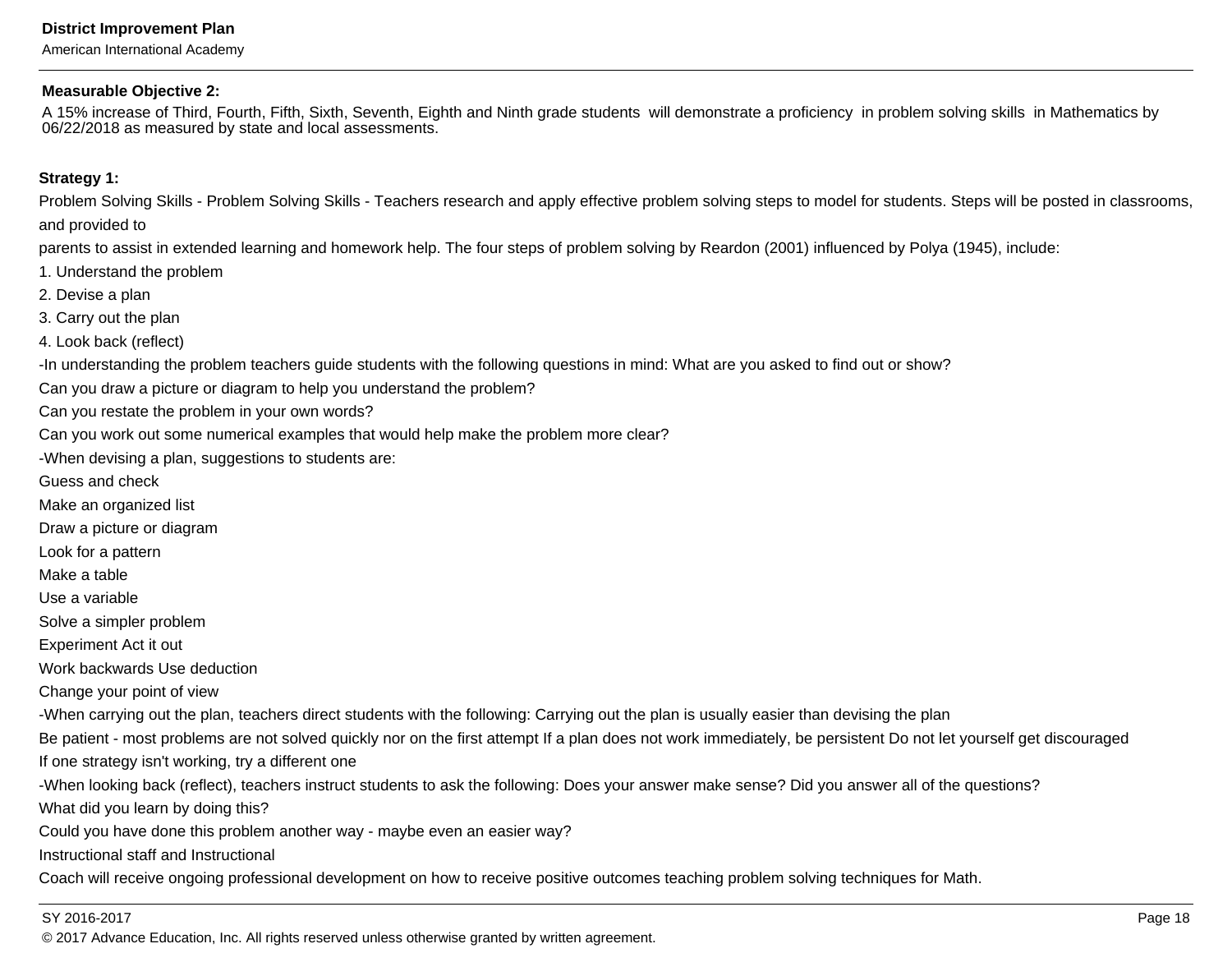American International Academy

Category: Mathematics

Research Cited: Category: Mathematics

Research Cited: -Fuchs, L.S., & Fuchs, D. (2008). Best practices in progress monitoring reading and mathematics at the elementary grade levels. In A. Thomas & J.Grimes (Eds.), Best practices in school psychology (5th ed.). Bethesda, MD: National Association of School Psychologists.

Excerpt Statement: The authors explain how to use progress monitoring effectively to improve student success in mathematics and reading. "First, in lower elementarygrades, use concrete objects more extensively in the initial stages of learning to reinforce the understanding of basic concepts and operations. Second, in the uppergrades, use concrete objects when visual representations do not seem sufficient in helping students understand, mathematics at the more abstract level."

-Pashler, H., Bain, P., Bottge, B., Graeesser, A., Koedinger, K., McDaniel, M., Metcalfe, J., (2007). Organizing Instruction and Study to Improve Student Learning.(NCER 2007-2004). Washington, DC: National Center for Education Research, Institute of Education Sciences Practice Guide, U.S. Department of Education.Retrieved from http://ncer.ed.gov.

Excerpt Statement: Authors explain how to improve instruction in all subject areas from the research. "When teaching mathematical or science problem solving, werecommend that teachers interleave worked example solutions and problem-solving exercises-literally alternating between worked examples demonstrating one possible solution path and problems that the student is asked to solve for himself or herself-because research has shown that this interleaving markedly enhancesstudent learning."

-Wahlstrom, Deborah. (2005). No Data - No Answers. Know Data - Know Answers: Teachers can use data from instructional rubrics to help students learn. Suffolk, VA:Successline Inc.

Excerpt Statement: The author guides teachers on how to analyze data to improve student achievement. "Determine if there are changes or adaptations that need to bemade to the rubric in order to get the most out of it-both in using data-and in providing feedback and guidance to students. I recommend taking each trait and furtherbreaking down the criteria in each column or level of achievement. This revision will allow you to get more detailed data-and let you link specific interventions to differentparts of the rubric."

-Reardon, Tom. (2001). Teaching Problem Solving Strategies in the 5-12 Curriculum: Thank you George Polya. Austintown, Ohio: Reardon Problem Solving Gifts, Inc.http://ww.tomreardon.com

 Statement: Tom Reardon provides evidence based and research based strategies to problem solving and credits mathematician and researcher, George Polya, (1945)"How to Solve It", Princeton University Press.

Tier: Tier 2

Tier: Tier 2

| <b>Activity - Problem Solving Steps</b> | <b>Activity</b><br>'Type | <b>Tier</b> | Phase | Begin Date End Date | Resource<br><b>Assigned</b> | Source Of<br>Funding | Staff<br>Responsibl |
|-----------------------------------------|--------------------------|-------------|-------|---------------------|-----------------------------|----------------------|---------------------|
|                                         |                          |             |       |                     |                             |                      |                     |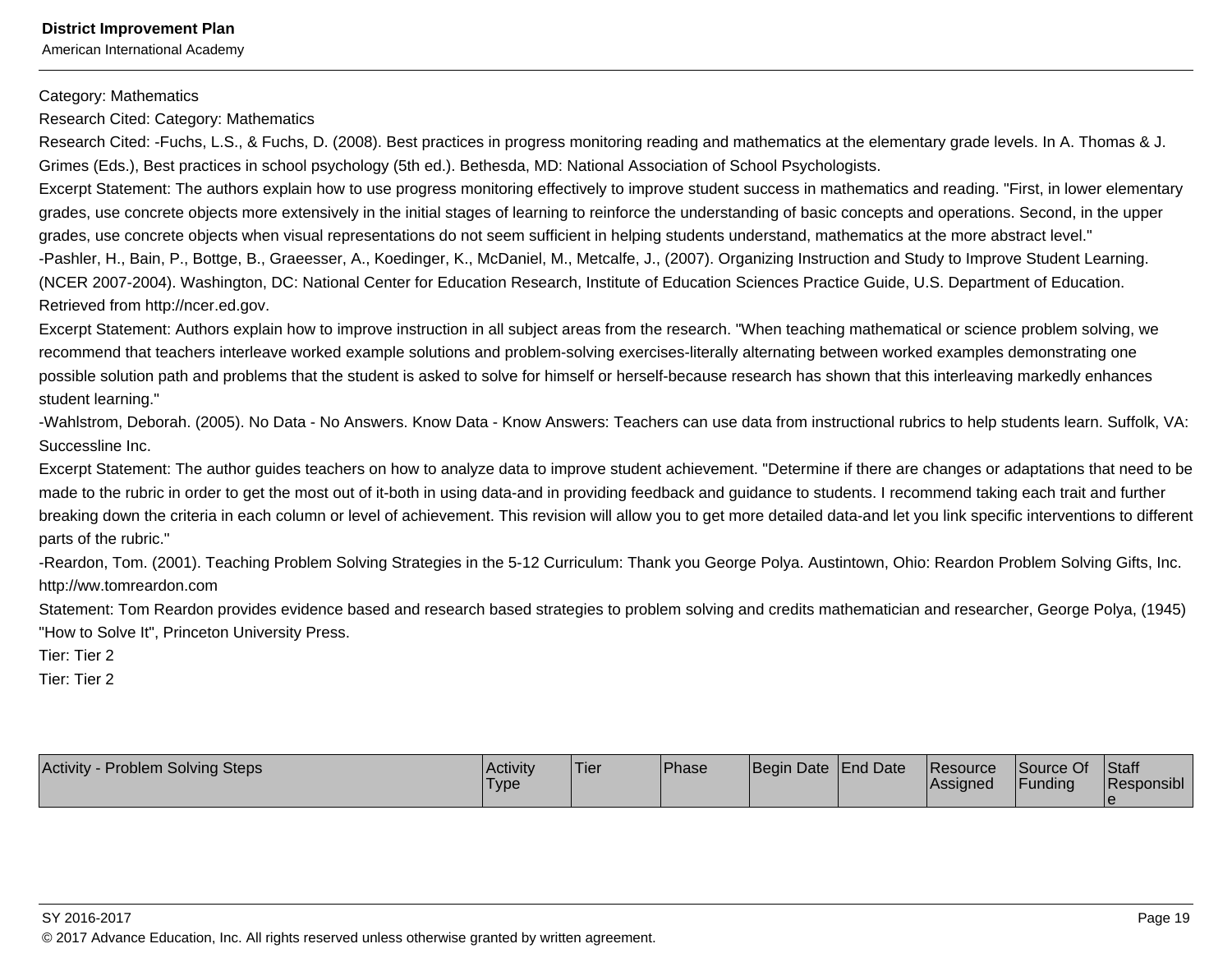American International Academy

| Teachers research and apply problem solving steps to model<br>for students. Steps will be posted in classrooms, and provided<br>to parents to assist in homework help. The four steps of<br>problem solving by Reardon (2001) influenced by Polya (1945).<br>include:<br>1. Understand the problem<br>2. Devise a plan<br>3. Carry out the plan<br>4. Look back (reflect)<br>-In understanding the problem teachers guide students with the<br>following questions in mind: What are you asked to find out or<br>show?<br>Can you draw a picture or diagram to help you understand the<br>problem?<br>Can you restate the problem in your own words?<br>Can you work out some numerical examples that would help<br>make the problem more clear?<br>-When devising a plan, suggestions to students are: Guess and<br>check Make an organized list Draw a picture or diagram Look<br>for a pattern Make a table<br>Use a variable<br>Solve a simpler problem Experiment<br>Act it out<br>Work backwards<br>Use deduction<br>Change your point of view<br>-When carrying out the plan, teachers direct students with the<br>following: Carrying out the plan is usually easier than devising<br>the plan<br>Be patient - most problems are not solved quickly nor on the<br>first attempt If a plan does not work immediately, be persistent<br>Do not let yourself get discouraged<br>If one strategy isn't working, try a different one<br>-When looking back (reflect), teachers instruct students to ask<br>the following: Does your answer make sense? Did you answer<br>all of the questions?<br>What did you learn by doing this?<br>Could you have done this problem another way - maybe even | Academic<br>Support<br>Program | Tier <sub>2</sub> | Implement | 09/11/2017 06/22/2018 \$2000 |  | Section 31a Teachers, | Support<br>Staff,<br>School<br>Leaders<br>land<br>Instructiona<br>I Coaches |
|-----------------------------------------------------------------------------------------------------------------------------------------------------------------------------------------------------------------------------------------------------------------------------------------------------------------------------------------------------------------------------------------------------------------------------------------------------------------------------------------------------------------------------------------------------------------------------------------------------------------------------------------------------------------------------------------------------------------------------------------------------------------------------------------------------------------------------------------------------------------------------------------------------------------------------------------------------------------------------------------------------------------------------------------------------------------------------------------------------------------------------------------------------------------------------------------------------------------------------------------------------------------------------------------------------------------------------------------------------------------------------------------------------------------------------------------------------------------------------------------------------------------------------------------------------------------------------------------------------------------------------------------------------------------------------------------------------|--------------------------------|-------------------|-----------|------------------------------|--|-----------------------|-----------------------------------------------------------------------------|
| an easier way?                                                                                                                                                                                                                                                                                                                                                                                                                                                                                                                                                                                                                                                                                                                                                                                                                                                                                                                                                                                                                                                                                                                                                                                                                                                                                                                                                                                                                                                                                                                                                                                                                                                                                      |                                |                   |           |                              |  |                       |                                                                             |
| Schools: All Schools                                                                                                                                                                                                                                                                                                                                                                                                                                                                                                                                                                                                                                                                                                                                                                                                                                                                                                                                                                                                                                                                                                                                                                                                                                                                                                                                                                                                                                                                                                                                                                                                                                                                                |                                |                   |           |                              |  |                       |                                                                             |

| Activity<br>Graph Interpretation | <b>Activity</b><br>'Type | 'Tier | Phase | Begin Date End Date |  | <b>Resource</b><br><b>Assigned</b> | Source Of<br>Funding | Staff<br>Responsibl |
|----------------------------------|--------------------------|-------|-------|---------------------|--|------------------------------------|----------------------|---------------------|
|----------------------------------|--------------------------|-------|-------|---------------------|--|------------------------------------|----------------------|---------------------|

SY 2016-2017

© 2017 Advance Education, Inc. All rights reserved unless otherwise granted by written agreement.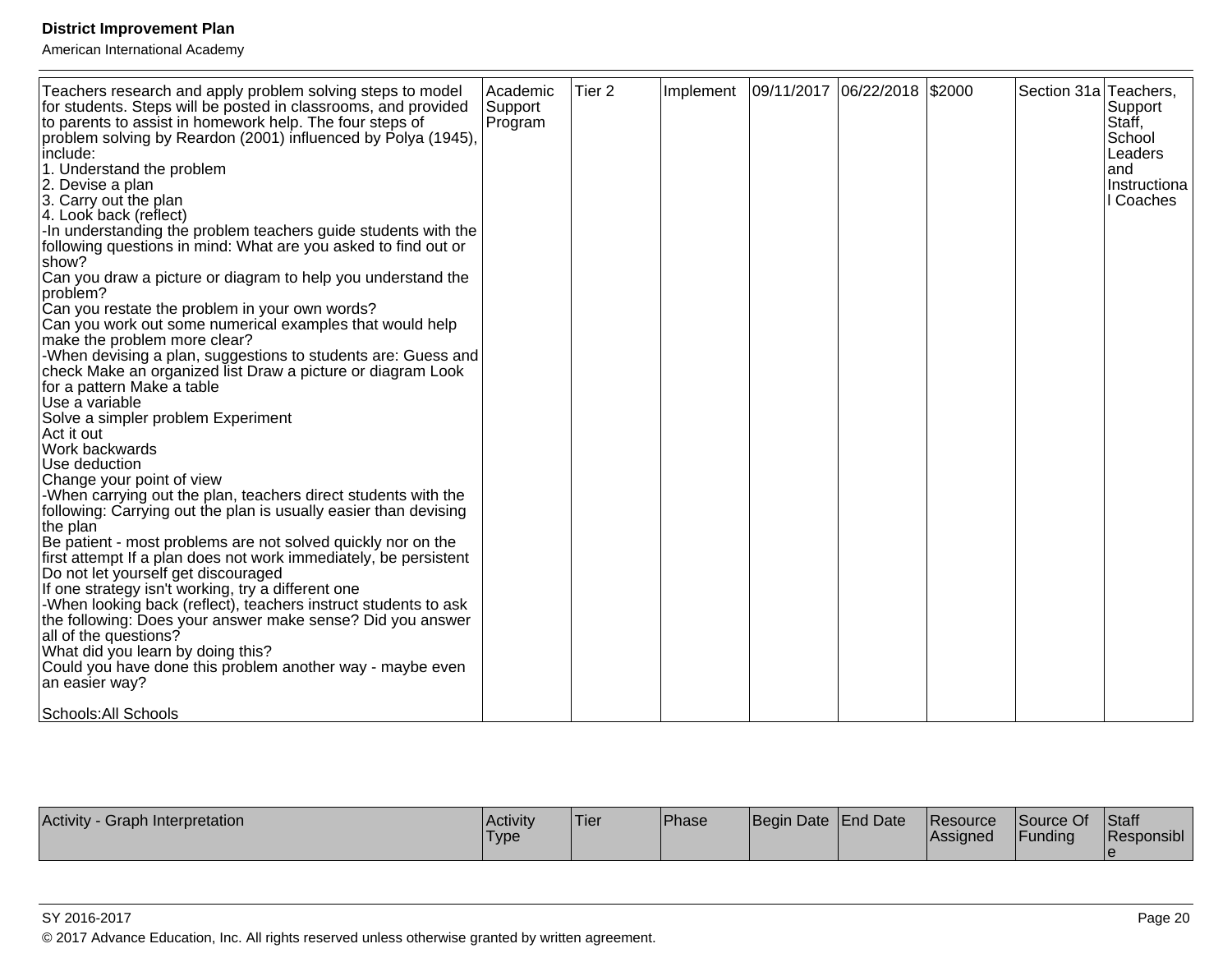| Teachers will demonstrate how to solve real world problems by Academic<br>interpreting data from graphs. Students will receive instruction<br>on how to create a variety of graphs using real world data.<br>Teachers will guide students in composing questions that show<br>a relationship exists in the real world. When interpreting<br>graphs, students will analyze data displayed on the graphs to<br>form conclusions, which will help to make predictions and<br>answer comprehension questions. When creating graphs,<br>students will form questions based on data or statistical<br>information. Other steps used to create graphs include<br>collecting data, displaying data on graphs, and analyzing the<br>data collected. Teachers will demonstrate how to name and<br>label the x and y axis of graphs as well as acquire necessary<br>vocabulary: sample, population, survey, observations,<br>statistics, gaps, clusters, mode, median, mean, range, and<br>quartiles. Examples of graphs include: circle graphs, bar<br>graphs, line graphs, pie graphs, pictographs, histograms,<br>scatter plots, stem and leaf plots, and box plots. | Support<br>Program | lTier 1 | l Monitor | 09/09/2016 06/22/2018   \$0 |  | lGeneral<br>l Fund | Teachers,<br>Paraprofes<br>sionals,<br>Leadership<br>land<br> Instructiona  <br>l Coaches |
|--------------------------------------------------------------------------------------------------------------------------------------------------------------------------------------------------------------------------------------------------------------------------------------------------------------------------------------------------------------------------------------------------------------------------------------------------------------------------------------------------------------------------------------------------------------------------------------------------------------------------------------------------------------------------------------------------------------------------------------------------------------------------------------------------------------------------------------------------------------------------------------------------------------------------------------------------------------------------------------------------------------------------------------------------------------------------------------------------------------------------------------------------------------|--------------------|---------|-----------|-----------------------------|--|--------------------|-------------------------------------------------------------------------------------------|
| Schools: All Schools                                                                                                                                                                                                                                                                                                                                                                                                                                                                                                                                                                                                                                                                                                                                                                                                                                                                                                                                                                                                                                                                                                                                         |                    |         |           |                             |  |                    |                                                                                           |

| <b>Activity - MTSS/RTI</b>                                                                                                                                                                                                                                                                                                                                                                                                                                                                                                                                                                                                                                                                                                                                                                                                                                                                                                                                                                                                                                                                                                                                              | Activity<br>Type                                                                                                        | Tier | Phase     | Begin Date End Date             | Resource<br>Assigned | Source Of<br>Funding  | <b>Staff</b><br>Responsibl                                                                                                          |
|-------------------------------------------------------------------------------------------------------------------------------------------------------------------------------------------------------------------------------------------------------------------------------------------------------------------------------------------------------------------------------------------------------------------------------------------------------------------------------------------------------------------------------------------------------------------------------------------------------------------------------------------------------------------------------------------------------------------------------------------------------------------------------------------------------------------------------------------------------------------------------------------------------------------------------------------------------------------------------------------------------------------------------------------------------------------------------------------------------------------------------------------------------------------------|-------------------------------------------------------------------------------------------------------------------------|------|-----------|---------------------------------|----------------------|-----------------------|-------------------------------------------------------------------------------------------------------------------------------------|
| The Academy has implemented a school-wide<br>MTSS/Response to Intervention model which will allow<br>students with grade level<br>skill deficits individualized support through Blended Learning<br>which includes technology, center and project based and small<br>group interventions. Students will receive high level support<br>from highly specialized paraprofessionals using<br>blended learning and differentiated instruction. Students will be<br>identified to participate in this high level of support based on<br>results of state and local assessments and academic and<br>social classroom performance, The academic component will<br>be provided through various forms of blended learning with<br>students utilizing a prescriptive learning path. The MTSS/RTi<br>behavior component will be provided by the school social<br>worker and behavior interventionist who will focus on<br>prescriptive strategies that will allow the student to achieve<br>success in the classroom learning environment. MTSS/RTi for<br>behavior interventions may be based on suspensions, referrals<br>and other disciplinary actions.<br>Schools: All Schools | Technology Tier 2<br>Academic<br> Support_<br>Program,<br>Other -<br>Small<br>Group,<br>Center and<br>Project<br> Based |      | Implement | 09/09/2016  06/22/2018  \$10000 |                      | Section 31a Teachers, | Instructiona<br>Il Coaches,<br>Behavior<br>Intervention<br>list, Social<br>Worker,<br> Leadership <br>land<br>Paraprofes<br>sionals |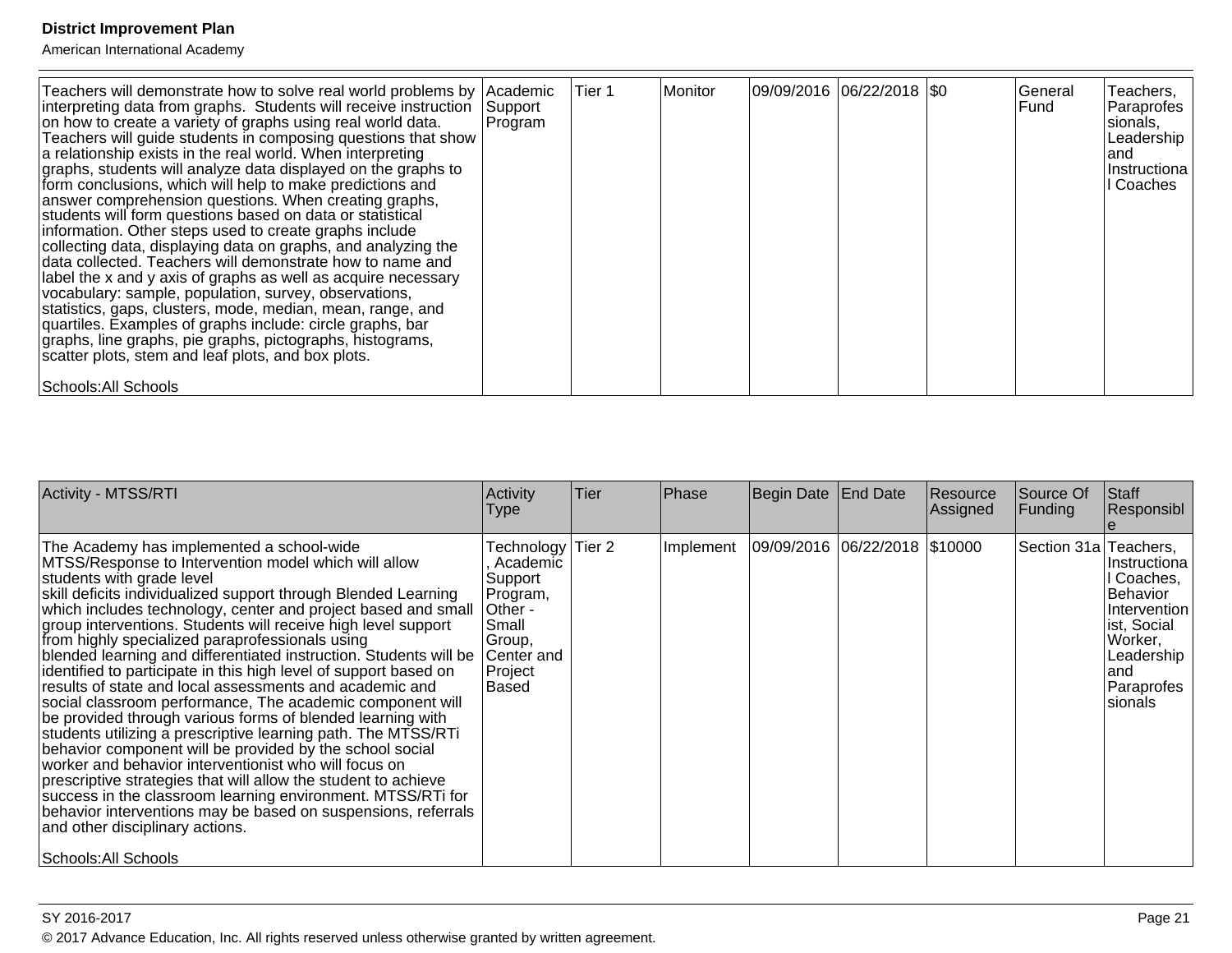# **Goal 3: All students at American International Academy will become proficient in the area ofScience**

#### **Measurable Objective 1:**

15% of Third, Fourth, Fifth, Sixth, Seventh, Eighth and Ninth grade students will demonstrate a proficiency in reading informational text in Science by 06/22/2018 asmeasured by state and local assessments.

#### **Strategy 1:**

Reading Comprehension Proiciency - Reading Comprehension Proficiency - Teachers will receive professional development in Vocabulary and Fluency Instruction toassist in increasing science vocabulary and fluency that will ensure the improvement reading comprehension for all students. Students will utilize Science Fusion astheir curriculum resource and Science A-Z as a computer adaptive tool to use as a supplement to improve reading comprehension. In addition computer adaptiveprograms such as Compass Learning Odyssey,

RAZ-Kids and Learning A-Z will be utilize to improve reading comprehension and overall science proficiency in all grade levels.

Category: Science

 Research Cited: Research Cited: -Marzano, Robert, Debra J. Pickering, Jane E. Pollock. (2001). Classroom Instruction That Works: Research Based Strategies forIncreasing Student Achievement. Alexandria, VA: Association for Supervision and Curriculum Development. 28-33.

Tier: Tier 2

| <b>Activity - Vocabulary and Fluency Practice</b> | <b>Activity</b><br>'Type | 'Tier | Phase | Begin Date End Date |  | <b>Resource</b><br> Assigned | Source Of<br>Funding | <b>Staff</b><br>Responsibl |
|---------------------------------------------------|--------------------------|-------|-------|---------------------|--|------------------------------|----------------------|----------------------------|
|---------------------------------------------------|--------------------------|-------|-------|---------------------|--|------------------------------|----------------------|----------------------------|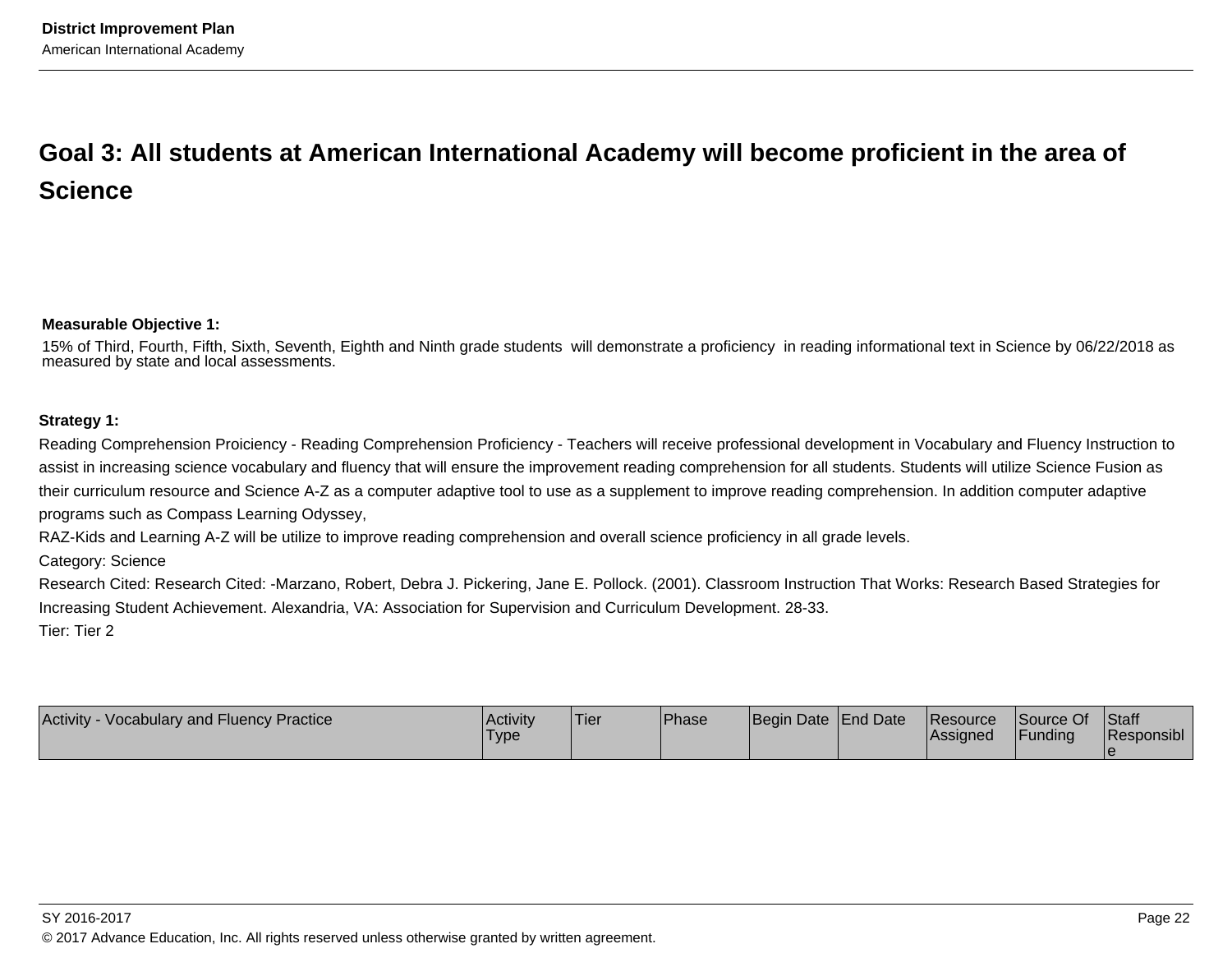American International Academy

| Teachers will engage in ongoing professional development to<br>improve best practices to increase vocabulary skills for<br>students. Professional development will include strategies to<br>improve direct vocabulary instruction, how to use graphic<br>representations and methods to define and explain science<br>vocabulary in their own words. In addition, the teachers will<br>administer a weekly fluency assessment to ensure that the<br>vocabulary strategy is having a positive impact on reading<br>science informational text and writing. To ensure ongoing and<br>sustainable professional development, throughout the year the<br>Instructional coach and leadership will provide ongoing support<br>and monitoring through grade and content area meetings,<br>classroom walk thrus and observations. | Professiona Tier 2<br>Learning | Getting<br>Ready | 09/11/2017 06/22/2018 \$8000 | Title II Part | Teachers,<br> Paraprofes <br>sionals,<br>IInstructiona<br>I Coaches,<br>Leadership |
|--------------------------------------------------------------------------------------------------------------------------------------------------------------------------------------------------------------------------------------------------------------------------------------------------------------------------------------------------------------------------------------------------------------------------------------------------------------------------------------------------------------------------------------------------------------------------------------------------------------------------------------------------------------------------------------------------------------------------------------------------------------------------------------------------------------------------|--------------------------------|------------------|------------------------------|---------------|------------------------------------------------------------------------------------|
| Schools: All Schools                                                                                                                                                                                                                                                                                                                                                                                                                                                                                                                                                                                                                                                                                                                                                                                                     |                                |                  |                              |               |                                                                                    |

| Activity - MTSS/RTI Implementation                                                                                                                                                                                                                                                                                                                                                                                                                                                                                                                                                                                                                                                                                                                                | Activity<br>Type                 | Tier   | Phase       | Begin Date End Date          | Resource<br>Assigned | Source Of<br>Funding  | Staff<br>Responsibl                                                |
|-------------------------------------------------------------------------------------------------------------------------------------------------------------------------------------------------------------------------------------------------------------------------------------------------------------------------------------------------------------------------------------------------------------------------------------------------------------------------------------------------------------------------------------------------------------------------------------------------------------------------------------------------------------------------------------------------------------------------------------------------------------------|----------------------------------|--------|-------------|------------------------------|----------------------|-----------------------|--------------------------------------------------------------------|
| The Academy will adapt a school-wide Response to<br>Intervention MTSS which will allow students with grade level<br>skill deficits individualized support through technology and<br>small group interventions in Science. Students will receive high<br>level support from highly specialized paraprofessionals using<br>multiple forms of blended learning/differentiated instruction.<br>Students will be identified to participate in this high level of<br>support based on results of state and local assessments and<br>academic and social classroom performance, The academic<br>component will be provided through various forms of blended<br>learning with students utilizing a prescriptive learning path that<br>will enhance proficiency in Science | l Academic<br>Support<br>Program | Tier 2 | I Implement | 09/11/2017 06/22/2018 \$4000 |                      | Section 31a Teachers, | Instructiona  <br>Coaches,<br>Paraprofes<br>sionals,<br>Leadership |
| Schools: All Schools                                                                                                                                                                                                                                                                                                                                                                                                                                                                                                                                                                                                                                                                                                                                              |                                  |        |             |                              |                      |                       |                                                                    |

#### **Measurable Objective 2:**

A 15% increase of Third, Fourth, Fifth, Sixth, Seventh, Eighth and Ninth grade students will demonstrate a proficiency in the area in Science by 06/22/2018 as<br>measured by state and local assessments.

#### **Strategy 1:**

Inquiry and Project Based Learning - Inquiry and Project Based Learning - Inquiry and Project Based Learning - Teachers will focus on improving scientific critical

#### SY 2016-2017

© 2017 Advance Education, Inc. All rights reserved unless otherwise granted by written agreement.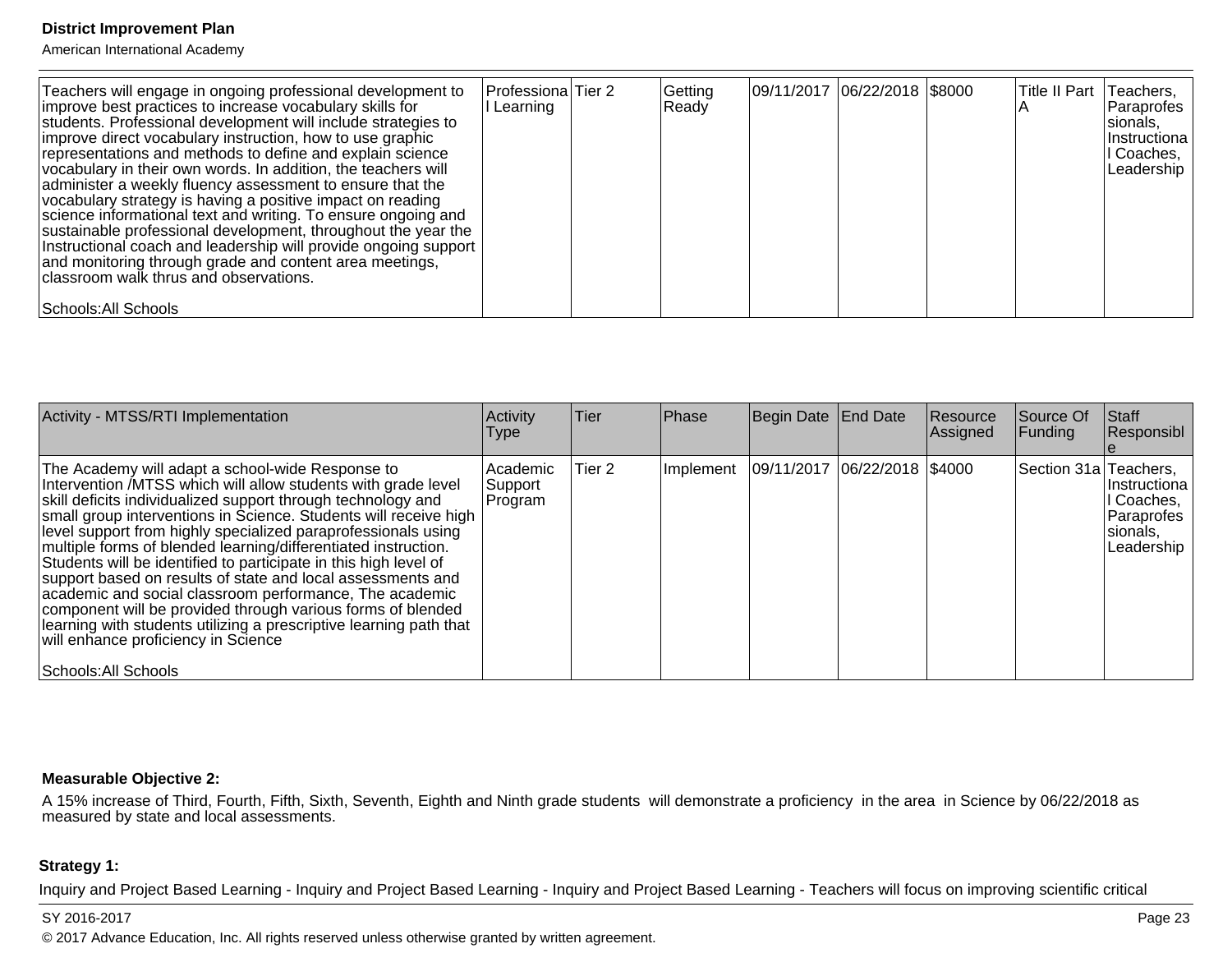American International Academy

thinking skills by emphasizing scientific inquiry and project based learning through the implementation of a school-wide science day and science fair. Other activitiesthat promote critical thinking skills and problem solving that include interactive lectures, science fair projects, and the implementation of technology in completingprojects.

In addition inquiry based learning, students work individually to complete investigations which can be completed during science centers or other individual instructionalpractices. In project based learning, students are normally assigned in groups, but teachers also utilize individual instruction practices to close the achievement gap.Category: Science

Research Cited: Category: Science

Research Cited: Schmoker, Mike. (2011). Focus: Elevating the Essentials To Radically Improve Student Learning. Alexandria, VA: ASCD.

Statement: In this book, the author states how "science is best learned through an emphasis on content presented through intellectually engaging, age-old literacypractices. The simple, essential ingredients for the majority of effective science curriculum are: close reading of selected portions of science textbooks; regular readingand discussion of current science articles; interactive lecture; writing; a reasonable number of carefully designed science labs and experiments that reinforce thecontent being learned."

-Zemelman, S., Daniels, H., Hyde, A. (1998). Best Practice: New Standards for Teaching and Learning in America's Schools. Portsmouth, NH: Heinemann. 110.Statement: In this book, the authors use research from The American Association for the Advancement of Science (AAAS) and various other resources, to stress theimportance of "teaching related to scientific literacy needs to be consistent with the spirit and character of scientific inquiry and with scientific values," i.e. using thescientific method

Tier: Tier 2

| Activity - Science Fair Projects                                                                                                                                                                                                                                                                                                                                                                                                                                                                                                                                                                                                 | Activity<br><b>Type</b>                | <b>Tier</b> | Phase   | Begin Date End Date          | Resource<br>Assigned | Source Of<br>Funding | <b>Staff</b><br>Responsibl                                       |
|----------------------------------------------------------------------------------------------------------------------------------------------------------------------------------------------------------------------------------------------------------------------------------------------------------------------------------------------------------------------------------------------------------------------------------------------------------------------------------------------------------------------------------------------------------------------------------------------------------------------------------|----------------------------------------|-------------|---------|------------------------------|----------------------|----------------------|------------------------------------------------------------------|
| Teachers will instruct students in applying the scientific method<br>to solve real world problems for completion of science fair<br>projects. Teachers will provide examples for students and<br>demonstrate how to select an experiment that includes<br>collecting data and analyzing measurements in order to test a<br>hypothesis. Students will complete a research paper and<br>science display board to use during a presentation of their<br>findings. Science Fair Projects will be judged by using a rubric<br>on a 100 point scale. Students in the Middle/High School will<br>participate in the local Science Fair. | <b>Academic</b><br> Support<br>Program | Tier 1      | Monitor | 09/09/2016 06/22/2018 \$1000 |                      | Title I Part         | Teachers,<br>I Instructiona<br>II Coaches<br>land<br> Leadership |
| Schools: All Schools                                                                                                                                                                                                                                                                                                                                                                                                                                                                                                                                                                                                             |                                        |             |         |                              |                      |                      |                                                                  |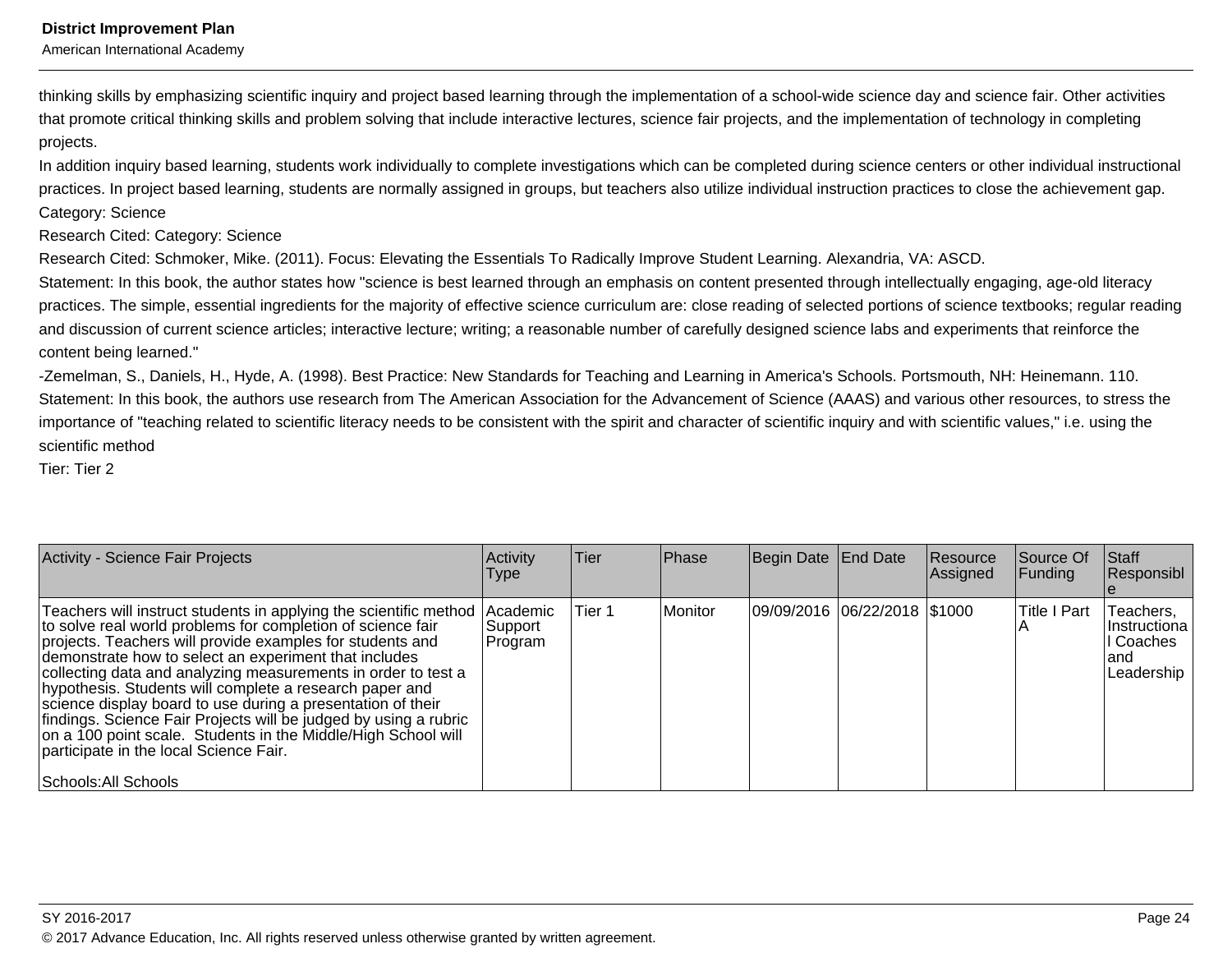American International Academy

| Activity - Science Day                                                                                                                                                                                                                                                                                                                                                                                                                                                                                          | Activity<br>Type    | lTier. | Phase | Begin Date End Date                          | Resource<br>Assigned | <b>Source Of</b><br> Funding | Start<br>Responsibl                                                                        |
|-----------------------------------------------------------------------------------------------------------------------------------------------------------------------------------------------------------------------------------------------------------------------------------------------------------------------------------------------------------------------------------------------------------------------------------------------------------------------------------------------------------------|---------------------|--------|-------|----------------------------------------------|----------------------|------------------------------|--------------------------------------------------------------------------------------------|
| Students will participate in a school-wide science day. Using<br>the inquiry-based learning approach, staff members will have<br>science stations set up throughout the school. The students will Program<br>rotate to these stations and participate in an activity that will<br>peek interest in science subject matter and cause them<br>question and experiment. There will be a discussion station in<br>each area that reviews, analyzes and make predictions and<br>conclusions.<br>Schools: All Schools | Academic<br>Support | Tier 1 |       | Implement   09/11/2017   06/22/2018   \$2000 |                      | <b>Title I Part</b>          | Teachers,<br><i><b>Science</b></i><br>Ilnstructiona l<br>∣I Coach,<br>School<br>Leadership |

# **Goal 4: All students at American International Academy will become proficient in the area ofSocial Studies**

#### **Measurable Objective 1:**

A 15% increase of Third, Fourth, Fifth, Sixth, Seventh, Eighth and Ninth grade students will demonstrate a proficiency in the area of real world connections in SocialStudies by 06/22/2018 as measured by state and local assessments.

#### **Strategy 1:**

Social Studies Proficiency - Social Studies Proficiency - General and Special Education teachers will collaborate to increase the academic success of all students byco-teaching, using small group instruction, implementing various differentiated instructional practices and analyzing data of state and local assessments to guide instruction in the content area of Social Studies. This collaboration will benefit all special needs and subgroups by providing students with knowledge of best practicesfrom both the General Education

 teacher and the Special Education teacher with the purpose of increasing the number of students who are proficient on the social studies state and local assessments.In addition, teachers will schedule field trips that connect to the topics being taught and align grade level CCSS to assist in aiding the real world experience.

#### Category: Social Studies

Research Cited: Research Cited: -Willis, J., (M.D.). (2007). Brain-Friendly Strategies for the Inclusion Classroom. Alexandria, VA: ASCD.Statement: In this book, Willis, M.D., shares researched brain based strategies to improve academic achievement for all learners. Willis explains that we can best help

#### SY 2016-2017

© 2017 Advance Education, Inc. All rights reserved unless otherwise granted by written agreement.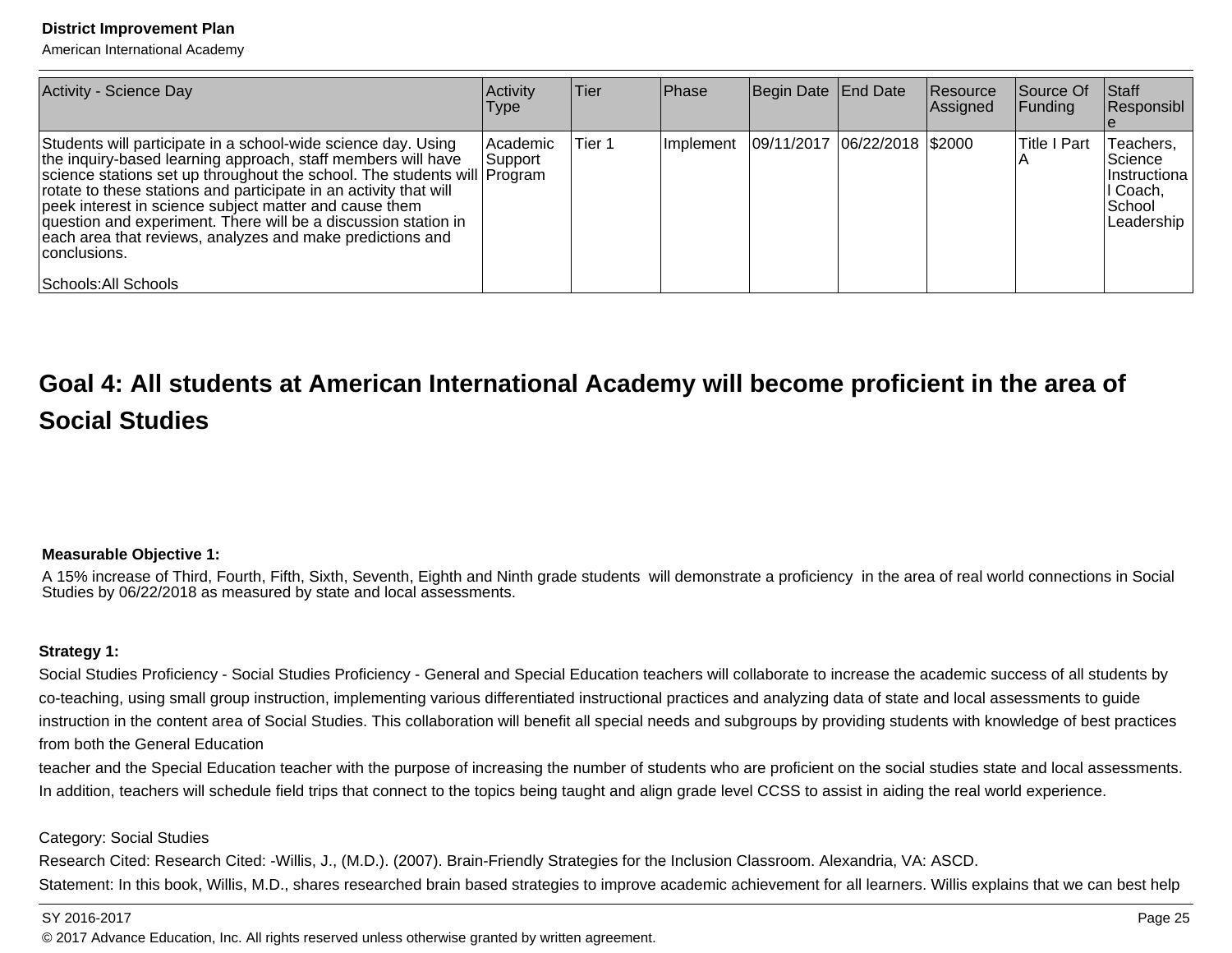American International Academy

students by putting in place strategies, accommodations, and interventions that provide developmentally and academically appropriate challenges to suit the needs,gifts, and goals of each student.

-Tomlinson. C.A. (1999). The differentiated classroom: Responding to the needs of all learners. Alexandria, VA: ASCD

 Statement: In this book, Tomlinson provides teachers with resources, sample lessons and activities on differentiated instruction by providing research based strategies,including small group instruction to aid teachers in the effort to instruct a diverse population.

-Marzano, Robert J. (2003). What works in schools: Translating Research Into Action. Alexandria, VA: ASCD

 Statement: In Chapter 4: Challenging Goals and Effective Feedback, the research conducted showed the act of setting academic goals has an effect size of .55 whichmeans that he achievement scores in classes where clear goals were exhibited were .55 standard deviations higher than the achievement scores for classes wherelearning goals were not established

Tier: Tier 2

| Activity - Co Teaching                                                                                                                                                                                                                                                                                                                                                                                                                                                                                                                                                                                                                                                                                                                                                                                                                                                                                                                                                                                                                                                                                                                                                                                                                                                                                                                                                                                                                                    | Activity<br>Type                                                                             | Tier              | Phase     | Begin Date                   | <b>End Date</b> | Resource<br>Assigned | Source Of<br><b>Funding</b>  | Staff<br>Responsibl                                                                                          |
|-----------------------------------------------------------------------------------------------------------------------------------------------------------------------------------------------------------------------------------------------------------------------------------------------------------------------------------------------------------------------------------------------------------------------------------------------------------------------------------------------------------------------------------------------------------------------------------------------------------------------------------------------------------------------------------------------------------------------------------------------------------------------------------------------------------------------------------------------------------------------------------------------------------------------------------------------------------------------------------------------------------------------------------------------------------------------------------------------------------------------------------------------------------------------------------------------------------------------------------------------------------------------------------------------------------------------------------------------------------------------------------------------------------------------------------------------------------|----------------------------------------------------------------------------------------------|-------------------|-----------|------------------------------|-----------------|----------------------|------------------------------|--------------------------------------------------------------------------------------------------------------|
| General and Special Education teachers will receive<br>professional development in order to implement the Co-<br> teaching<br>model by collaborating and communicating to meet the needs<br>of all students in all core subject areas. The team will<br>develop and teach lessons and units that prepare students for<br>specific skills while using the 5 types of co-teaching continuum<br>model: Lead and Support; Station Teaching; Parallel Teaching;<br>Alternative Teaching; and Team Teaching. The team will<br>analyze data to provide reading interventions on tier 2 of the<br>Response to Intervention Model and provide differentiated<br>instruction to all students including small group instruction,<br>flexible grouping, direct instruction, and guided instruction. The<br>training will take place in the Fall and will be implemented<br>during the school year. In order to ensure ongoing and<br>sustainable professional development, throughout the year the<br>Instructional Coach will provide ongoing support to general and<br>special teachers. School Leadership will monitor effectiveness<br>through classroom walk thrus and observations. Feedback will<br>be provided by leadership individually and during meetings with<br>both co-teachers. Professional development that<br>focuses on strategies to improve the outcomes of co-teaching<br>will be provided throughout the school year.<br>Schools: All Schools | Teacher<br>Collaborati<br>lon.<br>Academic<br>Support<br>Program,<br>Professiona<br>Learning | Tier <sub>2</sub> | Implement | 09/11/2017 06/22/2018 \$5000 |                 |                      | Title II Part   General<br>A | and Special<br>Education<br>Teachers,<br>Social<br><b>Studies</b><br>Instructiona<br>II Coach,<br>Leadership |

en die 19de jaar van die 19de eeu n.C. In 19de eeu n.C. In 19de eeu n.C. In 19de eeu n.C. In 19de eeu n.C. In 1 © 2017 Advance Education, Inc. All rights reserved unless otherwise granted by written agreement.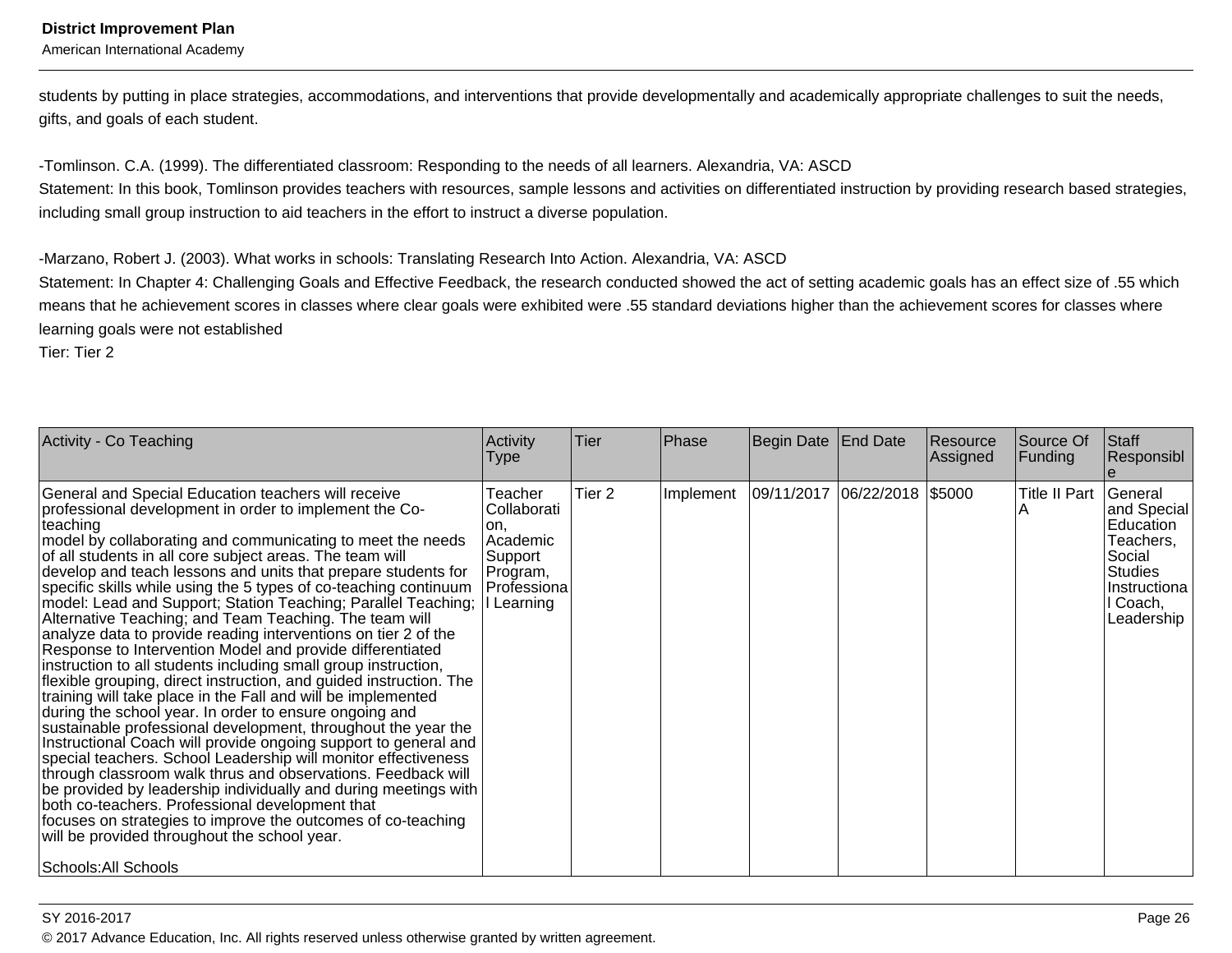| <b>Activity - Field Trips</b>                                                                                                                                                                                                                                                                                                                                                                                                                                                                                                                                                                                                                                                                           | Activity<br><b>Type</b>          | <b>Tier</b> | Phase   | Begin Date End Date            | Resource<br>Assigned | <b>Source Of</b><br> Funding | <b>Staff</b><br>Responsibl           |
|---------------------------------------------------------------------------------------------------------------------------------------------------------------------------------------------------------------------------------------------------------------------------------------------------------------------------------------------------------------------------------------------------------------------------------------------------------------------------------------------------------------------------------------------------------------------------------------------------------------------------------------------------------------------------------------------------------|----------------------------------|-------------|---------|--------------------------------|----------------------|------------------------------|--------------------------------------|
| Teachers will plan and schedule field trips that connect to the<br>topics being taught and align to CCSS in the areas of:<br>Government; History; Geography; and Civics and Economics.<br>Field trips include visiting the Henry Ford Museum and<br>Greenfield Village; The Detroit Historical Museum; and virtual<br>field trips. Teachers will instruct students in completing various<br>assignments that correspond to the objectives of the field trip<br>including, gathering information from the field trip experience to<br>answer comprehension questions. Students may be required to<br>do a term paper that focuses on information learned duringthe<br>field trip<br>Schools: All Schools | l Academic<br>Support<br>Program | Tier 1      | Monitor | 09/09/2016  06/22/2018  \$3500 |                      | <b>Title I Part</b>          | Teachers<br>and School<br>Leadership |

| Activity - Classroom Magazines                                                                                                                                                                                                                                                                                                                                                                                                                                                                                                                                                                                                                                                                                                                                                                                                                                                                                                                                                                                                                                                                                                             | Activity<br>Type                                                           | <b>Tier</b> | <b>Phase</b> | Begin Date   End Date        | Resource<br> Assigned | Source Of<br>Funding | <b>Staff</b><br> Responsibl_                                                             |
|--------------------------------------------------------------------------------------------------------------------------------------------------------------------------------------------------------------------------------------------------------------------------------------------------------------------------------------------------------------------------------------------------------------------------------------------------------------------------------------------------------------------------------------------------------------------------------------------------------------------------------------------------------------------------------------------------------------------------------------------------------------------------------------------------------------------------------------------------------------------------------------------------------------------------------------------------------------------------------------------------------------------------------------------------------------------------------------------------------------------------------------------|----------------------------------------------------------------------------|-------------|--------------|------------------------------|-----------------------|----------------------|------------------------------------------------------------------------------------------|
| Teachers in grades 1 - 10 will be provided subscriptions of<br>Junior Scholastic and Scholastic for Social Studies to provide<br>additional access to informational text beyond the textbook.<br>Teachers will use best practices in reading comprehension to<br>promote student success of comprehension of informational<br>text. Students will have access to information on current<br>events.<br>geography, American History, and world civilizations.<br>Magazines will be used for classroom assignments and<br>homework assignments to further support reading<br>comprehension of informational text and to provide real world<br>news and real world problems. Students will have various<br>assignments to complete which include: answering<br>comprehension questions, interpreting graphs, timelines and<br>political cartoons, answering Who, What, When, Where, Why<br>questions; vocabulary hunts, small group reading<br>comprehension activities, reading centers, summarizing and<br>note-taking, and debates for middle school students to develop<br>critical thinking and analysis skills.<br> Schools: All Schools | Supplemen   Tier 1<br>ltal<br>Materials,<br>Academic<br>Support<br>Program |             | l Monitor    | 09/09/2016 06/22/2018 \$5000 |                       | <b>Title I Part</b>  | Teachers,<br>Social<br><b>Studies</b><br>IInstructiona<br>II Coach<br>land<br>Leadership |

© 2017 Advance Education, Inc. All rights reserved unless otherwise granted by written agreement.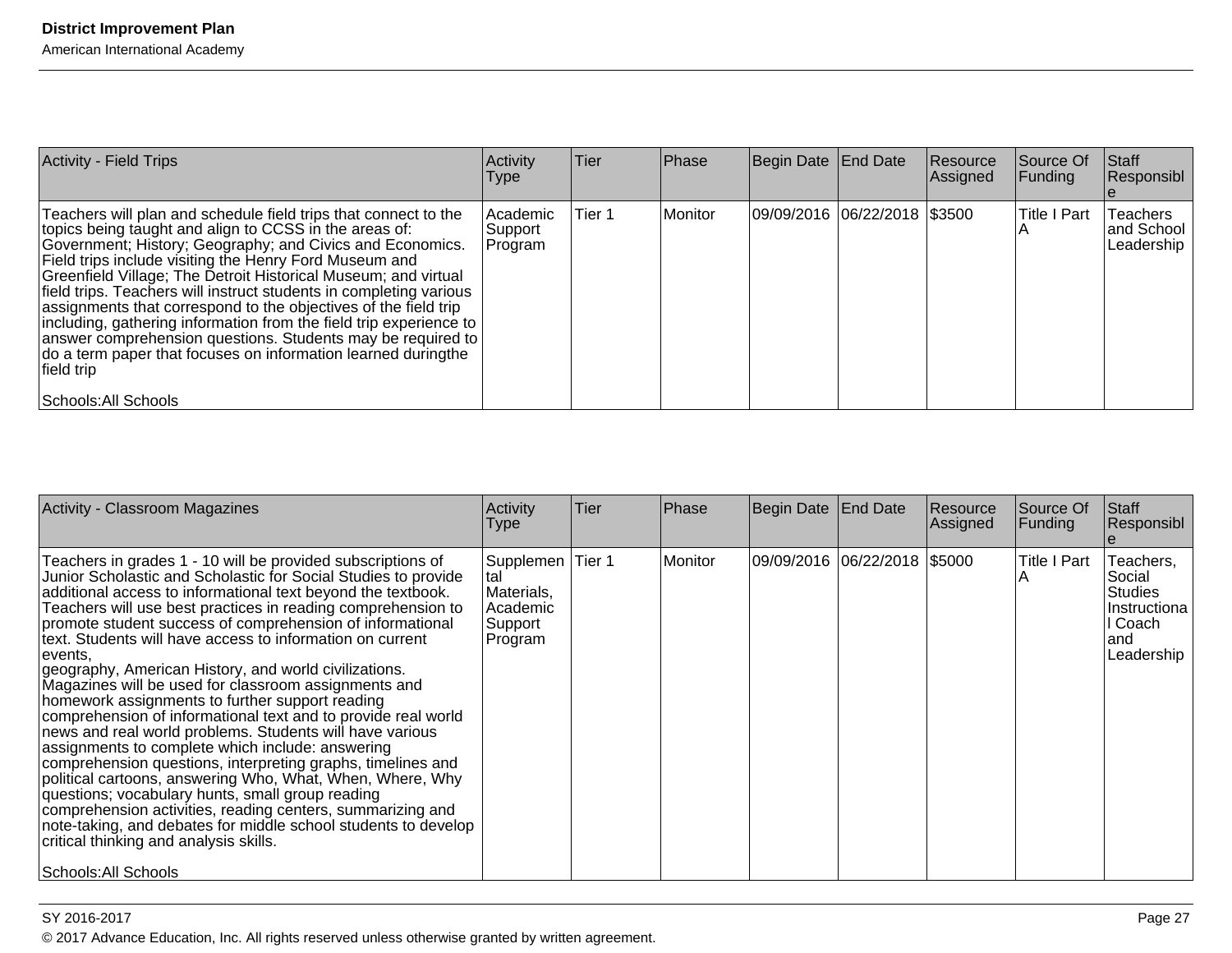#### **Measurable Objective 2:**

A 15% increase of Third, Fourth, Fifth, Sixth, Seventh, Eighth, Ninth and Tenth grade students will demonstrate a proficiency in the area of critical thinking andcooperative problem solving skills in Social Studies by 06/22/2018 as measured by state and local assessments.

#### **Strategy 1:**

Active Partcipation - Active Participation - Teachers will assign activities that extend learning beyond the textbook and classroom by leading students in completingwriting assignments regarding community issues solve, and guide students in participating in community projects to promote critical thinking and assisting with realworld challenges. Each grade level will choose a community project or charitable organization to become actively involved with during the school year

Category: Social Studies

Research Cited: Research Cited: -Zemelman, S., Daniels, H., Hyde, A. (2005). Best Practice: Today's Standards for Teaching & Learning in America's Schools. Portsmouth, NH:

#### Heinemann.

Statement: The authors share researched best practices in teaching to aid teachers in improving pedagogy in all subject areas. "To make concepts real, social studiesmust involve active participation in the classroom and the wider community.

-Zemelman, S., Daniels, H., Hyde, A. (1998). Best Practice: New Standards for Teaching and Learning in America's Schools. Portsmouth, NH: Heinemann. Statement:The authors first wrote about the importance of extending social studies learning outside the classroom before writing a book with a similar name in 2005 (see abovetitle). The authors stated that "active involvement in social studies should include information gathering, representatives of many social andgovernmental organizations are happy to visit classrooms... Genuine responses from community leaders to students' letters, proposals on community projects, and realadvocacy are usually long remembered by students as rich and exciting learning experiences."-Schmoker, M. (2011). Focus: Elevating the Essentials To Radically

Improve Student Learning. Alexandria, VA: ASCD.

Statement: In this book, the author has studied research by (Wineburg & Martin, 2004. Reading and rewriting history. Educational Leadership, 62(1), 42-45.) who statedthe importance of placing reading and writing at the the core of social studies if we want students to care about what they are learning. -Resource for Constitution Day.This information is reported from the Michigan Department of Education from the Office of School Improvement: Michigan educators can utilize a new opportunity tomake teaching and learning of the U.S. Constitution a school-wide event in which all professional and support staff

can contribute. As a result of an amendment by Senator Robert C. Byrd (D-West Virginia) to the consolidated Appropriations Act of 2005, which was signed into law asPublic Law 108-447 by President George W. Bush on December 8, 2004, all education institutions receiving Federal funds must hold an educational program on theUnited States Constitution on September 17th, for the students served by the educational institution. If September 17th falls on a Saturday, Sunday or holiday, the law allows the celebration to take place during the preceding or following week. Michigan Governor Jennifer M. Granholm has proclaimed Monday, September 18, 2006 asConstitution Day in Michigan for schools and the public to reflect on the importance of the U. S. Constitution.

Tier: Tier 1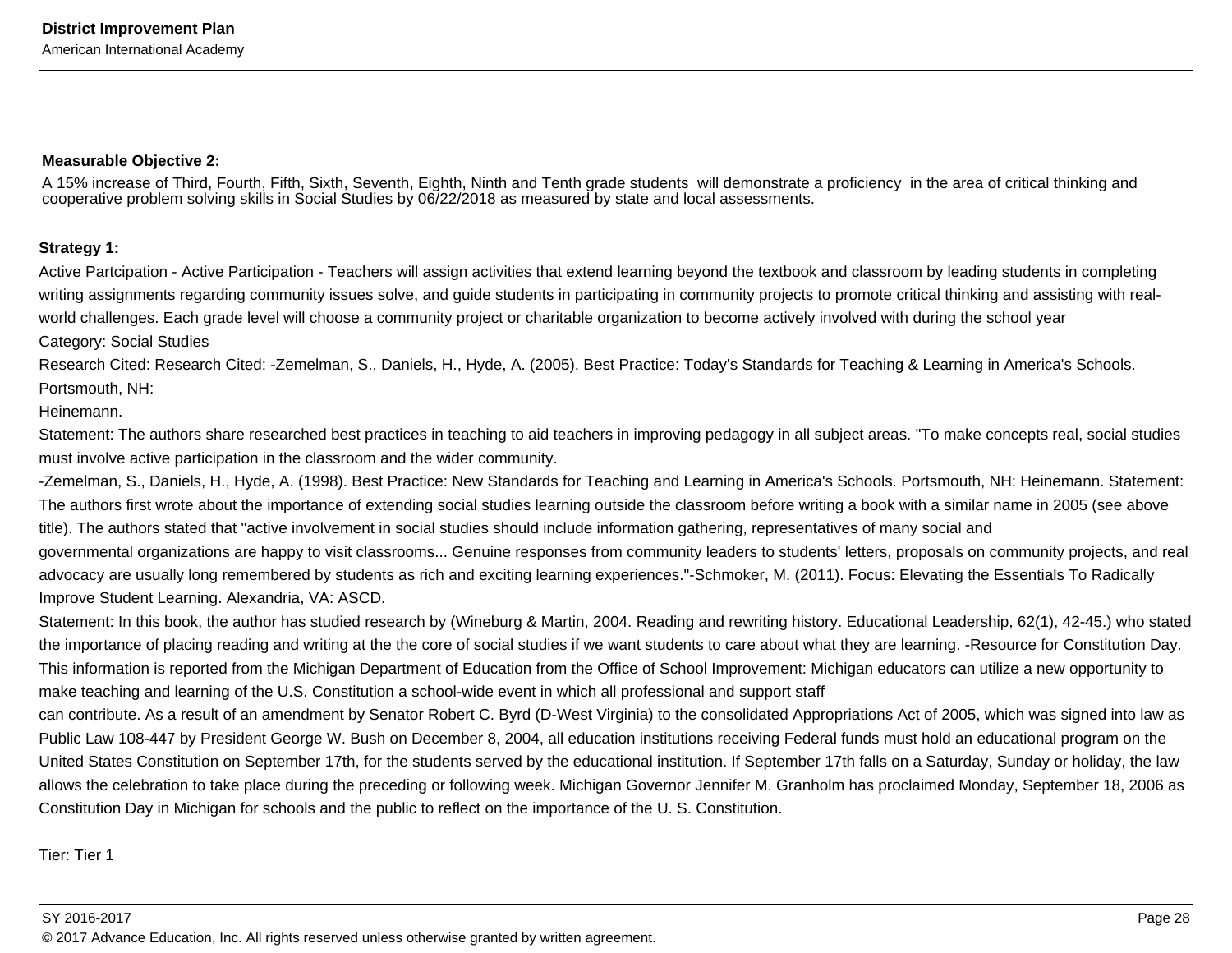American International Academy

| Activity - Constitution Day                                                                                                                                                                                                                                                                                                                                                                                                                                                                        | Activity<br>Type                                                 | <b>Tier</b> | Phase   | Begin Date End Date           | Resource<br>Assigned | Source Of<br> Funding   | Staff<br>Responsibl                                           |
|----------------------------------------------------------------------------------------------------------------------------------------------------------------------------------------------------------------------------------------------------------------------------------------------------------------------------------------------------------------------------------------------------------------------------------------------------------------------------------------------------|------------------------------------------------------------------|-------------|---------|-------------------------------|----------------------|-------------------------|---------------------------------------------------------------|
| Teachers will lead the discussion of the importance of<br>Constitution Day. Teachers will create innovative lessons to<br>demonstrate the importance of Constitution Day. Assignments<br>can include :essays on the meaning of Constitution Day, a<br>timeline of key dates and events, lessons to learn and review<br>the vocabulary of the Constitution and Bill of Rights, as well as<br>other activities to impart values of civic involvement and<br> responsibility <br>Schools: All Schools | <b>IDirect</b><br>Instruction,<br>Academic<br>Support<br>Program | Tier 1      | Monitor | 09/09/2016  06/22/2018  \$200 |                      | lGeneral<br><b>Fund</b> | Teachers,<br> Instructiona  <br>Coaches<br>land<br>Leadership |

| <b>Activity - Service Learning Opportunties</b>                                                                                                                                                                                                          | Activity<br><b>Type</b>              | lTier | <b>Phase</b>                                | Begin Date End Date | <b>Resource</b><br>Assigned | <b>Source Of</b><br>IFundina    | <b>Staff</b><br><b>Responsibl</b> |
|----------------------------------------------------------------------------------------------------------------------------------------------------------------------------------------------------------------------------------------------------------|--------------------------------------|-------|---------------------------------------------|---------------------|-----------------------------|---------------------------------|-----------------------------------|
| All students will participate in a service learning project Each<br>project will include investigating community needs, preparing<br>for service, action, reflection, demonstration of learning and<br>limpacts, and celebration<br>Schools: All Schools | Community Tier 1<br> Engageme<br>∣nt |       | Implement   09/11/2017   06/22/2018   \$500 |                     |                             | <b>IGeneral</b><br><b>IFund</b> | Teachers<br>land<br> Leadership   |

# **Goal 5: All students at American International Academy will receive services that will meet theholistic needs of all students and promote a positive learning environment**

#### **Measurable Objective 1:**

A 25% increase of All Students will demonstrate a behavior that promotes a safe environment and improves the school's climate and culture in Practical Living by<br>06/22/2018 as measured by a decrease in the number of suspens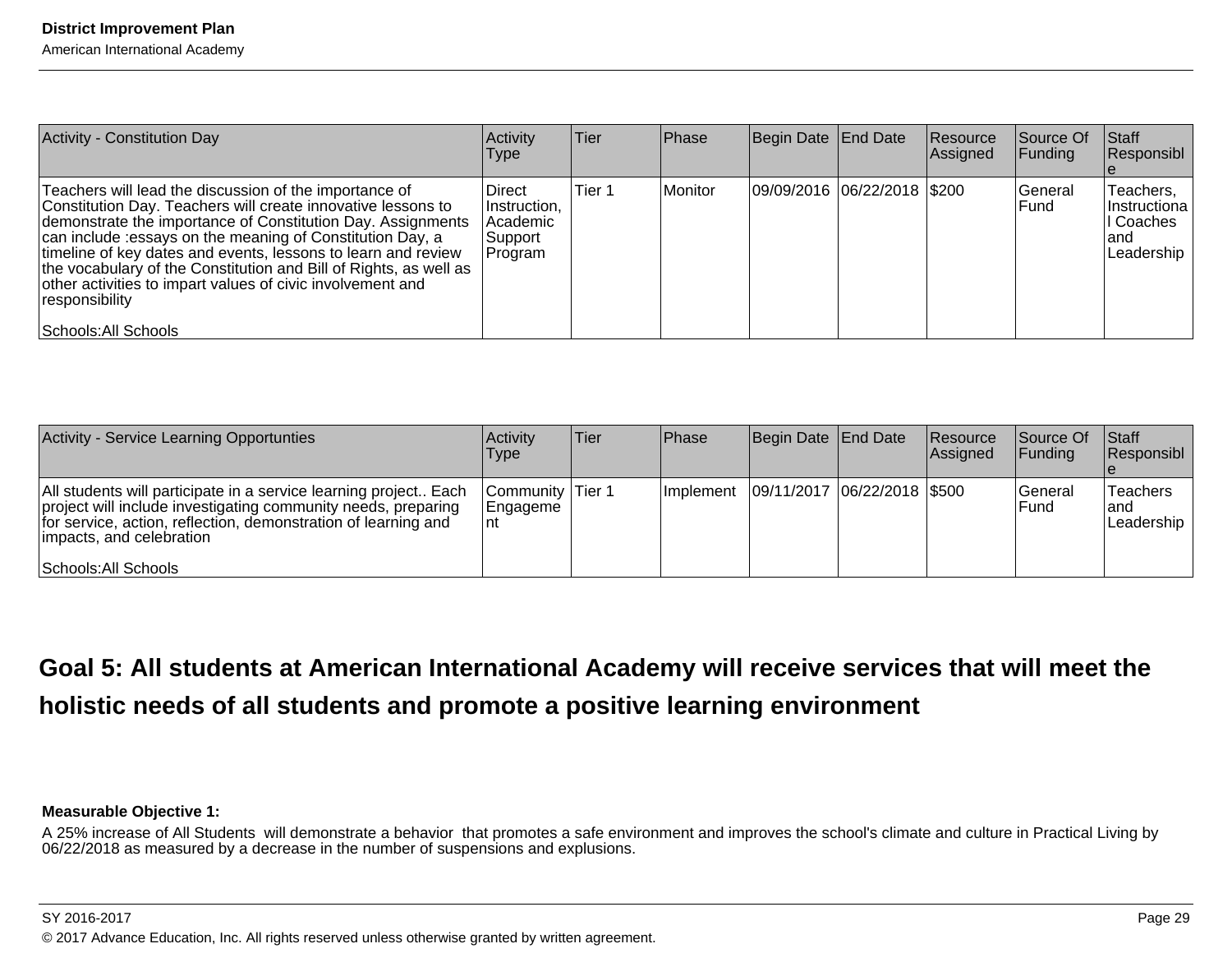American International Academy

#### **Strategy 1:**

Positive and Safe Behavior - Positive and Safe Behavior - American International Academy will employ a full-time social worker and a behavior interventionist in orderto improve student behavior and promote a safe and secure teaching and learning environment. The school social worker and behavior interventionist will utilize thePositive Behavior Support program to implement strategies and provide behavior interventions for at- risk students.

Category: School Culture

Research Cited: Research Cited: Dunlap, G. & Fox, L. (December 2011). Function-Based Interventions for Children with Challenging Behavior. Journal of Early Intervention,33, 333-343.

-Frey, A., Park, K.L., Browne-Ferrigno, T. & Korfhage, T. (2010). The Social Validity of Program-Wide Positive Behavior Support. Journal of Positive BehaviorInterventions, 12, 222-236.

Tier: Tier 1

| Activity - Bullying Professional Development                                                                                                                                                                                                                                                                                                                                                                                                                                                                                                                                                                                                                                                                                                                                                                                                                                                                                                                   | Activity<br>Type                                                      | Tier | Phase | Begin Date End Date                          | Resource<br>Assigned | Source Of<br>Funding | Staff<br>Responsibl                                                                      |
|----------------------------------------------------------------------------------------------------------------------------------------------------------------------------------------------------------------------------------------------------------------------------------------------------------------------------------------------------------------------------------------------------------------------------------------------------------------------------------------------------------------------------------------------------------------------------------------------------------------------------------------------------------------------------------------------------------------------------------------------------------------------------------------------------------------------------------------------------------------------------------------------------------------------------------------------------------------|-----------------------------------------------------------------------|------|-------|----------------------------------------------|----------------------|----------------------|------------------------------------------------------------------------------------------|
| AIA will engage in professional development on anti-bullying.<br>Teachers will receive training to support a safe and secure<br>learning environment for all stakeholders. The Behavioral<br>interventionist will receive ongoing training to enable the<br>Academy to support our PBIS Initiative. Students will<br>participate monthly assemblies that will focus on<br>implementation of PBIS and Anti-Bullying. Students learn how<br>to recognize the bullying and what actions to take to prevent<br>and diffuse it The professional development will take place in<br>September or October. The professional development will be<br>presented by members of our local police department or a<br>professional ant-bullying organization. Professional<br>development on anti-bullying will be presented throughout the<br>school year for staff and by the behavioral interventionist for<br>students during monthly assemblies.<br>Schools: All Schools | Professiona Tier 1<br>I Learning,<br>Behavioral<br>Support<br>Program |      |       | Implement   09/11/2017   06/22/2018   \$2500 |                      | Title II Part        | Teachers,<br>Behavior<br>Intervention<br>ist, Social<br>Worker,<br> Paraprofesi<br>onals |

| <b>Activity</b><br><b>Behavioral Interventionist</b> | <b>Activity</b><br>'Type | 'Tier | <b>Phase</b> | Begin Date End Date |  | <b>IResource</b><br><b>Assigned</b> | Source Of<br>Funding | Staff<br>Responsibl |
|------------------------------------------------------|--------------------------|-------|--------------|---------------------|--|-------------------------------------|----------------------|---------------------|
|------------------------------------------------------|--------------------------|-------|--------------|---------------------|--|-------------------------------------|----------------------|---------------------|

#### SY 2016-2017

© 2017 Advance Education, Inc. All rights reserved unless otherwise granted by written agreement.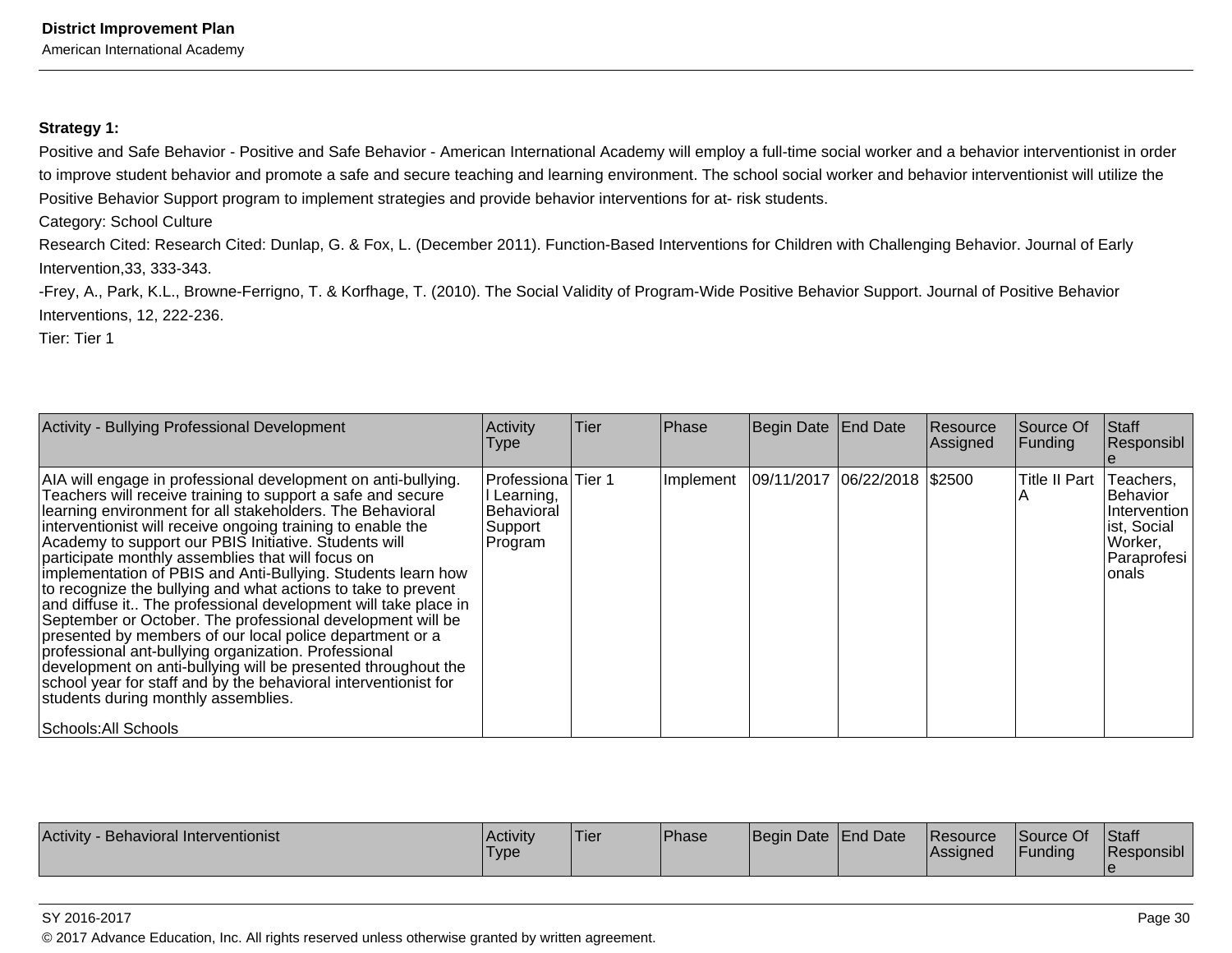| American International Academy will employ a Behavioral<br>Interventionist to improve social skills, student behavior and<br>promote a safe teaching and learning environment.<br>The Behavior interventionist will utilize a tiered positive<br>behavior support system that identifies at-risk students needing<br>lintense<br>support to ensure school success. The Behavior Interventionist<br>will work in collaboration with the Principal, Assistant Principal<br>and Behavioral Interventionist to ensure all stakeholders have<br>access to a safe and conducive learning environment. The<br>The Behavioral Interventionist is responsible for full<br>implementation of the PBIS Program at AIA. | Behavioral<br> Support<br> Program | Tier <sub>3</sub> |  | Implement   09/11/2017   06/22/2018   \$35000 | Section 31a Behavior | Intervention<br>list and<br>School<br>Leadership |
|-------------------------------------------------------------------------------------------------------------------------------------------------------------------------------------------------------------------------------------------------------------------------------------------------------------------------------------------------------------------------------------------------------------------------------------------------------------------------------------------------------------------------------------------------------------------------------------------------------------------------------------------------------------------------------------------------------------|------------------------------------|-------------------|--|-----------------------------------------------|----------------------|--------------------------------------------------|
| Schools: All Schools                                                                                                                                                                                                                                                                                                                                                                                                                                                                                                                                                                                                                                                                                        |                                    |                   |  |                                               |                      |                                                  |

| Activity - School Social Worker                                                                                                                                                                                                                                                                                                                                                                                                                                                 | Activity<br><b>Type</b>          | Tier   | <b>IPhase</b> | Begin Date End Date           | Resource<br>Assigned | Source Of<br> Funding | <b>Staff</b><br>Responsibl                         |
|---------------------------------------------------------------------------------------------------------------------------------------------------------------------------------------------------------------------------------------------------------------------------------------------------------------------------------------------------------------------------------------------------------------------------------------------------------------------------------|----------------------------------|--------|---------------|-------------------------------|----------------------|-----------------------|----------------------------------------------------|
| AIA will continue to employ a School Social Worker to assist<br>students with interventions to cope with school issues and to<br>make positive connections with staff and fellow students. The<br>School Social Worker will assist staff in utilizing the Multi-tiered<br>Positive Behavior Support System. The School Social Worker<br>will also address all request that include IEP's, Child Study<br>Team, School Administrator staff and students.<br>Schools: All Schools | Behavioral<br>Support<br>Program | Tier 2 | Implement     | 09/09/2016 06/22/2018 \$45000 |                      | Section 31a School    | l Social<br>lWorker and l<br>School<br> Leadership |

| <b>Activity</b><br>- Positive Behavior Intervention Supports | Activity<br><b>Type</b> | 'Tier | Phase | Begin Date End Date |  | <b>Resource</b><br><b>Assigned</b> | Source Of<br><sup>1</sup> Funding | Staff<br><b>Responsibl</b> |
|--------------------------------------------------------------|-------------------------|-------|-------|---------------------|--|------------------------------------|-----------------------------------|----------------------------|
|--------------------------------------------------------------|-------------------------|-------|-------|---------------------|--|------------------------------------|-----------------------------------|----------------------------|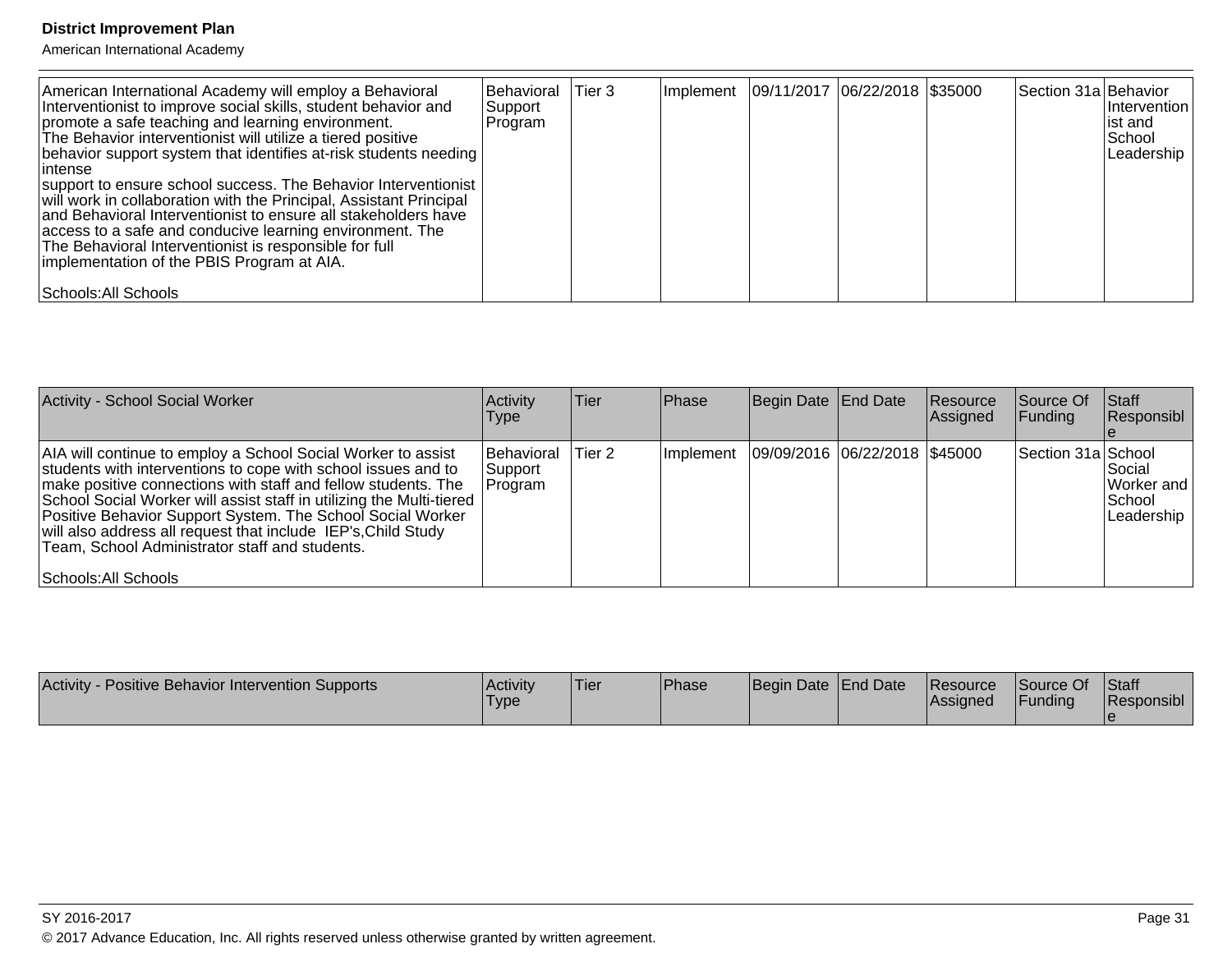American International Academy

| Staff will participate in professional development to fully<br>implement PBIS at AIA to improve school culture and student<br>behavior. AIA will implement PBIS with fidelity. Students will<br>participate in monthly assemblies that recognize students for<br>adhering to all aspects of the program. Signage will be<br>throughout the school that clearly state school expectations for<br>the program. All staff, students and parents will be provided a<br>full explanation of the PBIS expectations for AIA. The Dean and<br>Behavioral Interventionist will oversee the full implementation of<br>the program. Parents will receive written correspondence<br>regarding PBIS and the reward system. PBIS expectations<br>must be followed by all students consistently in all classrooms,<br>cafeteria, hallway, bathroom, etc. to enable us to benefit from<br>the program. Expectations for each area of the building will be<br>lposted in a visible location. | Behavioral<br>Support<br>Program | Tier 2 | Implement   09/11/2017   06/22/2018   \$3000 |  | Title II Part   Entire AIA | Staff,<br>Leadership |
|-----------------------------------------------------------------------------------------------------------------------------------------------------------------------------------------------------------------------------------------------------------------------------------------------------------------------------------------------------------------------------------------------------------------------------------------------------------------------------------------------------------------------------------------------------------------------------------------------------------------------------------------------------------------------------------------------------------------------------------------------------------------------------------------------------------------------------------------------------------------------------------------------------------------------------------------------------------------------------|----------------------------------|--------|----------------------------------------------|--|----------------------------|----------------------|
| Schools: All Schools                                                                                                                                                                                                                                                                                                                                                                                                                                                                                                                                                                                                                                                                                                                                                                                                                                                                                                                                                        |                                  |        |                                              |  |                            |                      |

#### **Strategy 2:**

McKinney-Vento Homeless Act - The McKinney - Vento Act provides needed assistance to prevent and improve the lives of the homeless, The McKinney - Vento Homeless Survey included in the school enrollment packet is completed for each student upon enrollment. Surveys that indicate a "homeless status" will be reviewedby the Homeless Liaison, who contacts the parent to assess the family's need for services.

Identification Process for the Homeless

• The McKinney – Vento Identification Form is included in our enrollment and re-enrollment packet

• Parents must complete an identification form for each student

• Per the results on the form, the Homeless Liaison will contact the identified family. A referral to the appropriate service is made or school allocation funds are used to purchase school uniforms, clothing, school supplies, transportation vouchers, food and personal needs.

The McKinney - Vento Act is fully implemented at the Academy to eliminate socio-economic barriers that prevent students from obtaining an appropriate education

Category: Other - Elimination of Socioeconomic Barriers

Research Cited: The McKinney - Vento Homeless Assistance Act

Title I, Part A, of the Elementary and Secondary Education Act, 20 U.S.C.

The Individuals with Disabilities Education, 20 U.S.C.

Child Nutrition and WIC Re-authorization ACT of 2004, 42 U.S.C.

June 5, 1992 Policy of the Administration for the Children and Families of the U.S. Department of Health and Human Services

Tier: Tier 1

SY 2016-2017

© 2017 Advance Education, Inc. All rights reserved unless otherwise granted by written agreement.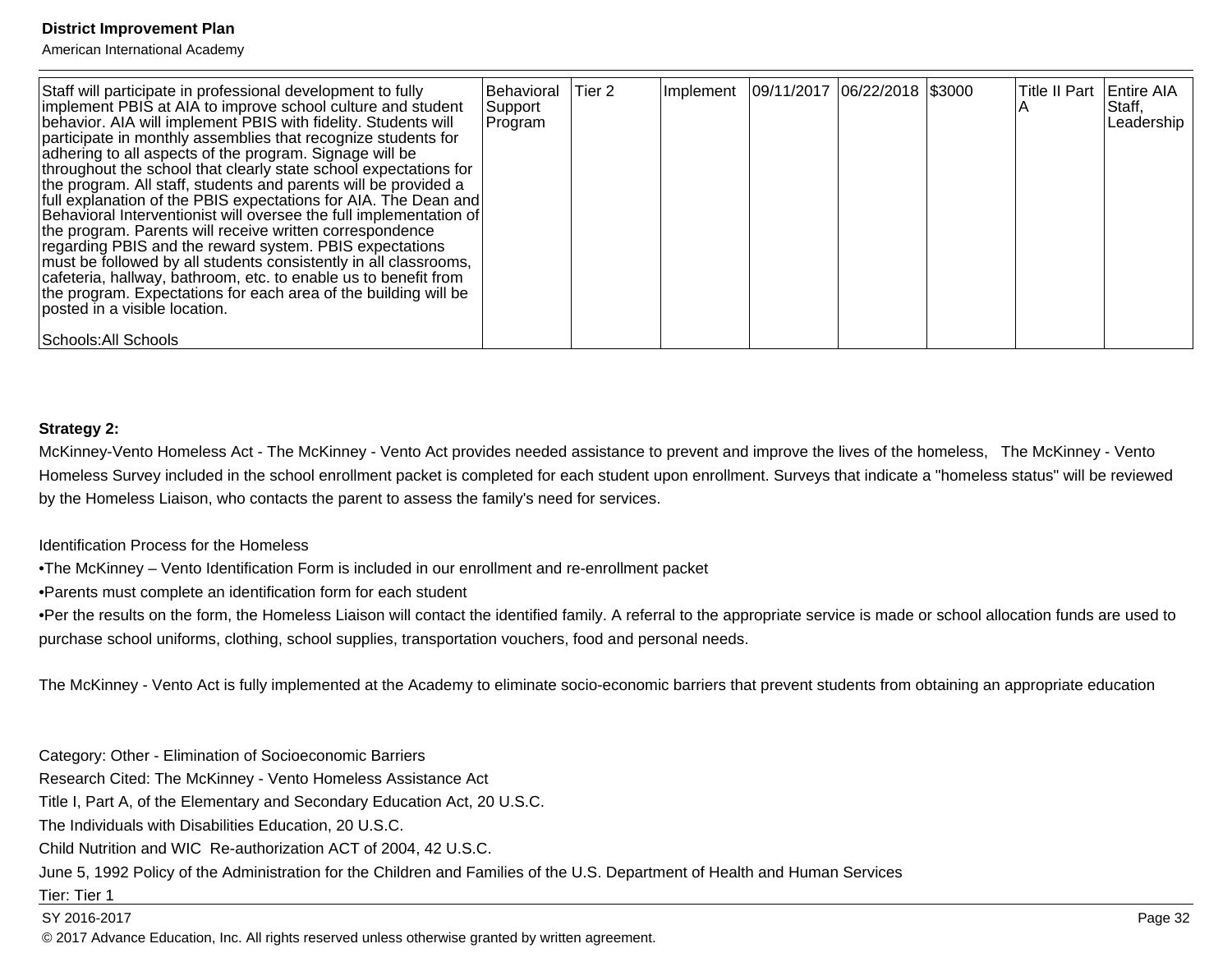| Activity - Homeless Liaison                                                                                                                                                                                                                                                                                                                          | Activity<br><b>Type</b> | lTier. | Phase   | Begin Date End Date         | Resource<br>Assigned | Source Of<br><b>Funding</b> | Staff<br>Responsibl                         |
|------------------------------------------------------------------------------------------------------------------------------------------------------------------------------------------------------------------------------------------------------------------------------------------------------------------------------------------------------|-------------------------|--------|---------|-----------------------------|----------------------|-----------------------------|---------------------------------------------|
| Implementation, supporting and monitoring the McKinney-<br>Vento Homeless Program. The Homeless Liaison is a member<br>of the District Improvement Team and will coordinate referrals<br>for community-based services and provide additional<br>assistance for services that the school is unable to directly<br>Iprovide for its homeless students. | <b>Other</b>            | Tier 1 | Monitor | 08/22/2016  06/21/2019  \$0 |                      | <b>Title I Part</b>         | Homeless<br>Liaison.<br>Administrati<br>lon |
| Schools: All Schools                                                                                                                                                                                                                                                                                                                                 |                         |        |         |                             |                      |                             |                                             |

| <b>Activity</b><br><b>Services for Homeless Students</b> | <b>Activity</b><br>Type | 'Tier | <b>IPhase</b> | Begin Date End Date |  | <b>Resource</b><br><b>IAssigned</b> | Source Of<br>Funding | Staff<br>Responsibl |
|----------------------------------------------------------|-------------------------|-------|---------------|---------------------|--|-------------------------------------|----------------------|---------------------|
|----------------------------------------------------------|-------------------------|-------|---------------|---------------------|--|-------------------------------------|----------------------|---------------------|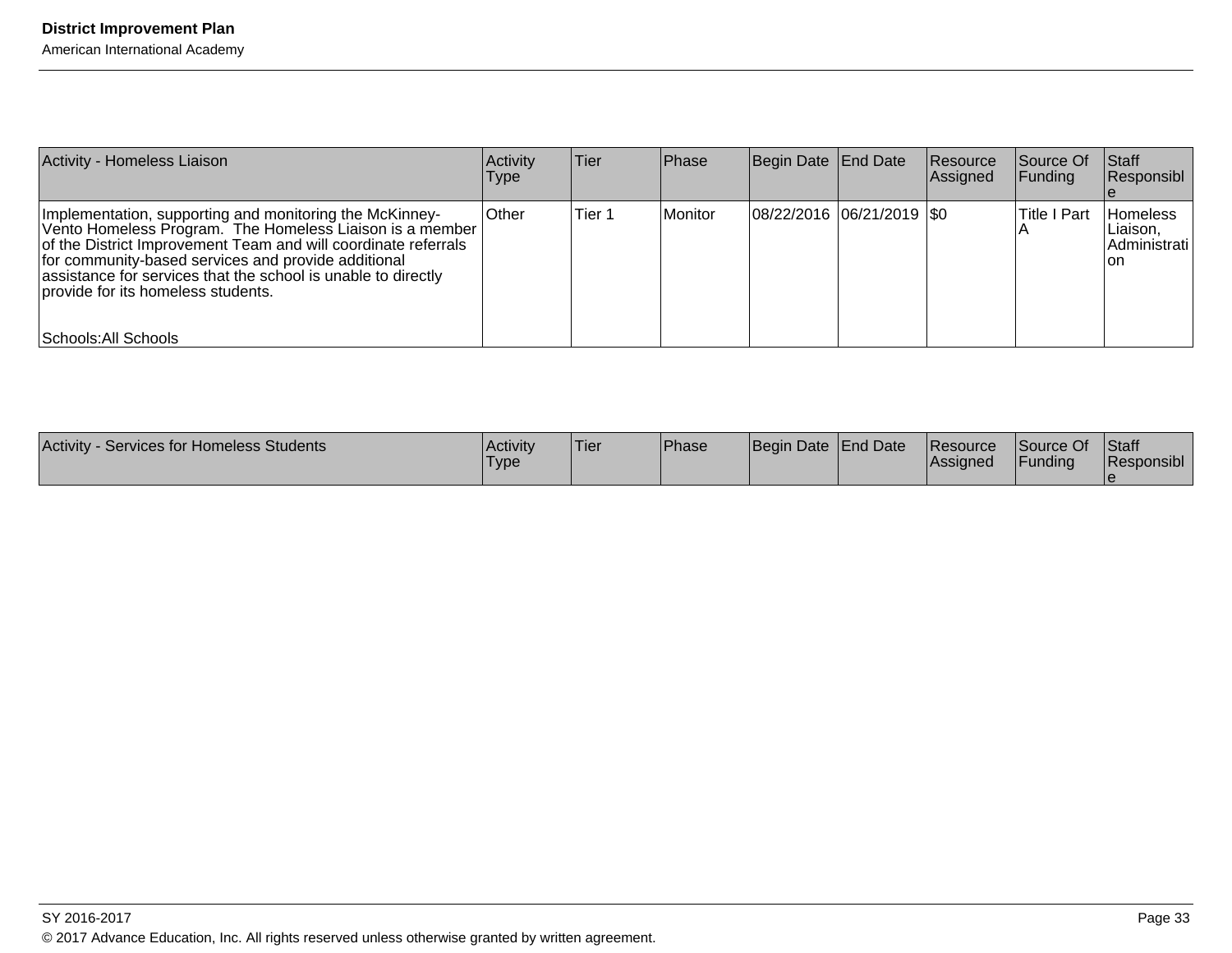| Students that are identified as being homeless by our<br>Homeless Liaison will receive services provided by the school<br>through an allocation of funds set aside for homeless services.<br>The categories of allocation for the homeless population<br>include:<br>• Transportation $-$ voucher for school transportation<br>• Food Allowance - gift cards for food/groceries<br>• School Supplies – backpack, etc.<br>• Clothing/Personal Items - school uniforms, shoes, coat,<br>personal care kits, etc                                                                                                                                                                   | Other -<br>Student<br>Support<br>l Services | Tier 1 | Implement   09/05/2017   06/21/2019   \$5000 |  | <b>Title I Part</b> | Homeless<br>Liaison and<br>School<br>Administrati<br>lon. |
|---------------------------------------------------------------------------------------------------------------------------------------------------------------------------------------------------------------------------------------------------------------------------------------------------------------------------------------------------------------------------------------------------------------------------------------------------------------------------------------------------------------------------------------------------------------------------------------------------------------------------------------------------------------------------------|---------------------------------------------|--------|----------------------------------------------|--|---------------------|-----------------------------------------------------------|
| Our school has a Homeless Policy that ensures that:<br>• Services are comparable to those offered to other students in<br>the district<br>• Transportation, special education, academic interventions,<br>before and after school programs, food services, etc.<br>• Consistent uninterrupted teaching. Learning will not be denied<br>due to lack of necessary enrollment documents.<br>• The Homeless Liaison is a member of the District<br>Improvement Team.<br>The Homeless Liaison will coordinate referrals for community<br>based services and provide additional assistance for services<br>that the school is unable to directly provide for its homeless<br>students |                                             |        |                                              |  |                     |                                                           |
| Schools: All Schools                                                                                                                                                                                                                                                                                                                                                                                                                                                                                                                                                                                                                                                            |                                             |        |                                              |  |                     |                                                           |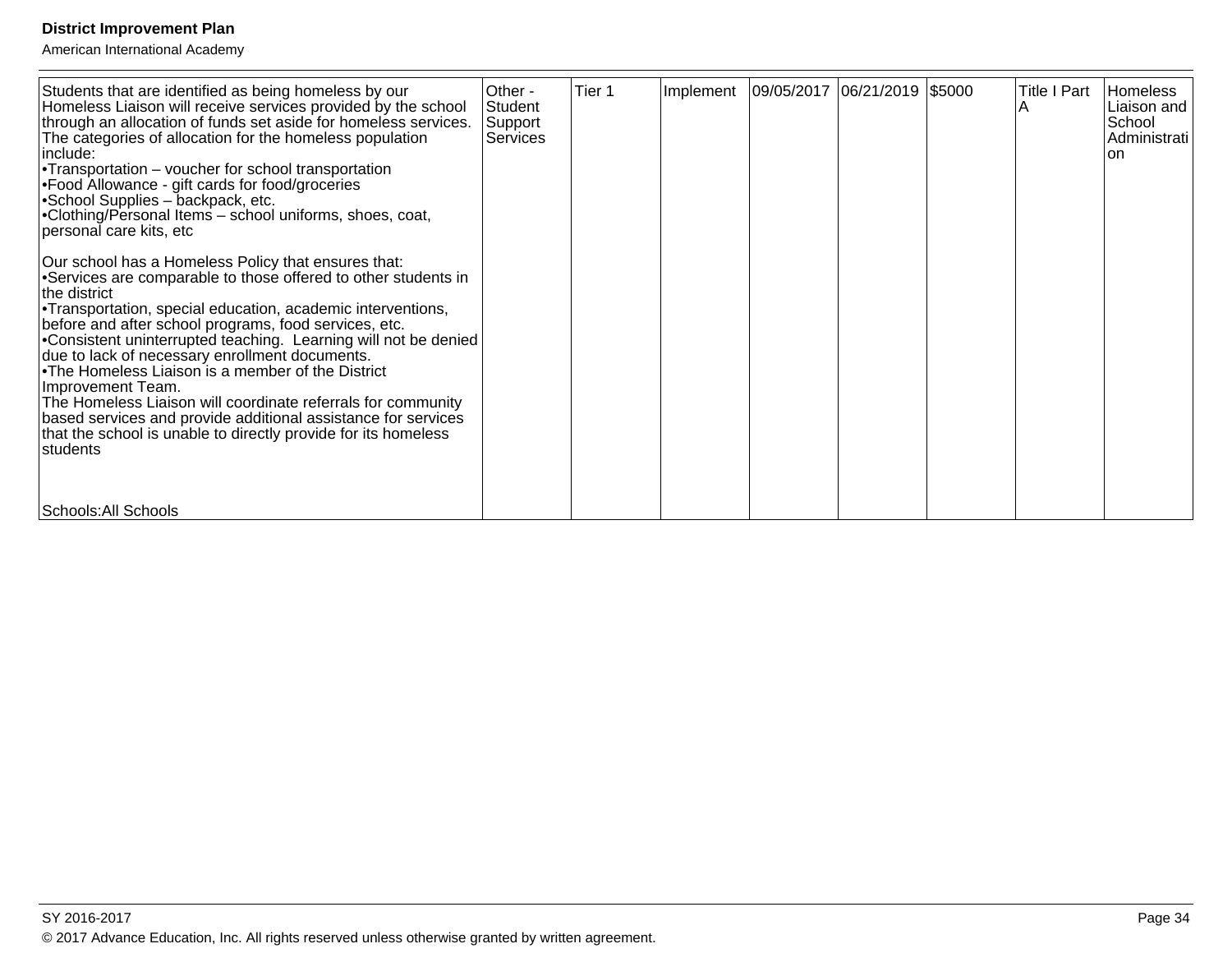# **Activity Summary by Funding Source**

### **Below is a breakdown of your activities by funding source**

#### **Section 31a**

| <b>Activity Name</b>           | <b>Activity Description</b>                                                                                                                                                                                                                                                                                                                                                                                                                                                                                                                                                                                                                                                                                                                                                    | Activity<br><b>Type</b>                                           | Tier              | Phase          | Begin Date End Date |                               | Resource<br>Assigned | Staff<br>Responsibl                                                                    |
|--------------------------------|--------------------------------------------------------------------------------------------------------------------------------------------------------------------------------------------------------------------------------------------------------------------------------------------------------------------------------------------------------------------------------------------------------------------------------------------------------------------------------------------------------------------------------------------------------------------------------------------------------------------------------------------------------------------------------------------------------------------------------------------------------------------------------|-------------------------------------------------------------------|-------------------|----------------|---------------------|-------------------------------|----------------------|----------------------------------------------------------------------------------------|
| MTSS/RTI<br>Implementation     | The Academy will adapt a school-wide Response<br>to Intervention /MTSS which will allow students<br>with grade level<br>skill deficits individualized support through<br>technology and small group interventions in<br>Science. Students will receive high<br>level support from highly specialized<br>paraprofessionals using multiple forms of blended<br>learning/differentiated instruction. Students will be<br>identified to participate in this high level of support<br>based on results of state and local assessments<br>and academic and social classroom performance,<br>The academic component will be provided through<br>various forms of blended learning with students<br>utilizing a prescriptive learning path that will<br>enhance proficiency in Science | Academic<br>Support<br>Program                                    | Tier <sub>2</sub> | Implement      | 09/11/2017          | 06/22/2018                    | \$4000               | Teachers,<br>Instructiona<br>I Coaches,<br>Paraprofes<br>sionals,<br>Leadership        |
| <b>MTSS/RTI</b>                | Identified students through state and local<br>assessments, classroom performance or Child<br>Study Team referral will<br>receive academic support in reading through the<br>MTSS/RTI. Students will receive small group or<br>individualized instruction that target identified<br>academic skill gaps. Students will receive a<br>prescriptive learning plan that is monitored<br>continuously. Students will be evaluated after 8-10<br>weeks to determine whether they can exit,<br>continue or may require evaluation for special<br>services. Consistent parental communication will<br>be ongoing throughout the MTSS/RTi process.                                                                                                                                      | Academic<br>Support<br>Program                                    | Tier 3            | <b>Monitor</b> | 09/11/2017          | 06/22/2018                    | \$3000               | Teachers,<br>Paraprofes<br>sionals.<br>Administrati<br>on and<br>Curriculum<br>Coaches |
| <b>Small Group Instruction</b> | Teachers and Lab Instructors will utilize various<br>methods of differentiated instruction that includes<br>small group instruction that focuses on identified<br>skill deficiencies geared to close the achievement<br>gap in grades K - 10.                                                                                                                                                                                                                                                                                                                                                                                                                                                                                                                                  | Supplemen<br>Ital<br>Materials,<br>Academic<br>Support<br>Program | Tier <sub>2</sub> | Evaluate       |                     | 09/11/2017 06/22/2018 \$40000 |                      | Teachers,<br>Lab<br>Instructors,<br>Curriculum<br>Coach,<br>Administrati<br>lon.       |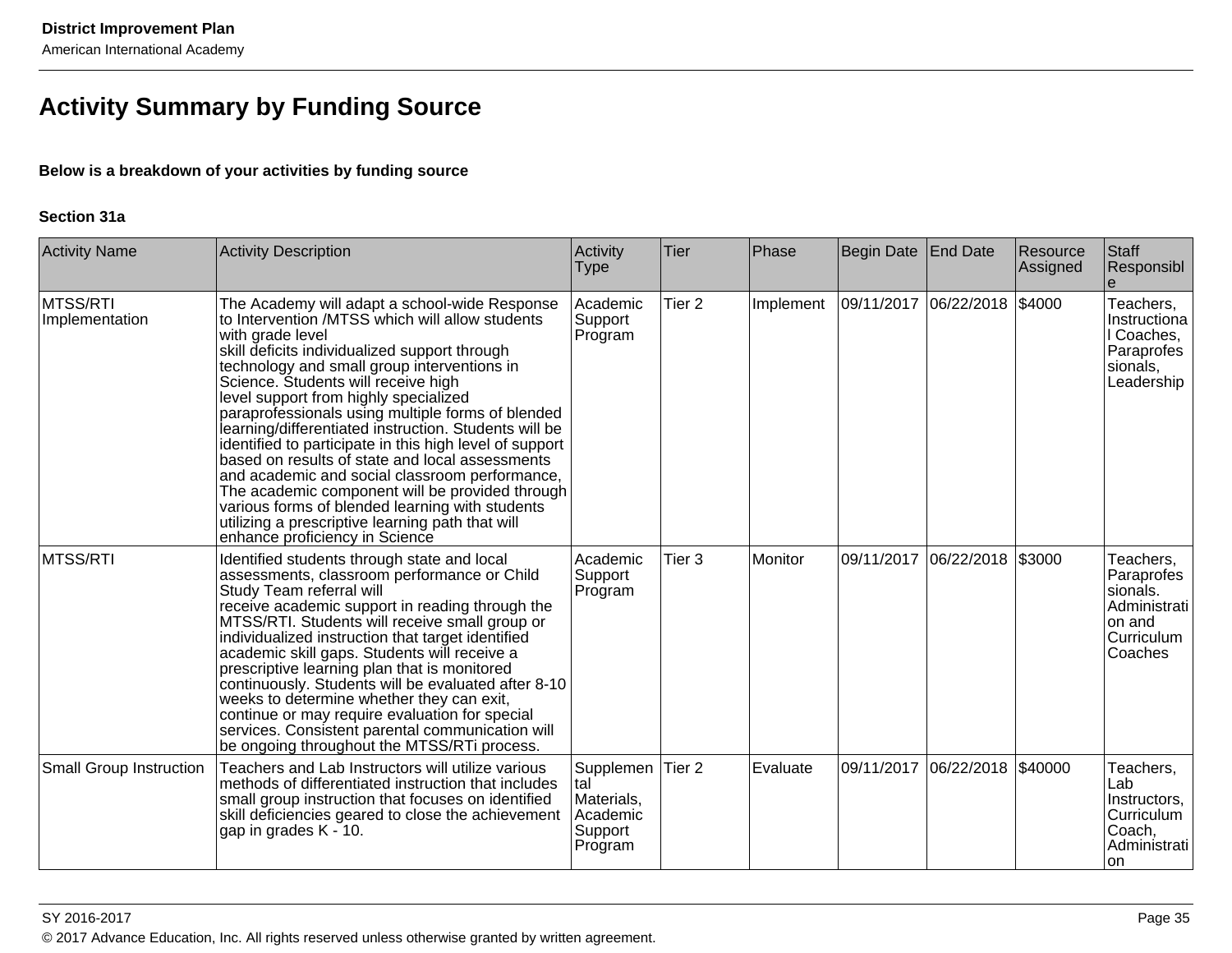American International Academy

| <b>Problem Solving Steps</b> | Teachers research and apply problem solving<br>steps to model                             | Academic<br>Support | Tier <sub>2</sub> | Implement | 09/11/2017 06/22/2018 \$2000 |  | Teachers,<br>Support |
|------------------------------|-------------------------------------------------------------------------------------------|---------------------|-------------------|-----------|------------------------------|--|----------------------|
|                              | for students. Steps will be posted in classrooms,<br>and provided                         | Program             |                   |           |                              |  | Staff,<br>School     |
|                              | to parents to assist in homework help. The four                                           |                     |                   |           |                              |  | Leaders              |
|                              | steps of<br>problem solving by Reardon (2001) influenced by                               |                     |                   |           |                              |  | land<br>Instructiona |
|                              | Polya (1945),<br>include:                                                                 |                     |                   |           |                              |  | I Coaches            |
|                              | 1. Understand the problem                                                                 |                     |                   |           |                              |  |                      |
|                              | 2. Devise a plan                                                                          |                     |                   |           |                              |  |                      |
|                              | 3. Carry out the plan<br>4. Look back (reflect)                                           |                     |                   |           |                              |  |                      |
|                              | -In understanding the problem teachers guide<br>students with the                         |                     |                   |           |                              |  |                      |
|                              | following questions in mind: What are you asked                                           |                     |                   |           |                              |  |                      |
|                              | to find out or<br>show?                                                                   |                     |                   |           |                              |  |                      |
|                              | Can you draw a picture or diagram to help you                                             |                     |                   |           |                              |  |                      |
|                              | understand the<br>problem?                                                                |                     |                   |           |                              |  |                      |
|                              | Can you restate the problem in your own words?                                            |                     |                   |           |                              |  |                      |
|                              | Can you work out some numerical examples that<br>would help                               |                     |                   |           |                              |  |                      |
|                              | make the problem more clear?                                                              |                     |                   |           |                              |  |                      |
|                              | -When devising a plan, suggestions to students<br>are: Guess and                          |                     |                   |           |                              |  |                      |
|                              | check Make an organized list Draw a picture or                                            |                     |                   |           |                              |  |                      |
|                              | diagram Look<br>for a pattern Make a table                                                |                     |                   |           |                              |  |                      |
|                              | Use a variable                                                                            |                     |                   |           |                              |  |                      |
|                              | Solve a simpler problem Experiment<br>Act it out                                          |                     |                   |           |                              |  |                      |
|                              | Work backwards                                                                            |                     |                   |           |                              |  |                      |
|                              | Use deduction<br>Change your point of view                                                |                     |                   |           |                              |  |                      |
|                              | -When carrying out the plan, teachers direct                                              |                     |                   |           |                              |  |                      |
|                              | students with the<br>following: Carrying out the plan is usually easier                   |                     |                   |           |                              |  |                      |
|                              | than devising                                                                             |                     |                   |           |                              |  |                      |
|                              | the plan<br>Be patient - most problems are not solved quickly                             |                     |                   |           |                              |  |                      |
|                              | nor on the                                                                                |                     |                   |           |                              |  |                      |
|                              | first attempt If a plan does not work immediately,<br>be persistent                       |                     |                   |           |                              |  |                      |
|                              | Do not let yourself get discouraged<br>If one strategy isn't working, try a different one |                     |                   |           |                              |  |                      |
|                              | -When looking back (reflect), teachers instruct                                           |                     |                   |           |                              |  |                      |
|                              | students to ask<br>the following: Does your answer make sense? Did                        |                     |                   |           |                              |  |                      |
|                              | you answer                                                                                |                     |                   |           |                              |  |                      |
|                              | all of the questions?<br>What did you learn by doing this?                                |                     |                   |           |                              |  |                      |

en die 19de jaar van die 19de eeu n.C. In 19de jaar van die 19de eeu n.C. In 19de jaar 10de jaar van die 19de  $16$ © 2017 Advance Education, Inc. All rights reserved unless otherwise granted by written agreement.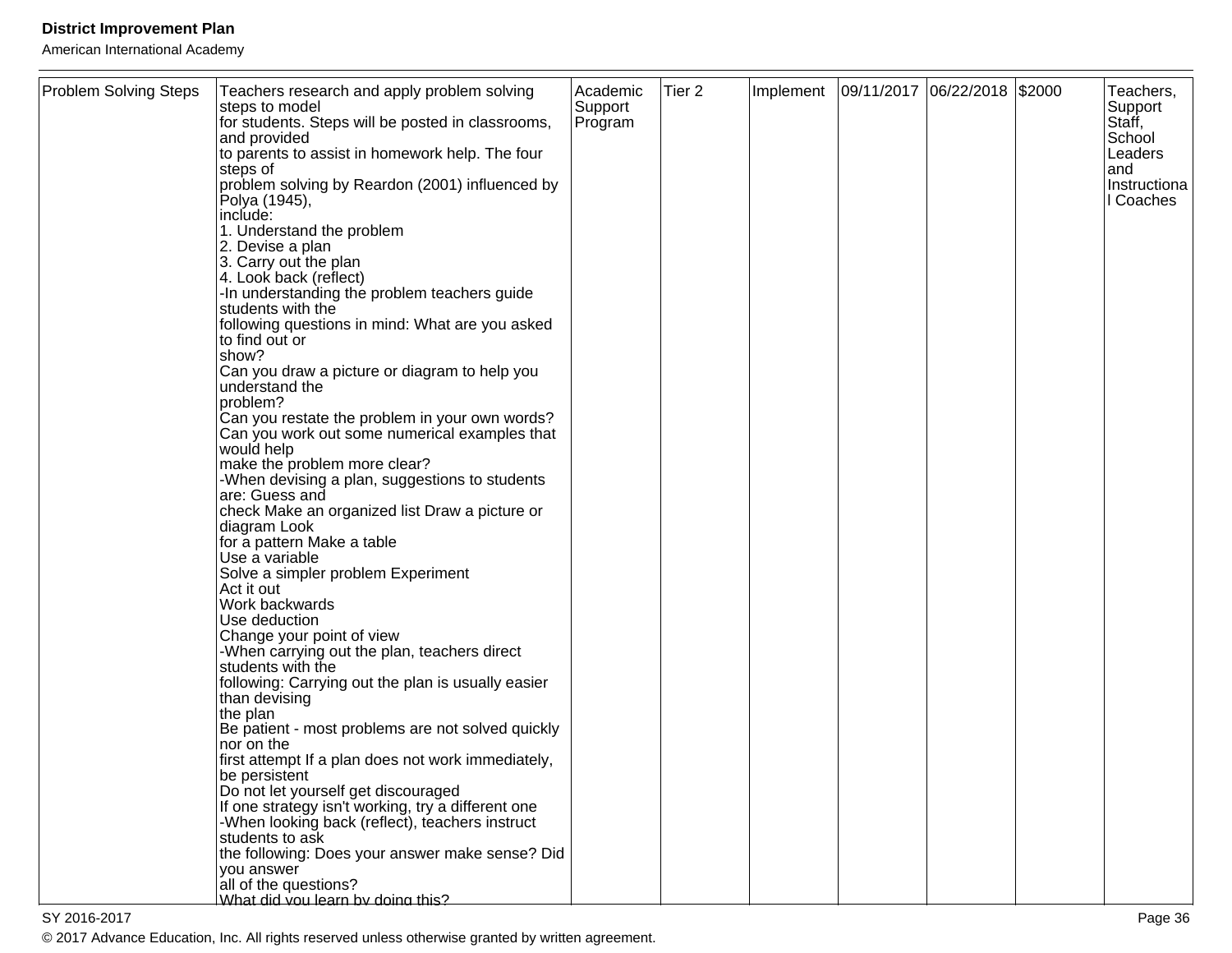|                               | What did you learn by doing this?<br>Could you have done this problem another way -<br>maybe even<br>an easier way?                                                                                                                                                                                                                                                                                                                                                                                                                                                                                                                                                                                                                                                                                                                                                                                                                                                                                                                                                                                                                                                     |                                                                                                                      |        |           |                               |                                                                                                                                              |
|-------------------------------|-------------------------------------------------------------------------------------------------------------------------------------------------------------------------------------------------------------------------------------------------------------------------------------------------------------------------------------------------------------------------------------------------------------------------------------------------------------------------------------------------------------------------------------------------------------------------------------------------------------------------------------------------------------------------------------------------------------------------------------------------------------------------------------------------------------------------------------------------------------------------------------------------------------------------------------------------------------------------------------------------------------------------------------------------------------------------------------------------------------------------------------------------------------------------|----------------------------------------------------------------------------------------------------------------------|--------|-----------|-------------------------------|----------------------------------------------------------------------------------------------------------------------------------------------|
| Behavioral<br>Interventionist | American International Academy will employ a<br>Behavioral Interventionist to improve social skills,<br>student behavior and promote a safe teaching and Program<br>learning environment.<br>The Behavior interventionist will utilize a tiered<br>positive behavior support system that identifies at-<br>risk students needing intense<br>support to ensure school success. The Behavior<br>Interventionist will work in collaboration with the<br>Principal, Assistant Principal and Behavioral<br>Interventionist to ensure all stakeholders have<br>access to a safe and conducive learning<br>environment. The<br>The Behavioral Interventionist is responsible for<br>full implementation of the PBIS Program at AIA.                                                                                                                                                                                                                                                                                                                                                                                                                                            | Behavioral<br>Support                                                                                                | Tier 3 | Implement | 09/11/2017 06/22/2018 \$35000 | Behavior<br>Intervention<br>ist and<br>School<br>Leadership                                                                                  |
| MTSS/RTI                      | The Academy has implemented a school-wide<br>MTSS/Response to Intervention model which will<br>allow students with grade level<br>skill deficits individualized support through<br>Blended Learning which includes technology,<br>center and project based and small group<br>interventions. Students will receive high level<br>support from highly specialized paraprofessionals<br>using<br>blended learning and differentiated instruction.<br>Students will be identified to participate in this high<br>level of support based on<br>results of state and local assessments and<br>academic and social classroom performance, The<br>academic component will<br>be provided through various forms of blended<br>learning with students utilizing a prescriptive<br>learning path. The MTSS/RTi<br>behavior component will be provided by the school<br>social worker and behavior interventionist who will<br>focus on<br>prescriptive strategies that will allow the student to<br>achieve success in the classroom learning<br>environment. MTSS/RTi for<br>behavior interventions may be based on<br>suspensions, referrals and other disciplinary<br>actions. | Technology<br>Academic<br>Support<br>Program,<br>Other -<br>Small<br>Group,<br>Center and<br>Project<br><b>Based</b> | Tier 2 | Implement | 09/09/2016 06/22/2018 \$10000 | Teachers,<br>Instructiona<br>I Coaches,<br>Behavior<br>Intervention<br>ist, Social<br>Worker,<br>Leadership<br>land<br>Paraprofes<br>sionals |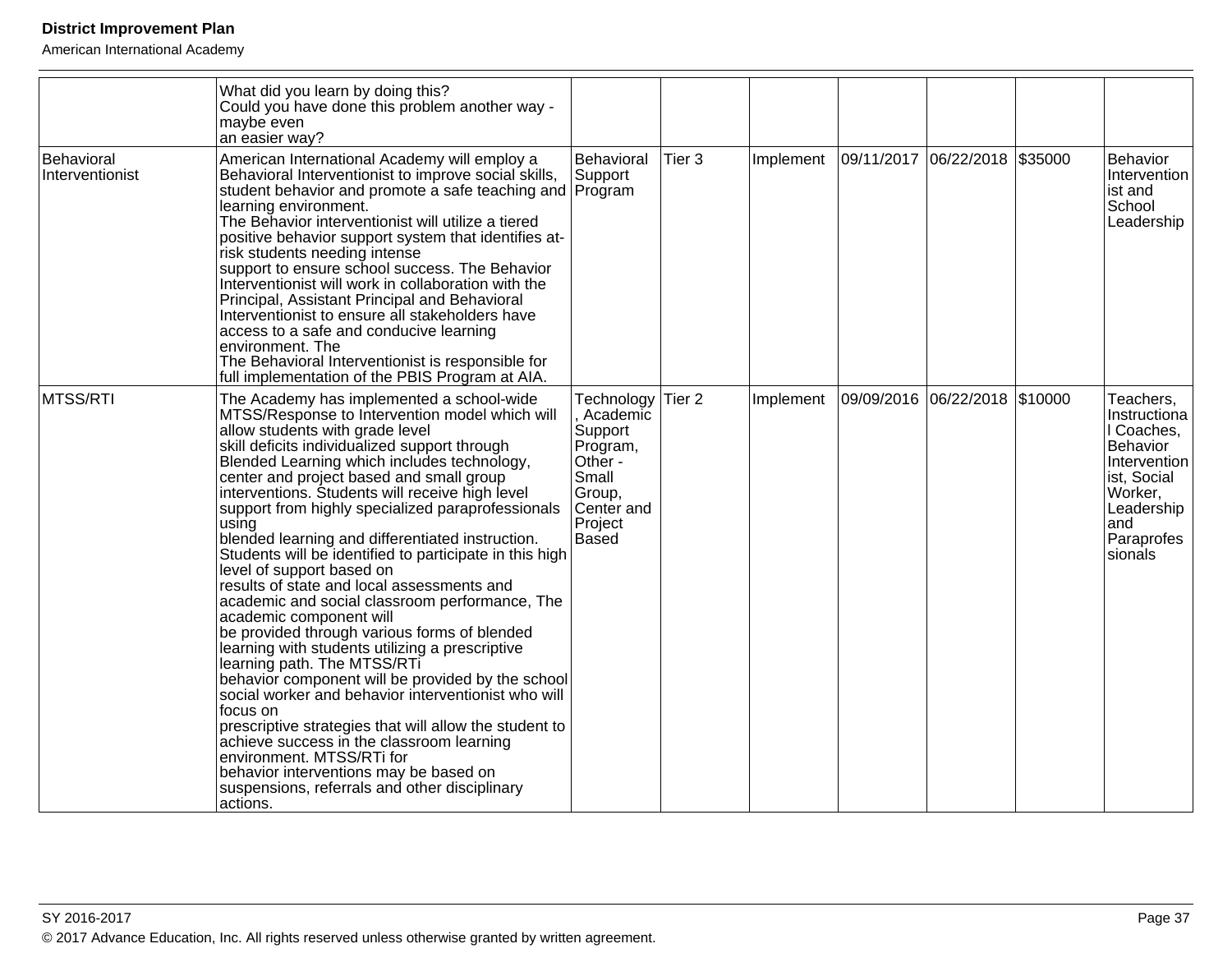American International Academy

| School Social Worker | AIA will continue to employ a School Social<br>Worker to assist students with interventions to<br>cope with school issues and to<br>make positive connections with staff and fellow<br>students. The School Social Worker will assist<br>staff in utilizing the Multi-tiered<br>Positive Behavior Support System. The School<br>Social Worker will also address all request that<br>include IEP's, Child Study Team, School<br>Administrator staff and students. | <b>Behavioral Tier 2</b><br>Support<br> Program |  |  | Implement   09/09/2016   06/22/2018   \$45000 |  |  | School<br>Social<br>Worker and<br>l School<br> Leadership |
|----------------------|------------------------------------------------------------------------------------------------------------------------------------------------------------------------------------------------------------------------------------------------------------------------------------------------------------------------------------------------------------------------------------------------------------------------------------------------------------------|-------------------------------------------------|--|--|-----------------------------------------------|--|--|-----------------------------------------------------------|
|----------------------|------------------------------------------------------------------------------------------------------------------------------------------------------------------------------------------------------------------------------------------------------------------------------------------------------------------------------------------------------------------------------------------------------------------------------------------------------------------|-------------------------------------------------|--|--|-----------------------------------------------|--|--|-----------------------------------------------------------|

# **Title I Part A**

| <b>Activity Name</b> | <b>Activity Description</b>                                                                                                                                                                                                                                                                                                                                                                                                                                                                                                                                                                                                                                                                                                                                                                                                                                                                                                                                                                                                                       | Activity<br><b>Type</b>        | <b>Tier</b>       | Phase   | Begin Date End Date |                                | Resource<br>Assigned | Staff<br>Responsibl                                                                                       |
|----------------------|---------------------------------------------------------------------------------------------------------------------------------------------------------------------------------------------------------------------------------------------------------------------------------------------------------------------------------------------------------------------------------------------------------------------------------------------------------------------------------------------------------------------------------------------------------------------------------------------------------------------------------------------------------------------------------------------------------------------------------------------------------------------------------------------------------------------------------------------------------------------------------------------------------------------------------------------------------------------------------------------------------------------------------------------------|--------------------------------|-------------------|---------|---------------------|--------------------------------|----------------------|-----------------------------------------------------------------------------------------------------------|
| ntionists            | Paraprofessional/Interve   AIA will utilize the services of specialized<br>paraprofessionals as interventionists in<br>technology, differientiated instruction to provide<br>prescriptive interventions and supplemental<br>services to students in order for them to be<br>successful master math skills which include<br>numbers and operations. Throughout the school<br>day the paraprofessionals will work collaboratively<br>with the classroom and math teachers to provide<br>individualized instruction the student and small<br>groups. Data will be utilized to determine<br>prescriptive interventions to improve the success<br>of each student based on the results of the<br>NWEA, which is<br>administered 3 times per year. Paraprofessionals<br>will utilize technology to aid in differentiating<br>instruction in order to<br>increase students' skills in mathematics problem<br>solving and number and operations. The<br>instructional coach will monitor<br>the process and provide support throughout the<br>school year | Academic<br>Support<br>Program | Tier <sub>2</sub> | Monitor |                     | 09/09/2016 06/22/2018 \$300000 |                      | Specialized<br> paraprofess<br>ionals,<br>lteachers.<br> curriculum<br>Icoaches<br>and school<br>lleaders |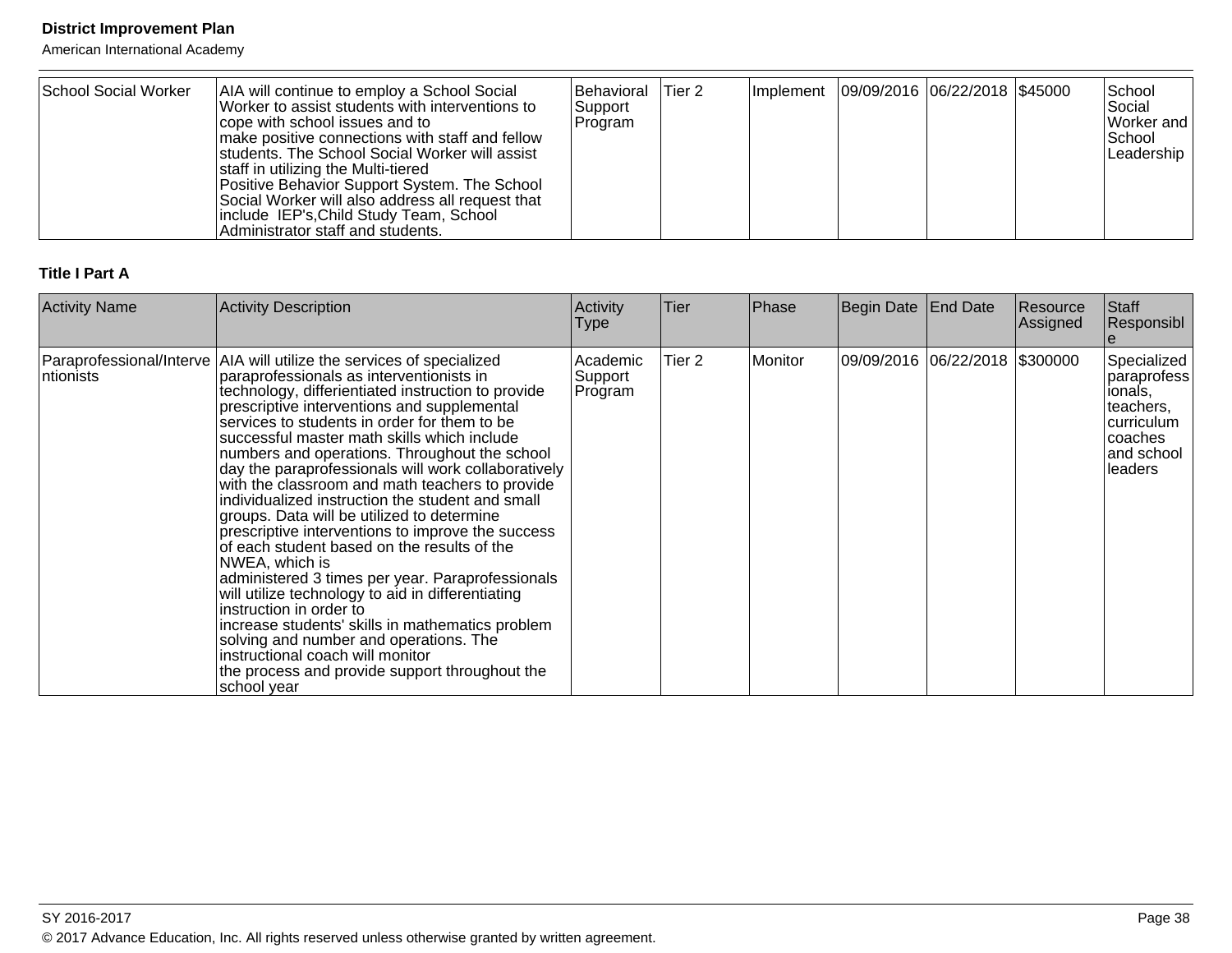| Grouping | Summer School Flexible AIA will implement a Summer School Program<br>targeting students in grades K-9 who are not<br>performing at grade level in<br>the area of reading according to state and local<br>assessments based on entrance and exit criteria<br>for the program. Teachers<br>will use various methods of differentiated<br>instruction including: blended learning, flexible<br>grouping, reading centers, and<br>guided reading. The program is offered four weeks<br>during the summer. Highly qualified instructional<br>staff will be used to provide support to reinforce<br>skills for students that are not performing at grade | Academic<br>Support<br>Program | Tier 3 | Getting<br>Ready | 06/23/2017 07/28/2017 \$8000 | Teachers,<br>Paraprofes<br>sionals,<br>Administrati<br>lon |
|----------|----------------------------------------------------------------------------------------------------------------------------------------------------------------------------------------------------------------------------------------------------------------------------------------------------------------------------------------------------------------------------------------------------------------------------------------------------------------------------------------------------------------------------------------------------------------------------------------------------------------------------------------------------|--------------------------------|--------|------------------|------------------------------|------------------------------------------------------------|
|          | llevel.                                                                                                                                                                                                                                                                                                                                                                                                                                                                                                                                                                                                                                            |                                |        |                  |                              |                                                            |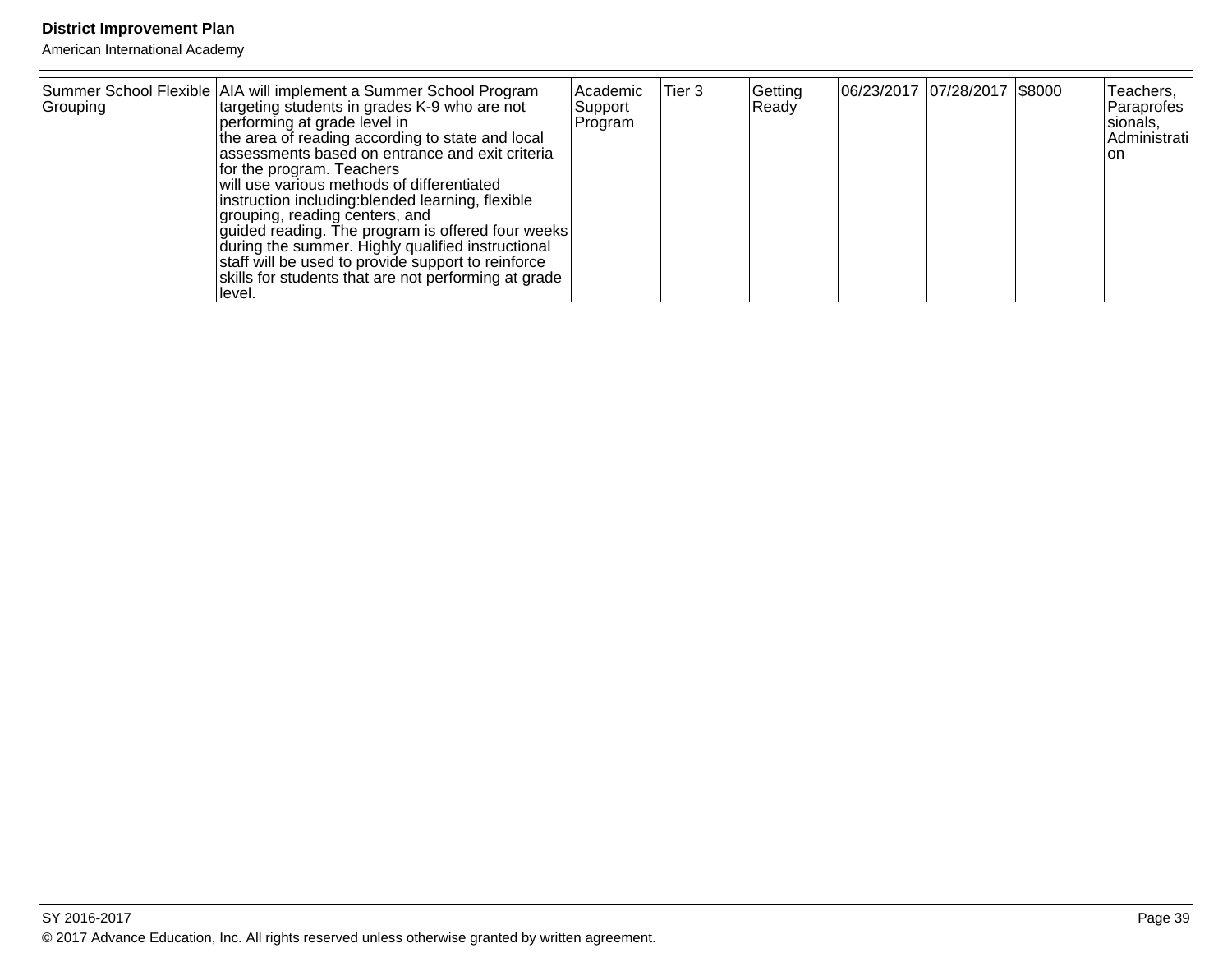| <b>Blended Learning</b><br>/Differentiated<br>Instruction | The Academy continues to focus on the "Big Idea"<br>of differentiated instruction by using data driven<br>instruction<br>strategies to ensure academic gains in student<br>achievement. Based on NWEA and M-STEP<br>results, students are provided<br>individualized learning paths that focus on<br>improving their academic proficiency and making<br>and exceeding academic<br>goals in Math using computer adaptive programs.<br>The use of I-Pads, chrome books, desk top<br>computers, interactive<br>projectors and white boards provide students with<br>extended learning opportunities and more<br>challenging work for students<br>that have met and exceeded their grade level<br>standards. The use of technology will assist in<br>addressing learning gaps. To close learninggaps,<br>instruction focuses on accommodating differences<br>in learning styles and modalities The Academy<br>commits to<br>"meeting the student where they are." The<br>American International Academy is fully immersed<br>in the 21st century as a blended learning<br>community that utilizes technology to assist in<br>closing the achievement gap through data derived<br>from the<br>NWEA. The data from the NWEA is integrated<br>through the computer adaptive tools within<br>Compass Learning Odyssey. This research-based<br>approach comprises the blended learning portion<br>of the educational program. The school has a one-<br>to-one ratio of student to technology devices.<br>These devices are utilized in resource computer<br>labs and classrooms. The Academy utilizes<br>computer carts to push-ins for center based<br>learning and station rotation blended learning<br>modules. Technology is used with every student at<br>the Academy for differentiated<br>intervention, remediation, enhancement and<br>standard-based instruction. A<br>variety of computer adaptive programs are used<br>ensure that differentiation is vertically and<br>horizontally aligned to<br>instruction: • Vertical alignment: instructing<br>students at their appropriate level • The computer<br>adaptive programs that the<br>Academy utilizes for Math include: • Raz-Kids /<br>Head Sprouts: A-Z Compass Learning Odyssey . | Technology Tier 2<br>, Academic<br>Support<br>Program | Monitor | 09/09/2016 06/22/2018 \$150000 | School<br>Leadership,<br>Paraprofes<br>sionals,<br><b>Teachers</b><br>and<br>Instructiona<br>I Coaches |
|-----------------------------------------------------------|--------------------------------------------------------------------------------------------------------------------------------------------------------------------------------------------------------------------------------------------------------------------------------------------------------------------------------------------------------------------------------------------------------------------------------------------------------------------------------------------------------------------------------------------------------------------------------------------------------------------------------------------------------------------------------------------------------------------------------------------------------------------------------------------------------------------------------------------------------------------------------------------------------------------------------------------------------------------------------------------------------------------------------------------------------------------------------------------------------------------------------------------------------------------------------------------------------------------------------------------------------------------------------------------------------------------------------------------------------------------------------------------------------------------------------------------------------------------------------------------------------------------------------------------------------------------------------------------------------------------------------------------------------------------------------------------------------------------------------------------------------------------------------------------------------------------------------------------------------------------------------------------------------------------------------------------------------------------------------------------------------------------------------------------------------------------------------------------------------------------------------------------------------------------------------------------------------------------------------------------|-------------------------------------------------------|---------|--------------------------------|--------------------------------------------------------------------------------------------------------|
|                                                           | Front Row: Standards based<br>math program that begins each lesson with Pre /<br>Post Tests .Dreambox: Math Program The<br>Academy also uses: Brain Pop .                                                                                                                                                                                                                                                                                                                                                                                                                                                                                                                                                                                                                                                                                                                                                                                                                                                                                                                                                                                                                                                                                                                                                                                                                                                                                                                                                                                                                                                                                                                                                                                                                                                                                                                                                                                                                                                                                                                                                                                                                                                                                  |                                                       |         |                                |                                                                                                        |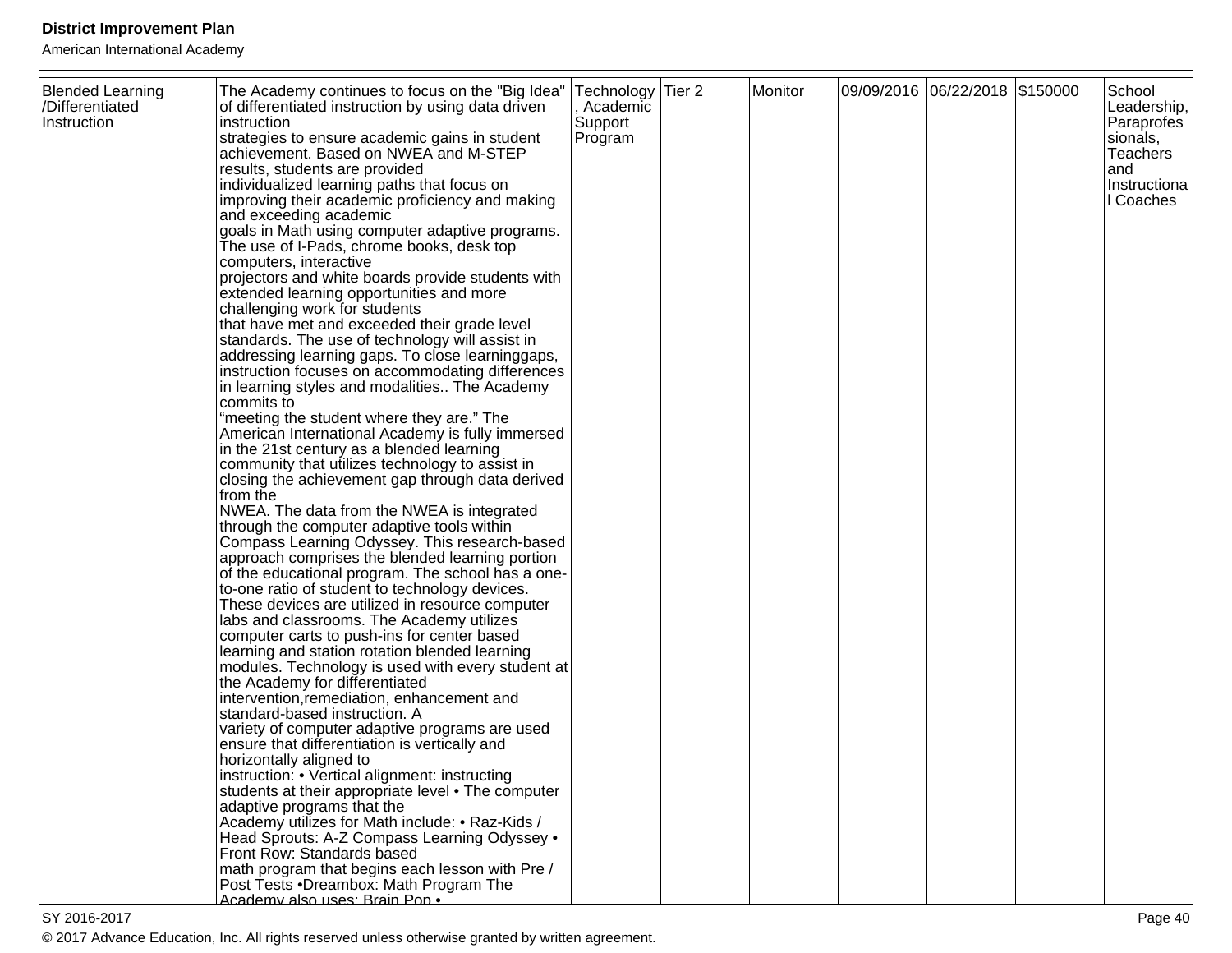|                              | Academy also uses: Brain Pop .<br>access prior knowledge before unit. Post-test to<br>assess mastery of words. and Khan Academy.<br>Small group instruction<br>works well with differentiated technology. The<br>Small Group instructional model that the Academy<br>uses is to enhance and<br>individualize instruction. The instructor/student<br>ratio in small groups is 1:10 which allows the<br>instructor to focus on continuous progress mastery<br>with students.                                                                                                                                                                                                                                                                                                                                                                                                                                                                                                                                                                                                                                                           |                                                                  |        |         |                              |        |                                                                                       |
|------------------------------|--------------------------------------------------------------------------------------------------------------------------------------------------------------------------------------------------------------------------------------------------------------------------------------------------------------------------------------------------------------------------------------------------------------------------------------------------------------------------------------------------------------------------------------------------------------------------------------------------------------------------------------------------------------------------------------------------------------------------------------------------------------------------------------------------------------------------------------------------------------------------------------------------------------------------------------------------------------------------------------------------------------------------------------------------------------------------------------------------------------------------------------|------------------------------------------------------------------|--------|---------|------------------------------|--------|---------------------------------------------------------------------------------------|
| <b>Classroom Magazines</b>   | Teachers in grades 1 - 10 will be provided<br>subscriptions of Junior Scholastic and Scholastic<br>for Social Studies to provide additional access to<br>informational text beyond the textbook. Teachers<br>will use best practices in reading comprehension<br>to promote student success of comprehension of<br>informational text. Students will have access to<br>linformation on current events.<br>geography, American History, and world<br>civilizations. Magazines will be used for classroom<br>assignments and<br>homework assignments to further support reading<br>comprehension of informational text and to<br>provide real world<br>news and real world problems. Students will have<br>various assignments to complete which include:<br>answering comprehension questions, interpreting<br>graphs, timelines and political cartoons, answering<br>Who, What, When, Where, Why<br>questions; vocabulary hunts, small group reading<br>comprehension activities, reading centers,<br>summarizing and<br>note-taking, and debates for middle school<br>students to develop critical thinking and analysis<br>skills. | Supplemen<br>tal<br>Materials,<br>Academic<br>Support<br>Program | Tier 1 | Monitor | 09/09/2016 06/22/2018        | \$5000 | Teachers,<br>Social<br><b>Studies</b><br>Instructiona<br>I Coach<br>and<br>Leadership |
| <b>Science Fair Projects</b> | Teachers will instruct students in applying the<br>scientific method to solve real world problems for<br>completion of science fair<br>projects. Teachers will provide examples for<br>students and demonstrate how to select an<br>experiment that includes<br>collecting data and analyzing measurements in<br>order to test a hypothesis. Students will complete<br>a research paper and<br>science display board to use during a presentation<br>of their findings. Science Fair Projects will be<br>judged by using a rubric<br>on a 100 point scale. Students in the Middle/High<br>School will participate in the local Science Fair.                                                                                                                                                                                                                                                                                                                                                                                                                                                                                         | Academic<br>Support<br>Program                                   | Tier 1 | Monitor | 09/09/2016 06/22/2018 \$1000 |        | Teachers,<br>Instructiona<br>I Coaches<br>and<br>Leadership                           |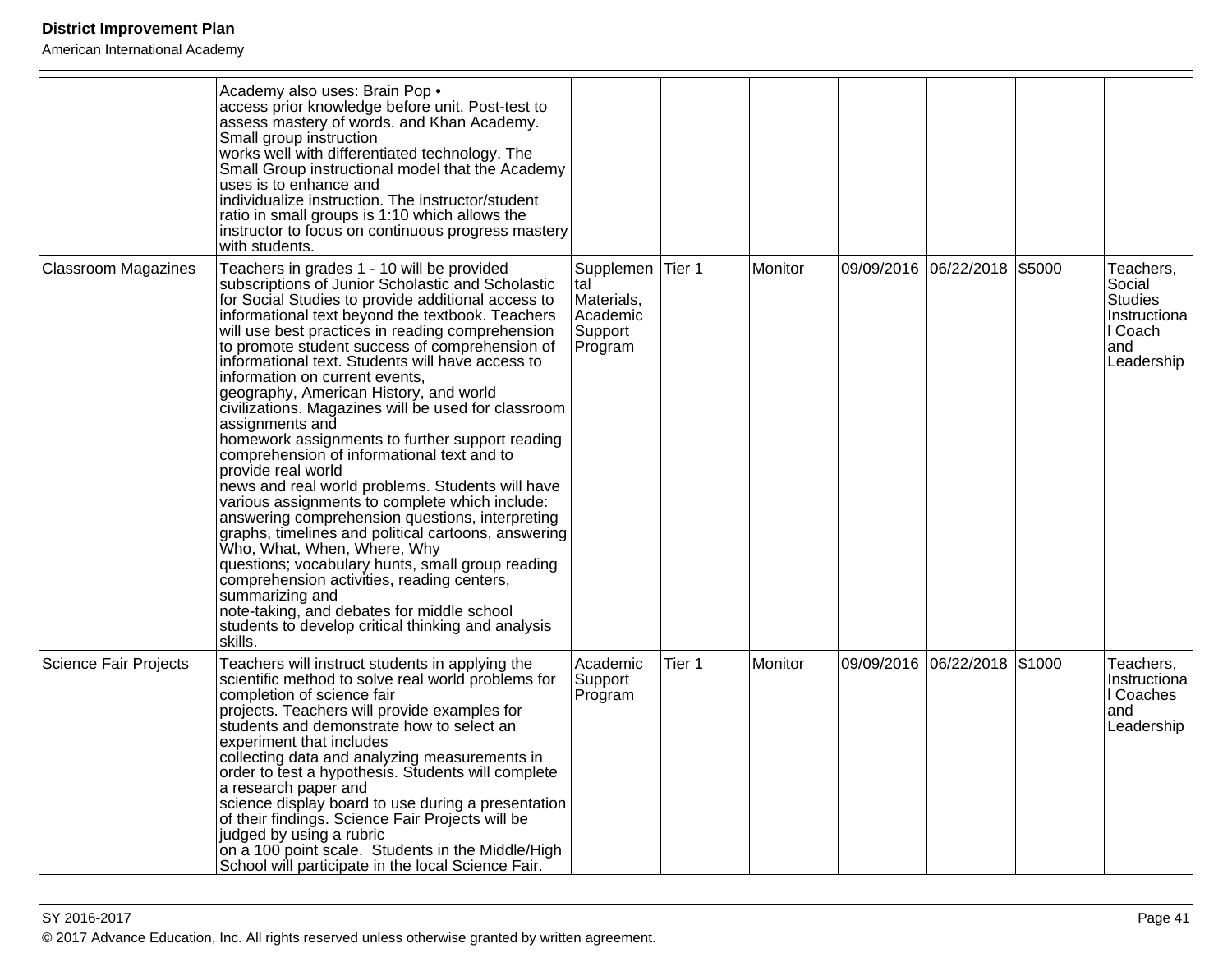| Computer Adaptive<br>Programs | The Academy continues to focus on the "Big Idea"   Technology   Tier 2<br>of differentiated instruction which is addressing the<br>learning gaps<br>through the use of technology through computer<br>adaptive programs. Extended learning<br>opportunities for<br>our students that are below grade level and<br>learning that is challenging for advanced students<br>are both addressed by use of<br>Blended Learning through use of computer<br>adaptive programs. Students who require<br>additional support are provided an individualized<br>learning path that addresses the students's<br>learning gaps. Students that are advanced are<br>able to continue to move forward academically<br>with their individualized learning path. Learning<br>paths are individualized based on the results of<br>the student's NWEA Fall assessment. The NWEA<br>is administered 3 time yearly for students in<br>grades K - 8 to determine<br>academic growth. The Academy commits to<br>"meeting the student where they are." The<br>American International Academy<br>is fully immersed in the 21st Century as a blended<br>learning community that utilizes technology to<br>assist in closing the<br>achievement gap Blended Learning is a research-<br>based approach that integrates technology and<br>other forms of<br>differentiated instruction to increase student<br>engagement and learning. The school is moving<br>towards a one-to-one ratio of student and<br>technology devices that include: • All-in-One<br>Computers • Student Laptops • Chromebooks •<br>iPads Interactive Projectors and White Boards<br>These devices are used in resource computer<br>labs, and computer cart push-ins for center based<br>learning and station rotation blended learning<br>modules. Technology is used with every student at<br>the Academy for differentiated intervention,<br>remediation, enhancement and standard-based<br>instruction. A variety of Computer Adaptive<br>programs are used ensure that differentiation is<br>vertically and horizontally aligned to instruction:<br>• Vertical alignment: instructing students at their | , Academic<br>Support<br>Program | Monitor | 09/12/2016 06/22/2018 \$150000 | Administrati<br>on,<br>Teachers,<br>Curriculum<br>Coaches,<br>Paraprofesi<br>onals |
|-------------------------------|-------------------------------------------------------------------------------------------------------------------------------------------------------------------------------------------------------------------------------------------------------------------------------------------------------------------------------------------------------------------------------------------------------------------------------------------------------------------------------------------------------------------------------------------------------------------------------------------------------------------------------------------------------------------------------------------------------------------------------------------------------------------------------------------------------------------------------------------------------------------------------------------------------------------------------------------------------------------------------------------------------------------------------------------------------------------------------------------------------------------------------------------------------------------------------------------------------------------------------------------------------------------------------------------------------------------------------------------------------------------------------------------------------------------------------------------------------------------------------------------------------------------------------------------------------------------------------------------------------------------------------------------------------------------------------------------------------------------------------------------------------------------------------------------------------------------------------------------------------------------------------------------------------------------------------------------------------------------------------------------------------------------------------------------------------------------------------------------------------------------------------------------------------|----------------------------------|---------|--------------------------------|------------------------------------------------------------------------------------|
|                               | appropriate<br>level<br>• Horizontal alignment: instructing students<br>different ways to<br>maximize engaging lessons<br>The computer adaptive programs that the school<br>utilizes are:<br>· Raz-Kids / Head Sprouts: A-Z Learning Reading                                                                                                                                                                                                                                                                                                                                                                                                                                                                                                                                                                                                                                                                                                                                                                                                                                                                                                                                                                                                                                                                                                                                                                                                                                                                                                                                                                                                                                                                                                                                                                                                                                                                                                                                                                                                                                                                                                          |                                  |         |                                |                                                                                    |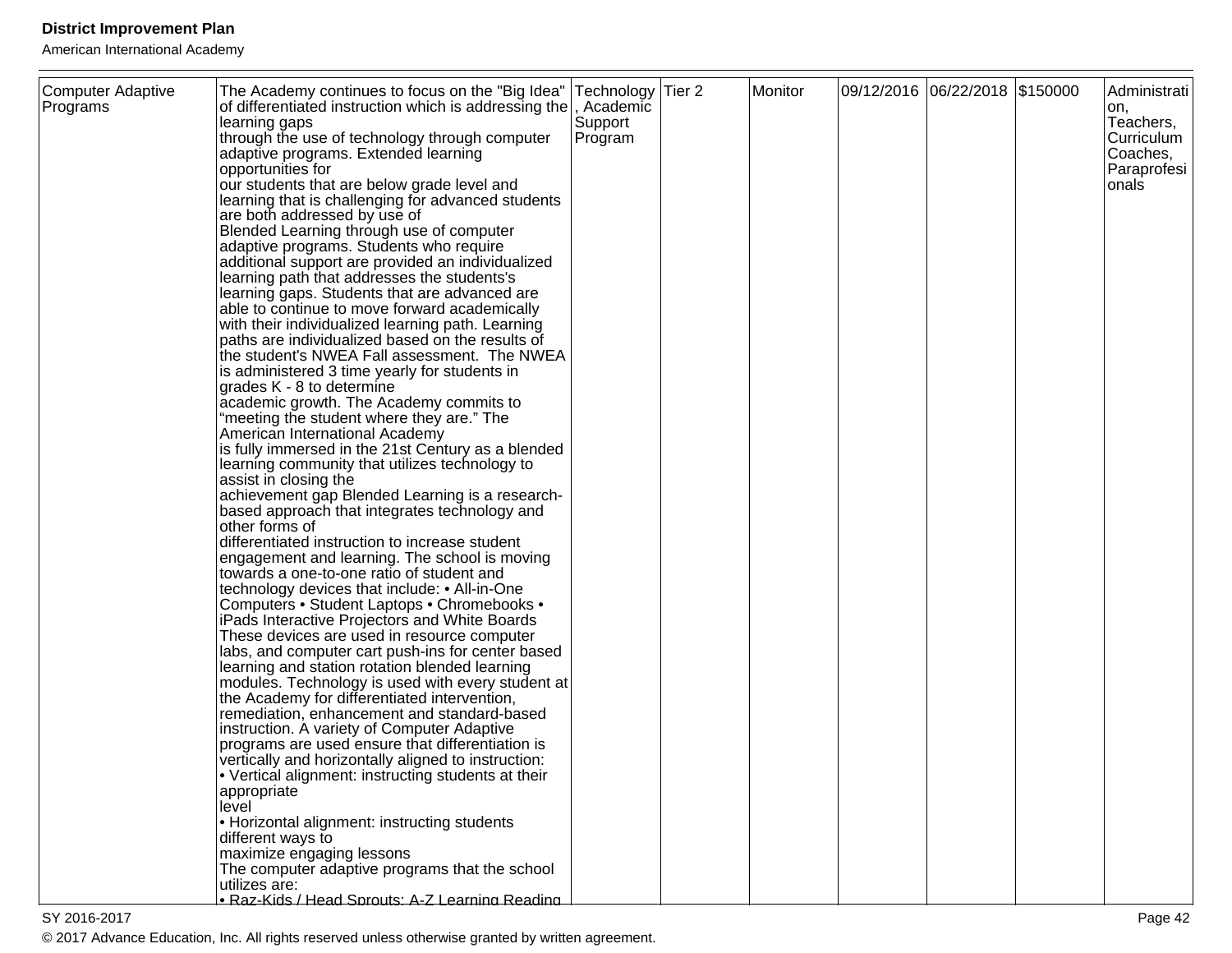|                  | • Raz-Kids / Head Sprouts: A-Z Learning Reading<br>program<br>• Compass Learning Odyssey: Reading, ELA,<br>Math, Science<br>and Social Studies program<br>• Front Row: Standards based math program that<br>begins each<br>lesson with Pre / Post Tests                                                                                                                                                                                                                                  |                                |        |           |                              |                                                                          |
|------------------|------------------------------------------------------------------------------------------------------------------------------------------------------------------------------------------------------------------------------------------------------------------------------------------------------------------------------------------------------------------------------------------------------------------------------------------------------------------------------------------|--------------------------------|--------|-----------|------------------------------|--------------------------------------------------------------------------|
| Homeless Liaison | Implementation, supporting and monitoring the<br>McKinney-Vento Homeless Program. The<br>Homeless Liaison is a member of the District<br>Improvement Team and will coordinate referrals<br>for community-based services and provide<br>additional assistance for services that the school<br>is unable to directly provide for its homeless<br>students.                                                                                                                                 | Other                          | Tier 1 | Monitor   | 08/22/2016 06/21/2019  \$0   | <b>Homeless</b><br>Liaison,<br>Administrati<br><b>on</b>                 |
| Science Day      | Students will participate in a school-wide science<br>day. Using the inquiry-based learning approach,<br>staff members will have<br>science stations set up throughout the school. The<br>students will rotate to these stations and<br>participate in an activity that will<br>peek interest in science subject matter and cause<br>them question and experiment. There will be a<br>discussion station in<br>each area that reviews, analyzes and make<br>predictions and conclusions. | Academic<br>Support<br>Program | Tier 1 | Implement | 09/11/2017 06/22/2018 \$2000 | Teachers,<br>Science<br>Instructiona<br>l Coach,<br>School<br>Leadership |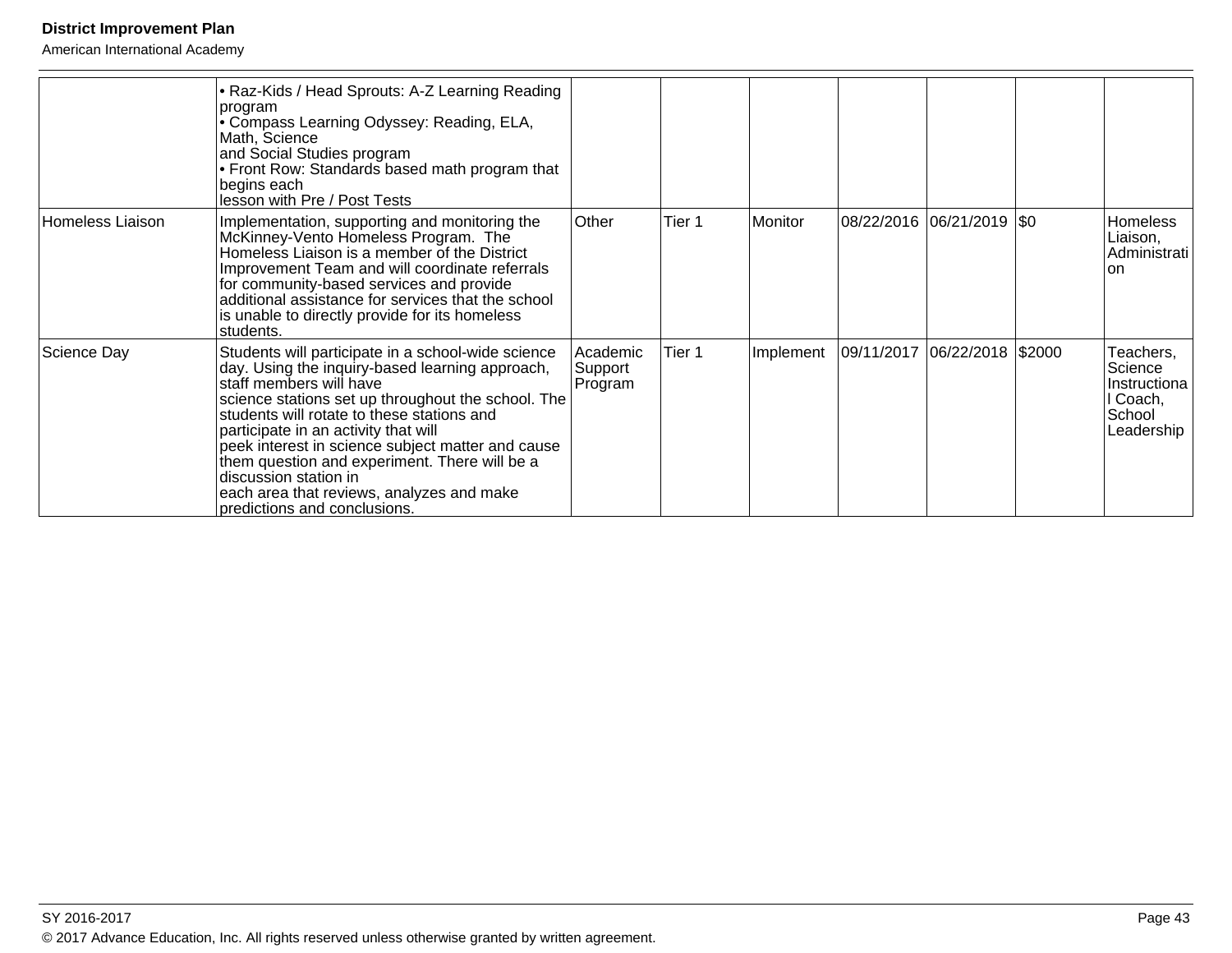| <b>Services for Homeless</b><br><b>Students</b> | Students that are identified as being homeless by<br>our Homeless Liaison will receive services<br>provided by the school through an allocation of<br>funds set aside for homeless services.<br>The categories of allocation for the homeless<br>population include:<br>• Transportation $-$ voucher for school<br>transportation<br>• Food Allowance - gift cards for food/groceries<br>• School Supplies - backpack, etc.<br>• Clothing/Personal Items - school uniforms,<br>shoes, coat, personal care kits, etc<br>Our school has a Homeless Policy that ensures<br>that:<br>• Services are comparable to those offered to other<br>students in the district<br>• Transportation, special education, academic<br>interventions, before and after school programs,<br>food services, etc.<br>• Consistent uninterrupted teaching. Learning will<br>not be denied due to lack of necessary enrollment<br>documents.<br>• The Homeless Liaison is a member of the District<br>Improvement Team.<br>The Homeless Liaison will coordinate referrals for<br>community based services and provide additional<br>assistance for services that the school is unable to<br>directly provide for its homeless students | Other -<br><b>Student</b><br>Support<br>Services | Tier 1 | Implement | 09/05/2017 06/21/2019 \$5000 |        | <b>Homeless</b><br>Liaison and<br>School<br>Administrati<br><b>on</b> |
|-------------------------------------------------|-----------------------------------------------------------------------------------------------------------------------------------------------------------------------------------------------------------------------------------------------------------------------------------------------------------------------------------------------------------------------------------------------------------------------------------------------------------------------------------------------------------------------------------------------------------------------------------------------------------------------------------------------------------------------------------------------------------------------------------------------------------------------------------------------------------------------------------------------------------------------------------------------------------------------------------------------------------------------------------------------------------------------------------------------------------------------------------------------------------------------------------------------------------------------------------------------------------------|--------------------------------------------------|--------|-----------|------------------------------|--------|-----------------------------------------------------------------------|
| <b>Field Trips</b>                              | Teachers will plan and schedule field trips that<br>connect to the topics being taught and align to<br>CCSS in the areas of:<br>Government; History; Geography; and Civics and<br>Economics. Field trips include visiting the Henry<br>Ford Museum and<br>Greenfield Village; The Detroit Historical Museum;<br>and virtual field trips. Teachers will instruct<br>students in completing various<br>assignments that correspond to the objectives of<br>the field trip<br>including, gathering information from the field trip<br>experience to<br>answer comprehension questions. Students may<br>be required to do a term paper that focuses on<br>information learned duringthe field trip                                                                                                                                                                                                                                                                                                                                                                                                                                                                                                                  | Academic<br>Support<br>Program                   | Tier 1 | Monitor   | 09/09/2016 06/22/2018        | \$3500 | <b>Teachers</b><br>and School<br>Leadership                           |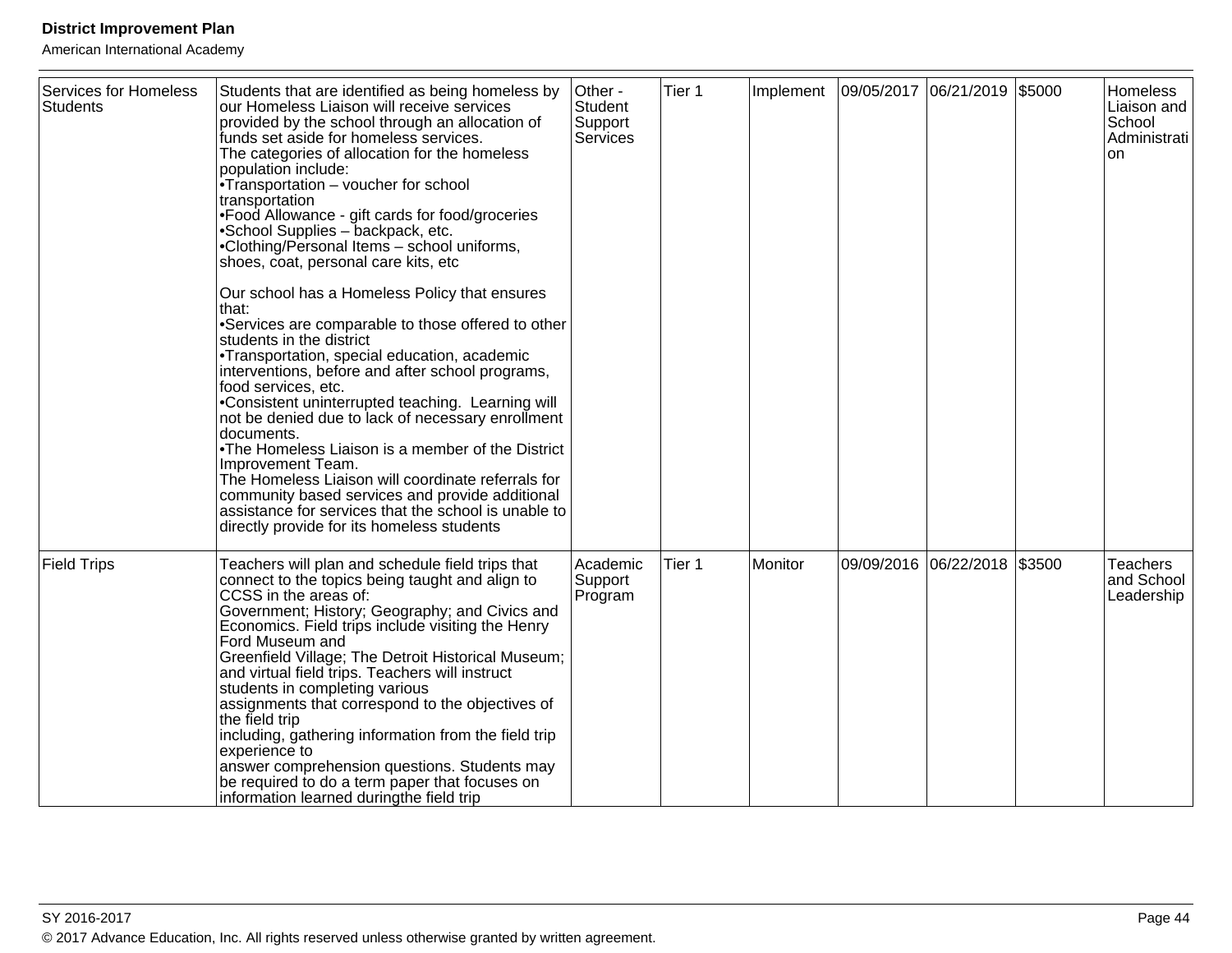American International Academy

| <b>Writing Journals</b> | All Students, grades K-8, will use a writing journal<br>throughout the school year. Students will be given<br>la block of<br>time, daily, to practice and develop their writing<br>skills using the 6+1 Writing Traits. Teachers will<br>guide students in practicing<br>these traits in assignments that include the writing<br>process, summarizing and note taking, and<br>various writing topics for<br>writing prompts. Teachers will meet in weekly<br>grade level meetings to discuss student progress<br>using this method and<br>strategies to improve any deficits. Staff will<br>monitor student progress and report out data<br>monthly at staff meetings.                                                                                                                                                                                                                                                                                                | Academic<br>Support<br>Program                                                                                                    | Tier 1 | Implement | 09/11/2017 06/22/2018 \$1500   | Teachers,<br>Paraprofes<br>sionals,<br><b>Curriculum</b><br>Coaches<br>land<br><b>Administrati</b><br>lon. |
|-------------------------|-----------------------------------------------------------------------------------------------------------------------------------------------------------------------------------------------------------------------------------------------------------------------------------------------------------------------------------------------------------------------------------------------------------------------------------------------------------------------------------------------------------------------------------------------------------------------------------------------------------------------------------------------------------------------------------------------------------------------------------------------------------------------------------------------------------------------------------------------------------------------------------------------------------------------------------------------------------------------|-----------------------------------------------------------------------------------------------------------------------------------|--------|-----------|--------------------------------|------------------------------------------------------------------------------------------------------------|
| Instructional Coach     | American International Academy will utilize the<br>services of Instructional Coaches; in Math/Science<br>and ELA/Social Studies to provide on-going<br>classroom support, modeling, and coaching for<br>classroom teachers to increase teacher pedagogy.<br>The instructional coach will also train and monitor<br>specialized paraprofessional staff to ensure<br>effectiveness. Specific duties and responsibilities<br>include:<br>Uses the data collected to implement Tier 2 and<br>Tier 3 interventions into a school-wide RtI model.<br>Coordinates and<br>administers intervention services. Demonstrates<br>whole class modeling and/or team teaching.<br>Coaches and collaborates with teachers and<br>principal. Analyzes and reviews data with teachers<br>and principal to<br>create differentiated lesson plans. Monitors all<br>academic programs to ensure that student<br>achievement is increased the the Academy's<br>academic goals are being met | Technology Tier 2<br>Supplemen<br>ltal<br>Materials,<br><b>Academic</b><br>Support<br>Program,<br>lCurriculum<br>Developme<br>Int |        |           | 09/09/2016 06/22/2018 \$100000 | School<br>leaders and<br>Instructiona<br>Coaches                                                           |

### **General Fund**

| <b>Activity Name</b>                    | Activity Description                                                                                                                                                                                                                | Activity<br>Type              | <b>Tier</b> | <b>Phase</b> | Begin Date End Date |                                             | <b>Resource</b><br>Assigned | Staff<br>Responsibl            |
|-----------------------------------------|-------------------------------------------------------------------------------------------------------------------------------------------------------------------------------------------------------------------------------------|-------------------------------|-------------|--------------|---------------------|---------------------------------------------|-----------------------------|--------------------------------|
| Service Learning<br><b>Opportunties</b> | All students will participate in a service learning<br>project Each project will include investigating<br>community needs, preparing<br>for service, action, reflection, demonstration of<br>Ilearning and impacts, and celebration | Community Tier 1<br> Engageme |             |              |                     | Implement   09/11/2017   06/22/2018   \$500 |                             | Teachers<br>land<br>Leadership |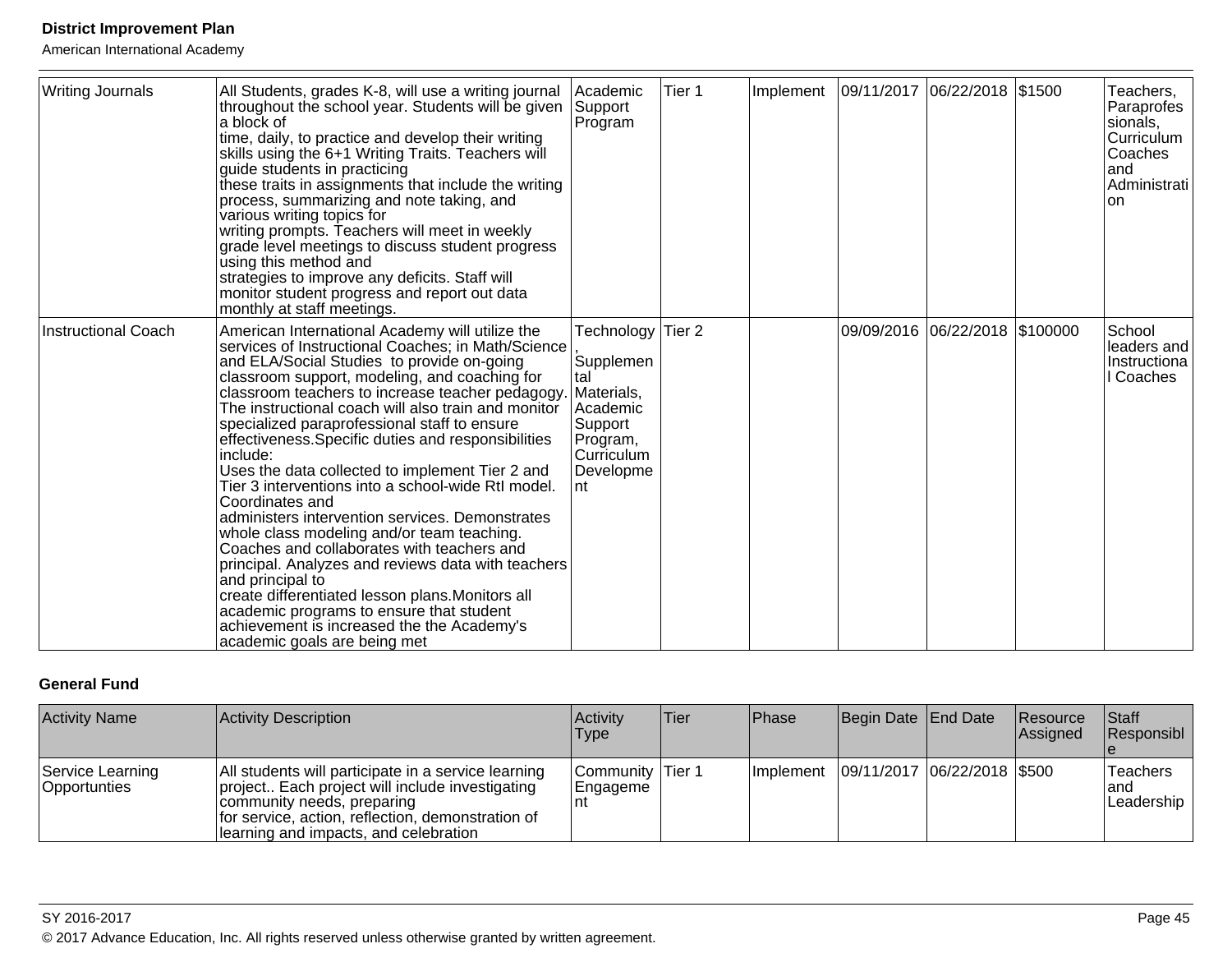American International Academy

| <b>Graph Interpretation</b> | Teachers will demonstrate how to solve real world<br>problems by interpreting data from graphs.<br>Students will receive instruction on how to create<br>a variety of graphs using real world data.<br>Teachers will guide students in composing<br>questions that show a relationship exists in the<br>real world. When interpreting graphs, students will<br>analyze data displayed on the graphs to<br>form conclusions, which will help to make<br>predictions and answer comprehension questions.<br>When creating graphs, students will form<br>questions based on data or statistical information.<br>Other steps used to create graphs include<br>collecting data, displaying data on graphs, and<br>analyzing the data collected. Teachers will<br>demonstrate how to name and<br>label the x and y axis of graphs as well as acquire<br>necessary vocabulary: sample, population, survey,<br>observations.<br>statistics, gaps, clusters, mode, median, mean,<br>range, and quartiles. Examples of graphs include:<br>circle graphs, bar<br>graphs, line graphs, pie graphs, pictographs,<br>histograms, scatter plots, stem and leaf plots, and | <b>Academic</b><br>Support<br>Program                           | Tier 1 | Monitor | 09/09/2016  06/22/2018  \$0   | Teachers,<br>Paraprofes<br>sionals,<br>Leadership<br>land<br>Instructiona<br>Coaches |
|-----------------------------|------------------------------------------------------------------------------------------------------------------------------------------------------------------------------------------------------------------------------------------------------------------------------------------------------------------------------------------------------------------------------------------------------------------------------------------------------------------------------------------------------------------------------------------------------------------------------------------------------------------------------------------------------------------------------------------------------------------------------------------------------------------------------------------------------------------------------------------------------------------------------------------------------------------------------------------------------------------------------------------------------------------------------------------------------------------------------------------------------------------------------------------------------------|-----------------------------------------------------------------|--------|---------|-------------------------------|--------------------------------------------------------------------------------------|
|                             | box plots.                                                                                                                                                                                                                                                                                                                                                                                                                                                                                                                                                                                                                                                                                                                                                                                                                                                                                                                                                                                                                                                                                                                                                 |                                                                 |        |         |                               |                                                                                      |
| Constitution Day            | Teachers will lead the discussion of the<br>importance of Constitution Day. Teachers will<br>create innovative lessons to<br>demonstrate the importance of Constitution Day.<br>Assignments can include : essays on the meaning<br>of Constitution Day, a<br>timeline of key dates and events, lessons to learn<br>and review the vocabulary of the Constitution and<br>Bill of Rights, as well as<br>other activities to impart values of civic<br>involvement and responsibility                                                                                                                                                                                                                                                                                                                                                                                                                                                                                                                                                                                                                                                                         | <b>Direct</b><br>Instruction,<br>Academic<br>Support<br>Program | Tier 1 | Monitor | 09/09/2016  06/22/2018  \$200 | Teachers,<br>Instructiona<br>l Coaches<br>and<br>Leadership                          |

# **Title II Part A**

| <b>Activity Name</b><br><b>Activity Description</b> | <b>Activity</b><br><b>Type</b> | 'Tier | <sup>'</sup> Phase | Beain | Date End Date | <b>Resource</b><br><b>IAssigned</b> | <b>Staff</b><br>Responsible |
|-----------------------------------------------------|--------------------------------|-------|--------------------|-------|---------------|-------------------------------------|-----------------------------|
|-----------------------------------------------------|--------------------------------|-------|--------------------|-------|---------------|-------------------------------------|-----------------------------|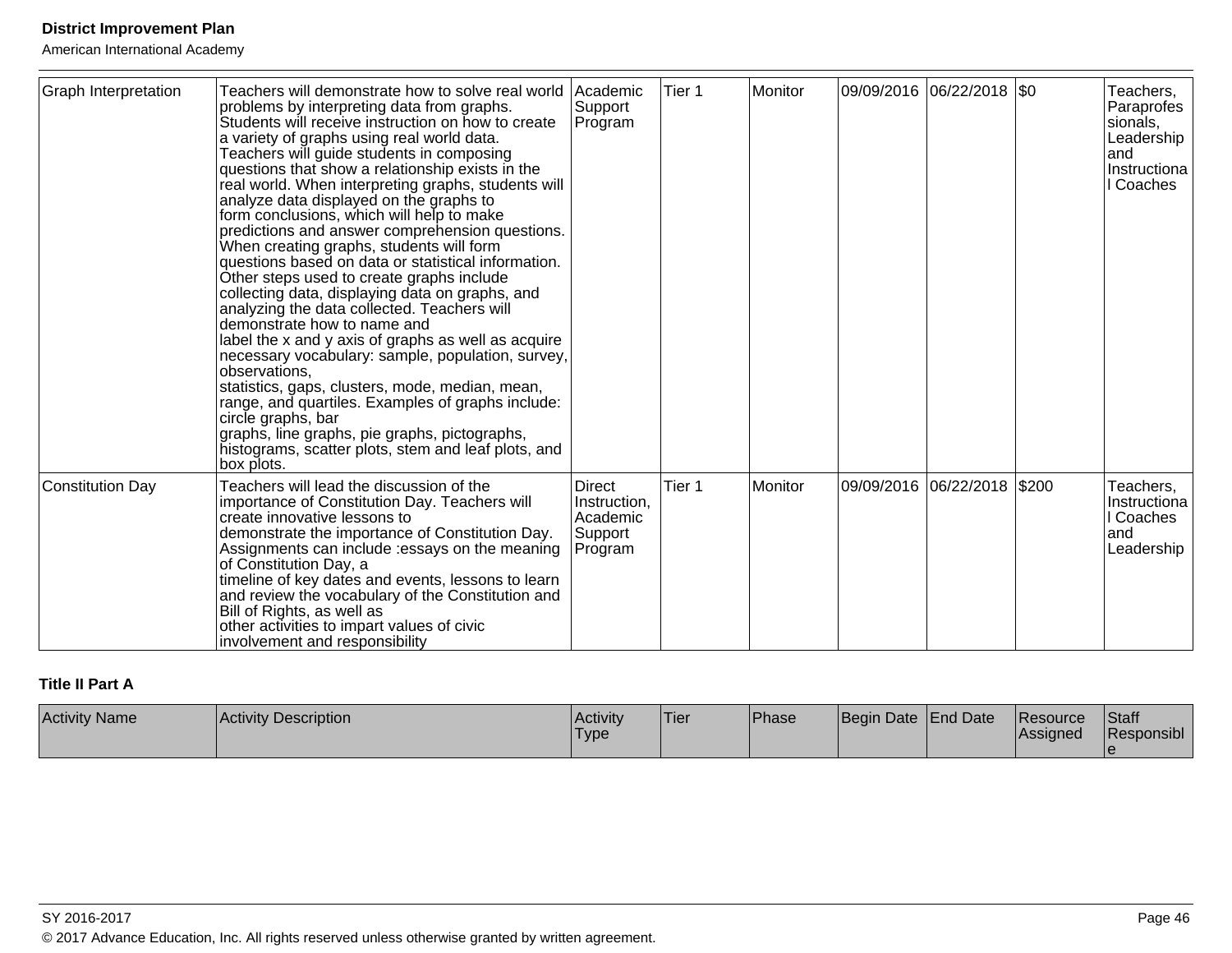| <b>Bullying Professional</b><br>Development | AIA will engage in professional development on<br>anti-bullying. Teachers will receive training to<br>support a safe and secure<br>learning environment for all stakeholders. The<br>Behavioral interventionist will receive ongoing<br>training to enable the<br>Academy to support our PBIS Initiative. Students<br>will participate monthly assemblies that will focus<br>on implementation of PBIS and Anti-Bullying.<br>Students learn how to recognize the bullying and<br>what actions to take to prevent and diffuse it The<br>professional development will take place in<br>September or October. The professional<br>development will be presented by members of our<br>local police department or a professional ant-<br>bullying organization. Professional development<br>on anti-bullying will be presented throughout the<br>school year for staff and by the behavioral<br>interventionist for students during monthly<br>assemblies. | Professiona Tier 1<br>I Learning,<br>Behavioral<br>Support<br>Program | Implement        | 09/11/2017 06/22/2018 \$2500 |            |        | Teachers,<br>Behavior<br>Intervention<br>ist, Social<br>Worker,<br>Paraprofesi<br>onals |
|---------------------------------------------|--------------------------------------------------------------------------------------------------------------------------------------------------------------------------------------------------------------------------------------------------------------------------------------------------------------------------------------------------------------------------------------------------------------------------------------------------------------------------------------------------------------------------------------------------------------------------------------------------------------------------------------------------------------------------------------------------------------------------------------------------------------------------------------------------------------------------------------------------------------------------------------------------------------------------------------------------------|-----------------------------------------------------------------------|------------------|------------------------------|------------|--------|-----------------------------------------------------------------------------------------|
| Vocabulary and Fluency<br>Practice          | Teachers will engage in ongoing professional<br>development to improve best practices to increase I Learning<br>vocabulary skills for<br>students. Professional development will include<br>strategies to improve direct vocabulary instruction,<br>how to use graphic<br>representations and methods to define and<br>explain science vocabulary in their own words. In<br>addition, the teachers will<br>administer a weekly fluency assessment to ensure<br>that the vocabulary strategy is having a positive<br>impact on reading<br>science informational text and writing. To ensure<br>ongoing and sustainable professional<br>development, throughout the year the<br>Instructional coach and leadership will provide<br>ongoing support and monitoring through grade<br>and content area meetings,<br>classroom walk thrus and observations.                                                                                                  | Professiona Tier 2                                                    | Getting<br>Ready | 09/11/2017                   | 06/22/2018 | \$8000 | Teachers,<br>Paraprofes<br>sionals,<br>Instructiona<br>I Coaches,<br>Leadership         |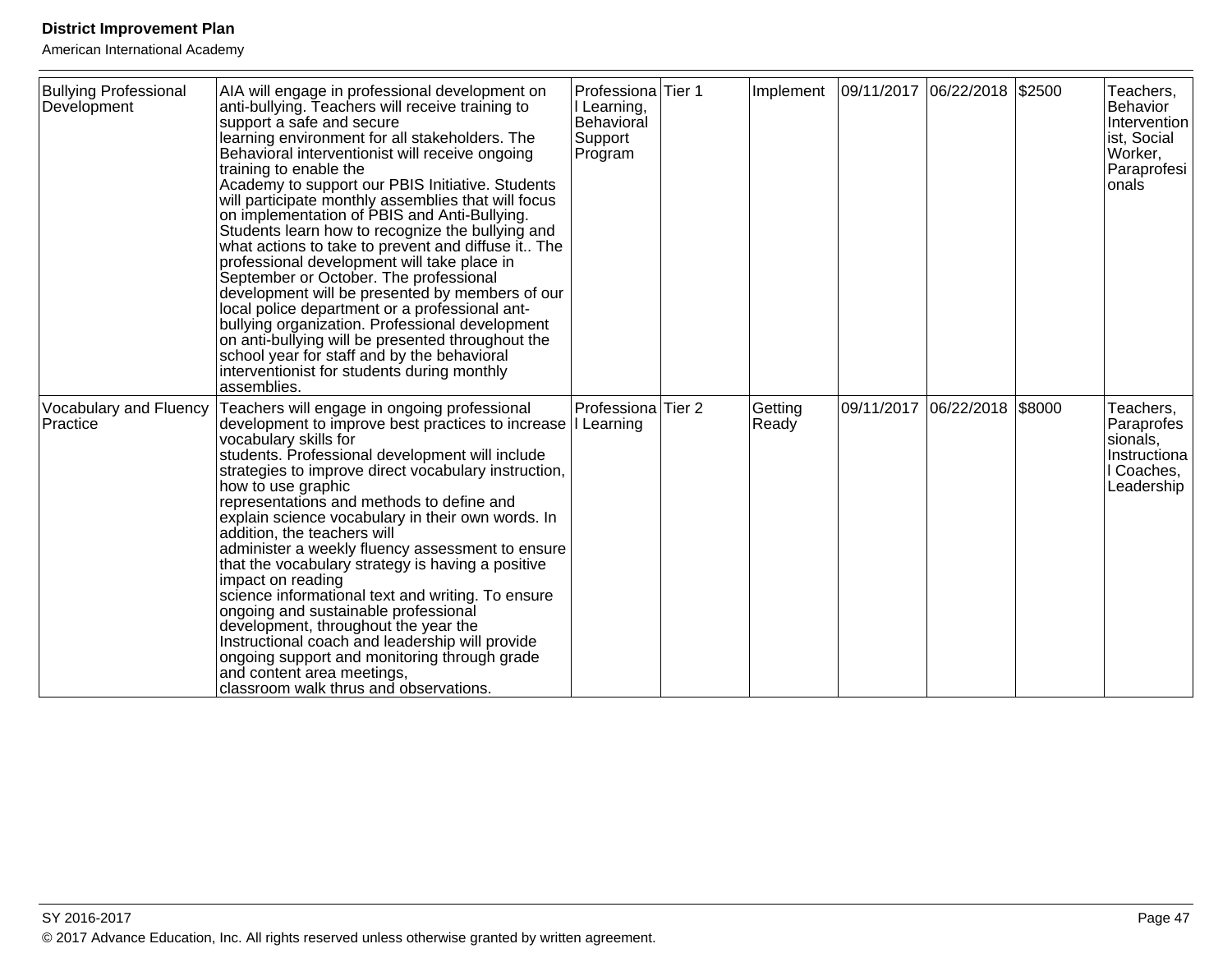| vear. | Co-Teaching | General and Special Education teachers will<br>receive professional development in order to<br>implement the Co-teaching<br>model by collaborating and communicating to<br>meet the needs of all students in all core subject<br>areas. The team will<br>analyze and teach lessons during ELA that<br>prepare students for specific skills while using the<br>5 types of co-teaching<br>continuum model: Lead and Support; Station<br>Teaching; Parallel Teaching; Alternative Teaching;<br>and Team Teaching. The team<br>will analyze data to provide reading interventions<br>on tier 2 of the Response to Intervention Model<br>and provide differentiated<br>instruction to all students including small group<br>instruction, flexible grouping, direct instruction,<br>and guided instruction. The<br>training will take place in the Fall and will be<br>implemented during the school year. In order to<br>ensure ongoing and<br>sustainable professional development, throughout<br>the year the Instructional Coach will provide<br>ongoing support to general and<br>special teachers. School Leadership will monitor<br>effectiveness through classroom walk thrus and<br>observations.<br>Feedback will be provided by leadership<br>individually and during meetings with both co-<br>teachers. Professional development that<br>focuses on strategies to improve the outcomes of<br>co-teaching will be provided throughout the school | Teacher<br>Collaborati<br>on.<br>Academic<br>Support<br>Program | Tier <sub>2</sub> | Implement | 09/11/2017 06/22/2018 \$0 |  |  | General<br>and Special<br>Education<br><b>Teachers</b> |
|-------|-------------|--------------------------------------------------------------------------------------------------------------------------------------------------------------------------------------------------------------------------------------------------------------------------------------------------------------------------------------------------------------------------------------------------------------------------------------------------------------------------------------------------------------------------------------------------------------------------------------------------------------------------------------------------------------------------------------------------------------------------------------------------------------------------------------------------------------------------------------------------------------------------------------------------------------------------------------------------------------------------------------------------------------------------------------------------------------------------------------------------------------------------------------------------------------------------------------------------------------------------------------------------------------------------------------------------------------------------------------------------------------------------------------------------------------------------------------------------------|-----------------------------------------------------------------|-------------------|-----------|---------------------------|--|--|--------------------------------------------------------|
|-------|-------------|--------------------------------------------------------------------------------------------------------------------------------------------------------------------------------------------------------------------------------------------------------------------------------------------------------------------------------------------------------------------------------------------------------------------------------------------------------------------------------------------------------------------------------------------------------------------------------------------------------------------------------------------------------------------------------------------------------------------------------------------------------------------------------------------------------------------------------------------------------------------------------------------------------------------------------------------------------------------------------------------------------------------------------------------------------------------------------------------------------------------------------------------------------------------------------------------------------------------------------------------------------------------------------------------------------------------------------------------------------------------------------------------------------------------------------------------------------|-----------------------------------------------------------------|-------------------|-----------|---------------------------|--|--|--------------------------------------------------------|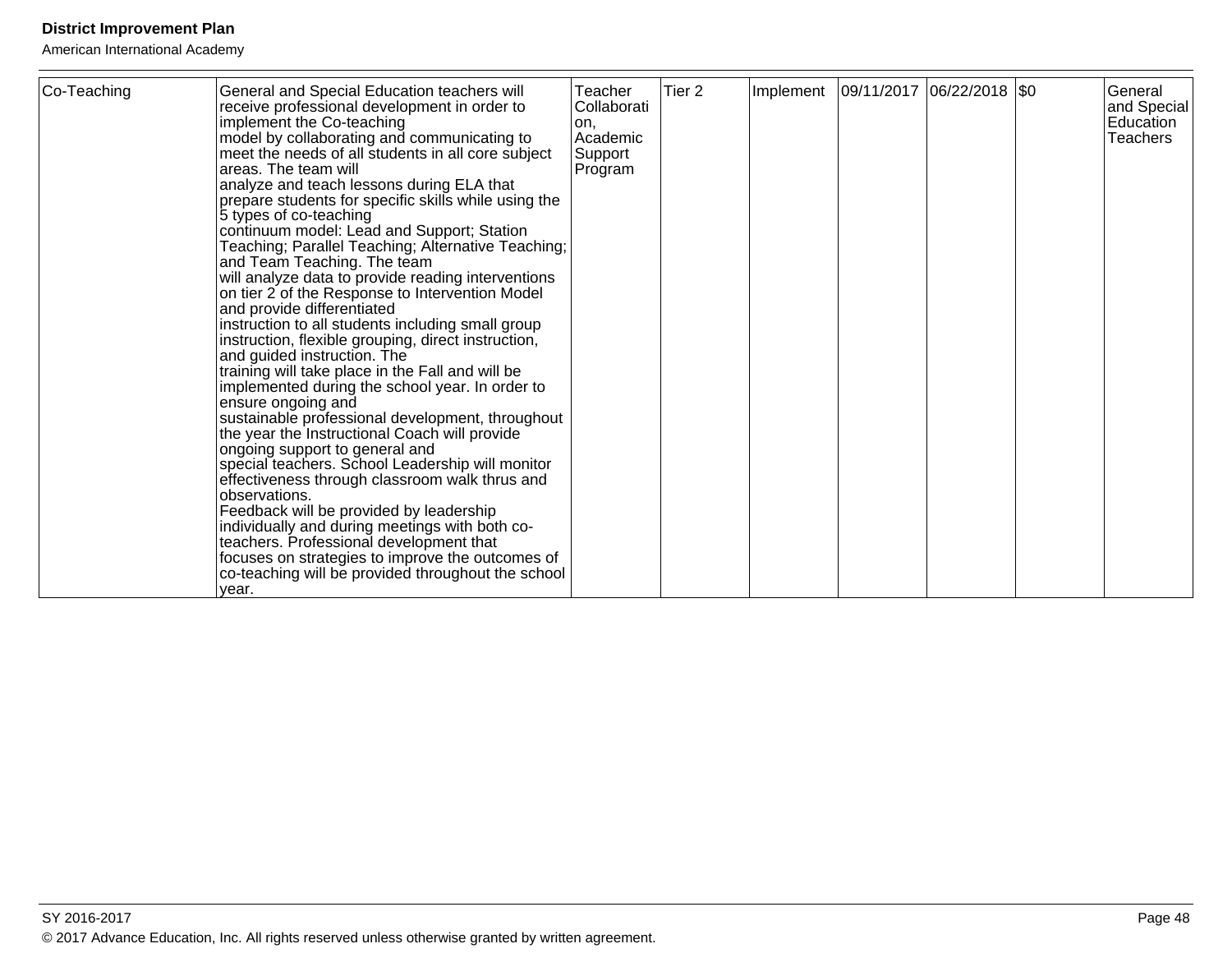| 6+1 Writing Traits                                | Teachers will participate in professional<br>development of the 6+1 Writing Traits. The model<br>will guide teachers on how to<br>effectively teach and assess student writing<br>samples to<br>improve writing proficiency.<br>Teachers will meet in weekly grade level meetings<br>and Professional Learning Community meetings to<br>discuss the progress of implementing the<br>process Teachers will guide students in<br>practicing the writing process, summarizing and<br>note taking, and various writing topics for writing<br>prompts. Teachers will receive professional<br>development of the 6+1 writing traits. In order to<br>ensure ongoing and sustainable professional<br>development, throughout the year. AIA will provide<br>additional training for 6+1 writing traits to enable<br>us to<br>utilize the "trainer to trainer model". Instructional<br>coach and<br>leadership will have classroom visitations and<br>observations to ensure that we continue to<br>improve writing proficiency in grades 2-8. | Academic<br>Support<br>Program,<br>Professiona<br>Learning | Tier 1            | Getting<br>Ready |                              | 09/11/2017 06/22/2018 \$4000 | Teachers,<br>Support<br>Staff and<br>Administrati<br><b>on</b> |
|---------------------------------------------------|--------------------------------------------------------------------------------------------------------------------------------------------------------------------------------------------------------------------------------------------------------------------------------------------------------------------------------------------------------------------------------------------------------------------------------------------------------------------------------------------------------------------------------------------------------------------------------------------------------------------------------------------------------------------------------------------------------------------------------------------------------------------------------------------------------------------------------------------------------------------------------------------------------------------------------------------------------------------------------------------------------------------------------------|------------------------------------------------------------|-------------------|------------------|------------------------------|------------------------------|----------------------------------------------------------------|
| Positive Behavior<br><b>Intervention Supports</b> | Staff will participate in professional development<br>to fully implement PBIS at AIA to improve school<br>culture and student<br>behavior. AIA will implement PBIS with fidelity.<br>Students will participate in monthly assemblies<br>that recognize students for<br>adhering to all aspects of the program. Signage<br>will be throughout the school that clearly state<br>school expectations for<br>the program. All staff, students and parents will be<br>provided a full explanation of the PBIS<br>expectations for AIA. The Dean and<br>Behavioral Interventionist will oversee the full<br>implementation of the program. Parents will<br>receive written correspondence<br>regarding PBIS and the reward system. PBIS<br>expectations must be followed by all students<br>consistently in all classrooms,<br>cafeteria, hallway, bathroom, etc. to enable us to<br>benefit from the program. Expectations for each<br>area of the building will be<br>posted in a visible location.                                      | Behavioral<br>Support<br>Program                           | Tier <sub>2</sub> | Implement        | 09/11/2017 06/22/2018 \$3000 |                              | <b>Entire AIA</b><br>Staff,<br>Leadership                      |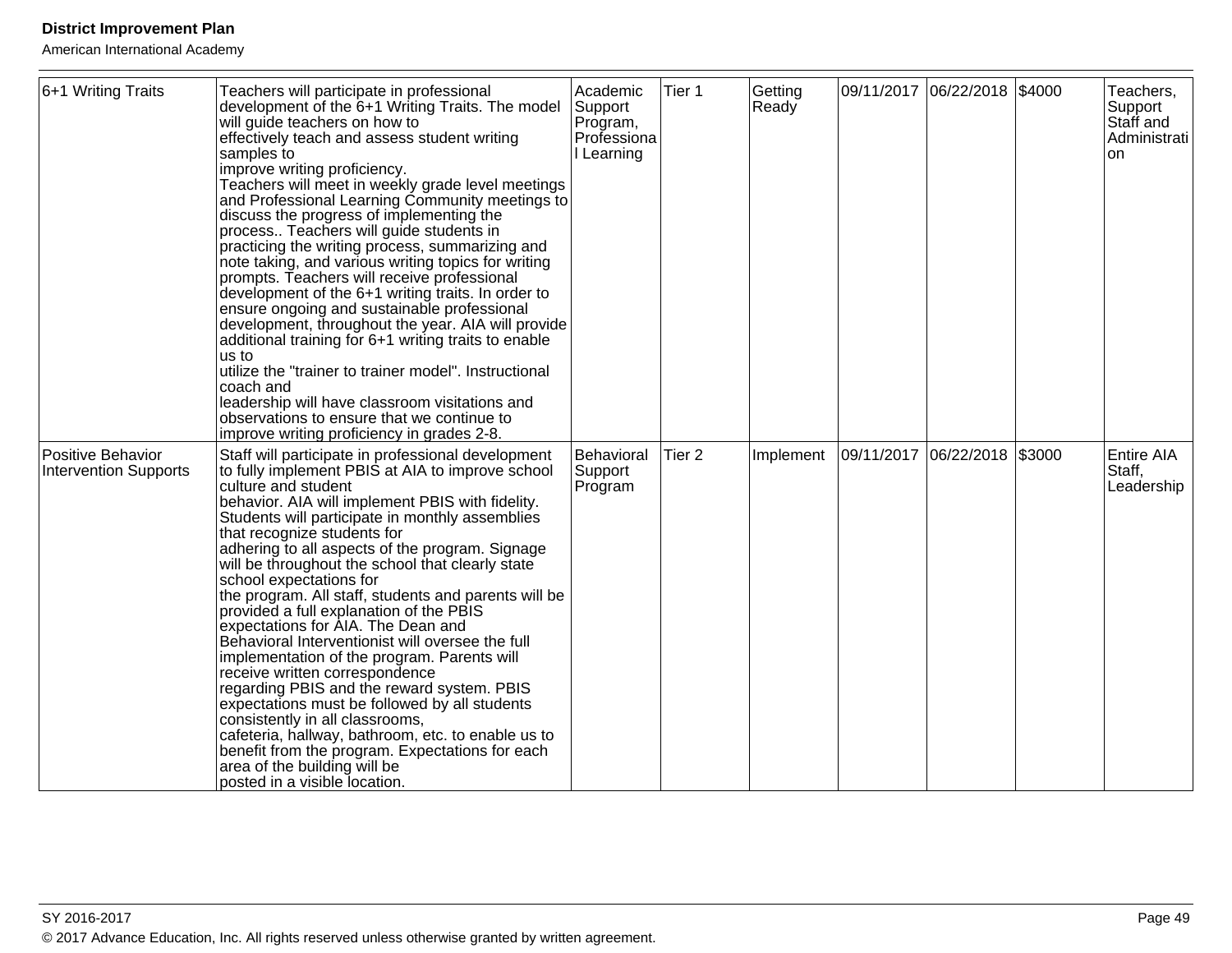| Co Teaching | General and Special Education teachers will<br>receive professional development in order to<br>implement the Co-teaching<br>model by collaborating and communicating to<br>meet the needs of all students in all core subject<br>areas. The team will<br>develop and teach lessons and units that prepare<br>students for specific skills while using the 5 types<br>of co-teaching continuum<br>model: Lead and Support; Station Teaching;<br>Parallel Teaching; Alternative Teaching; and<br>Team Teaching. The team will<br>analyze data to provide reading interventions on<br>tier 2 of the Response to Intervention Model and<br>provide differentiated<br>instruction to all students including small group<br>instruction, flexible grouping, direct instruction,<br>and guided instruction. The<br>training will take place in the Fall and will be<br>implemented during the school year. In order to<br>ensure ongoing and<br>sustainable professional development, throughout<br>the year the Instructional Coach will provide<br>ongoing support to general and<br> special teachers. School Leadership will monitor<br>effectiveness through classroom walk thrus and<br>observations. Feedback will be provided by<br>leadership individually and during meetings with<br>both co-teachers. Professional development that<br>focuses on strategies to improve the outcomes of<br>co-teaching will be provided throughout the school<br>year. | Teacher<br>Collaborati<br>on,<br>Academic<br>Support<br>Program,<br>Professiona<br>Learning | Tier <sub>2</sub> | Implement |  | 09/11/2017  06/22/2018  \$5000 |  | General<br>and Special<br>Education<br>Teachers,<br>Social<br><b>Studies</b><br>Instructiona<br>I Coach,<br>Leadership |
|-------------|-------------------------------------------------------------------------------------------------------------------------------------------------------------------------------------------------------------------------------------------------------------------------------------------------------------------------------------------------------------------------------------------------------------------------------------------------------------------------------------------------------------------------------------------------------------------------------------------------------------------------------------------------------------------------------------------------------------------------------------------------------------------------------------------------------------------------------------------------------------------------------------------------------------------------------------------------------------------------------------------------------------------------------------------------------------------------------------------------------------------------------------------------------------------------------------------------------------------------------------------------------------------------------------------------------------------------------------------------------------------------------------------------------------------------------------------------------------|---------------------------------------------------------------------------------------------|-------------------|-----------|--|--------------------------------|--|------------------------------------------------------------------------------------------------------------------------|
|-------------|-------------------------------------------------------------------------------------------------------------------------------------------------------------------------------------------------------------------------------------------------------------------------------------------------------------------------------------------------------------------------------------------------------------------------------------------------------------------------------------------------------------------------------------------------------------------------------------------------------------------------------------------------------------------------------------------------------------------------------------------------------------------------------------------------------------------------------------------------------------------------------------------------------------------------------------------------------------------------------------------------------------------------------------------------------------------------------------------------------------------------------------------------------------------------------------------------------------------------------------------------------------------------------------------------------------------------------------------------------------------------------------------------------------------------------------------------------------|---------------------------------------------------------------------------------------------|-------------------|-----------|--|--------------------------------|--|------------------------------------------------------------------------------------------------------------------------|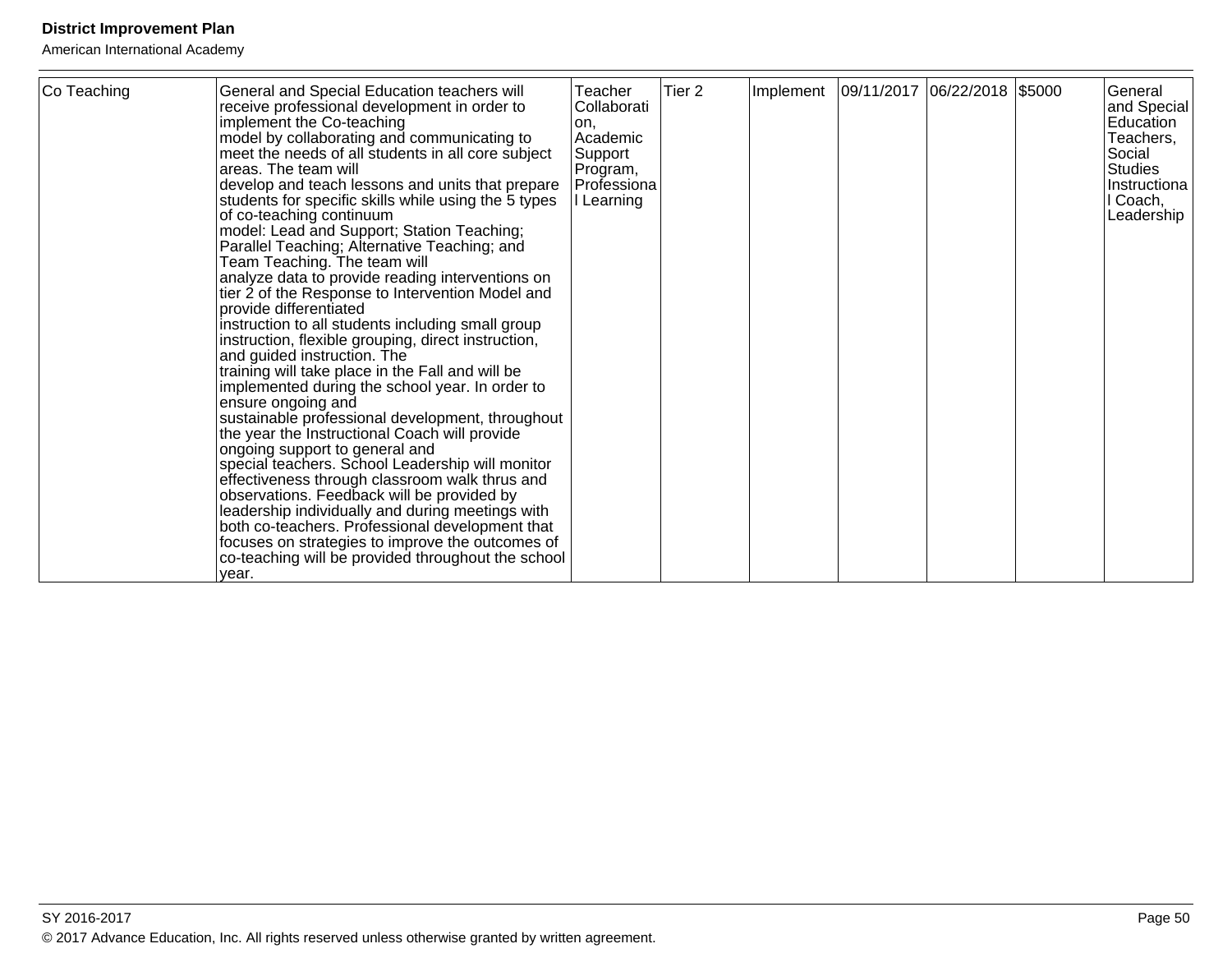# **Activity Summary by School**

### **Below is a breakdown of activity by school.**

#### **All Schools**

| <b>Activity Name</b>           | <b>Activity Description</b>                                                                                                                                                                                                                                                                                                                                                                                                                                                                                                                                                                                                                                   | Activity<br><b>Type</b>                                                 | Tier              | Phase            | Begin Date End Date |            | Resource<br>Assigned | Staff<br>Responsibl                                                                    |
|--------------------------------|---------------------------------------------------------------------------------------------------------------------------------------------------------------------------------------------------------------------------------------------------------------------------------------------------------------------------------------------------------------------------------------------------------------------------------------------------------------------------------------------------------------------------------------------------------------------------------------------------------------------------------------------------------------|-------------------------------------------------------------------------|-------------------|------------------|---------------------|------------|----------------------|----------------------------------------------------------------------------------------|
| <b>Small Group Instruction</b> | Teachers and Lab Instructors will utilize various<br>methods of differentiated instruction that includes<br>small group instruction that focuses on identified<br>skill deficiencies geared to close the achievement<br>gap in grades K - 10.                                                                                                                                                                                                                                                                                                                                                                                                                 | Supplemen Tier 2<br>tal<br>Materials,<br>Academic<br>Support<br>Program |                   | Evaluate         | 09/11/2017          | 06/22/2018 | \$40000              | Teachers,<br>Lab<br>Instructors,<br>Curriculum<br>Coach,<br>Administrati<br>on         |
| Grouping                       | Summer School Flexible   AIA will implement a Summer School Program<br>targeting students in grades K-9 who are not<br>performing at grade level in<br>the area of reading according to state and local<br>assessments based on entrance and exit criteria<br>for the program. Teachers<br>will use various methods of differentiated<br>instruction including:blended learning, flexible<br>grouping, reading centers, and<br>guided reading. The program is offered four weeks<br>during the summer. Highly qualified instructional<br>staff will be used to provide support to reinforce<br>skills for students that are not performing at grade<br>level. | Academic<br>Support<br>Program                                          | Tier <sub>3</sub> | Getting<br>Ready | 06/23/2017          | 07/28/2017 | \$8000               | Teachers,<br>Paraprofes<br>sionals,<br>Administrati<br><b>on</b>                       |
| MTSS/RTI                       | Identified students through state and local<br>assessments, classroom performance or Child<br>Study Team referral will<br>receive academic support in reading through the<br>MTSS/RTI. Students will receive small group or<br>individualized instruction that target identified<br>academic skill gaps. Students will receive a<br>prescriptive learning plan that is monitored<br>continuously. Students will be evaluated after 8-10<br>weeks to determine whether they can exit,<br>continue or may require evaluation for special<br>services. Consistent parental communication will<br>be ongoing throughout the MTSS/RTi process.                     | Academic<br>Support<br>Program                                          | Tier <sub>3</sub> | Monitor          | 09/11/2017          | 06/22/2018 | \$3000               | Teachers,<br>Paraprofes<br>sionals.<br>Administrati<br>on and<br>Curriculum<br>Coaches |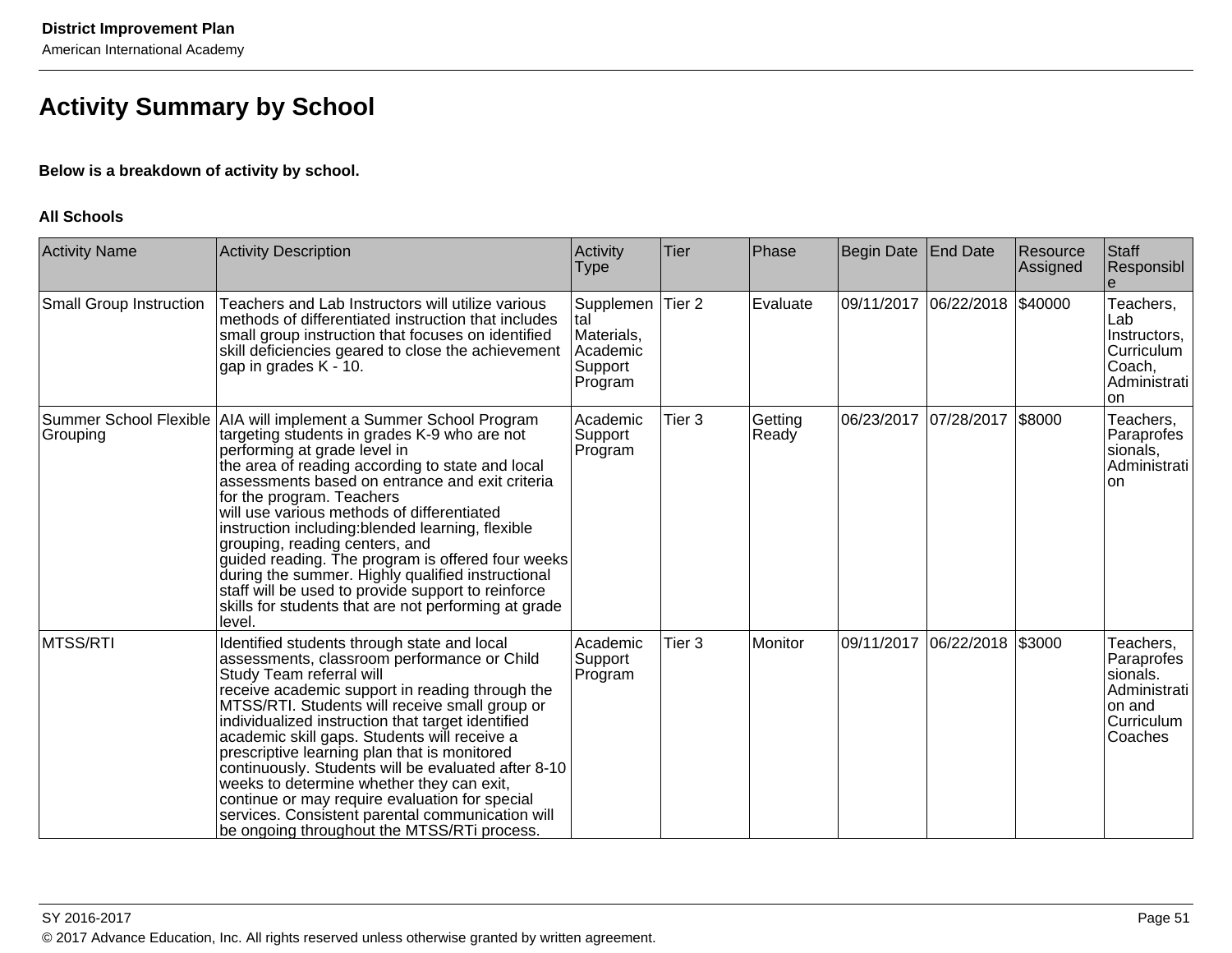| <b>Writing Journals</b> | All Students, grades K-8, will use a writing journal<br>throughout the school year. Students will be given<br>a block of<br>time, daily, to practice and develop their writing<br>skills using the 6+1 Writing Traits. Teachers will<br>guide students in practicing<br>these traits in assignments that include the writing<br>process, summarizing and note taking, and<br>various writing topics for<br>writing prompts. Teachers will meet in weekly<br>grade level meetings to discuss student progress<br>using this method and<br>strategies to improve any deficits. Staff will<br>monitor student progress and report out data<br>monthly at staff meetings.                                                                                                                                                                                                                                                                                                                                                                                                                                                                                                                                                                                                                                                                                                                                                                                           | Academic<br>Support<br>Program                                  | Tier 1            | Implement | 09/11/2017 06/22/2018 \$1500 | Teachers,<br>Paraprofes<br>sionals,<br>Curriculum<br>Coaches<br>land<br>Administrati<br><b>on</b> |
|-------------------------|-----------------------------------------------------------------------------------------------------------------------------------------------------------------------------------------------------------------------------------------------------------------------------------------------------------------------------------------------------------------------------------------------------------------------------------------------------------------------------------------------------------------------------------------------------------------------------------------------------------------------------------------------------------------------------------------------------------------------------------------------------------------------------------------------------------------------------------------------------------------------------------------------------------------------------------------------------------------------------------------------------------------------------------------------------------------------------------------------------------------------------------------------------------------------------------------------------------------------------------------------------------------------------------------------------------------------------------------------------------------------------------------------------------------------------------------------------------------|-----------------------------------------------------------------|-------------------|-----------|------------------------------|---------------------------------------------------------------------------------------------------|
| Co-Teaching             | General and Special Education teachers will<br>receive professional development in order to<br>implement the Co-teaching<br>model by collaborating and communicating to<br>meet the needs of all students in all core subject<br>areas. The team will<br>analyze and teach lessons during ELA that<br>prepare students for specific skills while using the<br>5 types of co-teaching<br>continuum model: Lead and Support; Station<br>Teaching; Parallel Teaching; Alternative Teaching;<br>and Team Teaching. The team<br>will analyze data to provide reading interventions<br>on tier 2 of the Response to Intervention Model<br>and provide differentiated<br>instruction to all students including small group<br>instruction, flexible grouping, direct instruction,<br>and guided instruction. The<br>training will take place in the Fall and will be<br>implemented during the school year. In order to<br>ensure ongoing and<br>sustainable professional development, throughout<br>the year the Instructional Coach will provide<br>ongoing support to general and<br>special teachers. School Leadership will monitor<br>effectiveness through classroom walk thrus and<br>observations.<br>Feedback will be provided by leadership<br>individually and during meetings with both co-<br>teachers. Professional development that<br>focuses on strategies to improve the outcomes of<br>co-teaching will be provided throughout the school<br>year. | Teacher<br>Collaborati<br>on,<br>Academic<br>Support<br>Program | Tier <sub>2</sub> | Implement | 09/11/2017 06/22/2018 \$0    | General<br>and Special<br>Education<br>Teachers                                                   |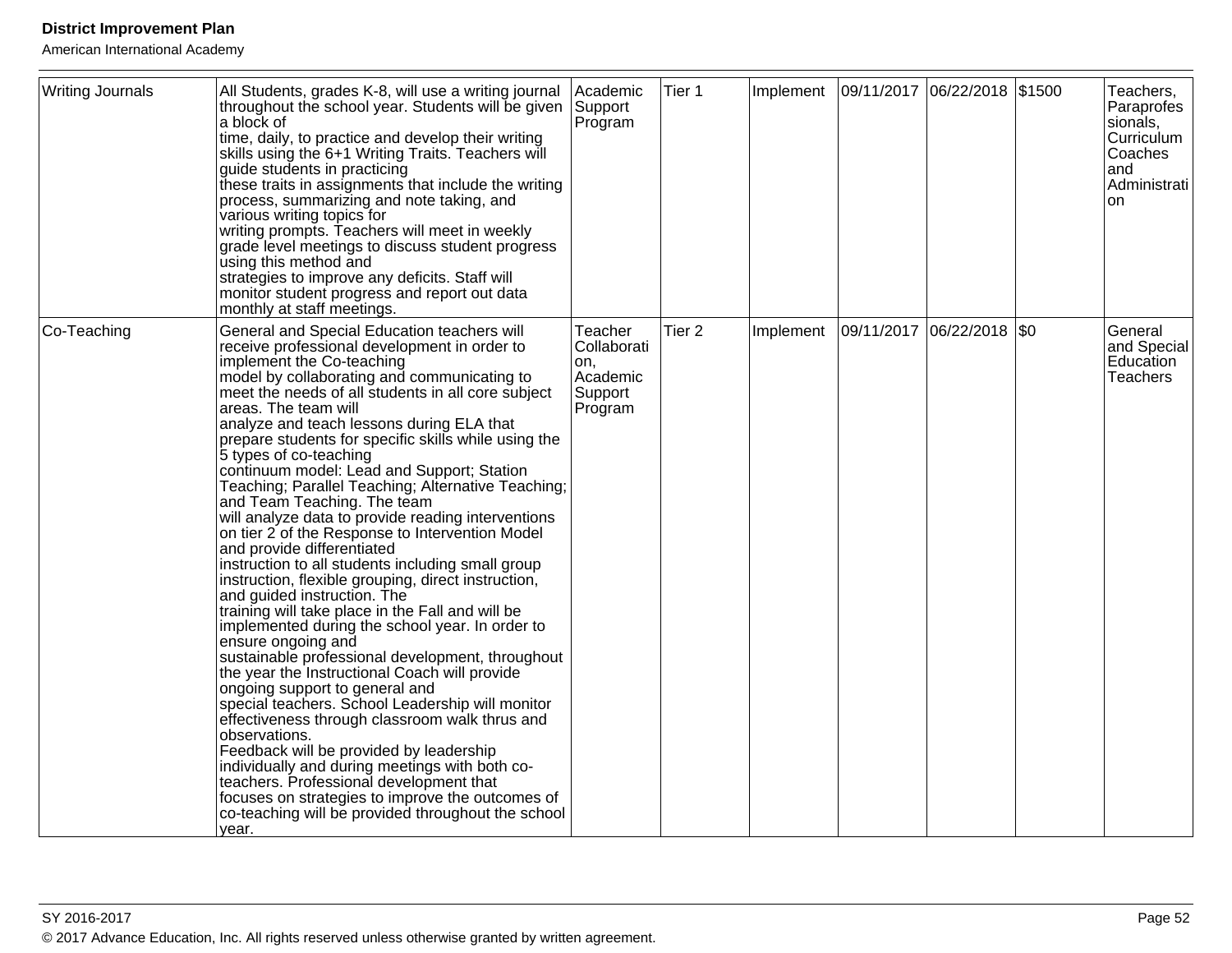| ∣ntionists                 | Paraprofessional/Interve   AIA will utilize the services of specialized<br>paraprofessionals as interventionists in<br>technology, differientiated instruction to provide<br>prescriptive interventions and supplemental<br>services to students in order for them to be<br>successful master math skills which include<br>numbers and operations. Throughout the school<br>day the paraprofessionals will work collaboratively<br>with the classroom and math teachers to provide<br>individualized instruction the student and small<br>groups. Data will be utilized to determine<br>prescriptive interventions to improve the success<br>of each student based on the results of the<br>NWEA, which is<br>administered 3 times per year. Paraprofessionals<br>will utilize technology to aid in differentiating<br>instruction in order to<br>increase students' skills in mathematics problem<br>solving and number and operations. The<br>instructional coach will monitor<br>the process and provide support throughout the<br>school year | Academic<br>Support<br>Program                                                                                           | Tier <sub>2</sub> | Monitor | 09/09/2016 06/22/2018 \$300000 | Specialized<br>paraprofess<br>lionals,<br>teachers,<br>curriculum<br>lcoaches<br>and school<br>leaders |
|----------------------------|---------------------------------------------------------------------------------------------------------------------------------------------------------------------------------------------------------------------------------------------------------------------------------------------------------------------------------------------------------------------------------------------------------------------------------------------------------------------------------------------------------------------------------------------------------------------------------------------------------------------------------------------------------------------------------------------------------------------------------------------------------------------------------------------------------------------------------------------------------------------------------------------------------------------------------------------------------------------------------------------------------------------------------------------------|--------------------------------------------------------------------------------------------------------------------------|-------------------|---------|--------------------------------|--------------------------------------------------------------------------------------------------------|
| <b>Instructional Coach</b> | American International Academy will utilize the<br>services of Instructional Coaches; in Math/Science<br>and ELA/Social Studies to provide on-going<br>classroom support, modeling, and coaching for<br>classroom teachers to increase teacher pedagogy.<br>The instructional coach will also train and monitor<br>specialized paraprofessional staff to ensure<br>effectiveness. Specific duties and responsibilities<br>include:<br>Uses the data collected to implement Tier 2 and<br>Tier 3 interventions into a school-wide RtI model.<br>Coordinates and<br>administers intervention services. Demonstrates<br>whole class modeling and/or team teaching.<br>Coaches and collaborates with teachers and<br>principal. Analyzes and reviews data with teachers<br>and principal to<br>create differentiated lesson plans. Monitors all<br>academic programs to ensure that student<br>achievement is increased the the Academy's<br>academic goals are being met                                                                             | Technology Tier 2<br>Supplemen<br>tal<br>Materials,<br>Academic<br>Support<br>Program,<br>Curriculum<br>Developme<br>Int |                   |         | 09/09/2016 06/22/2018 \$100000 | <b>School</b><br>leaders and<br>Instructiona<br>I Coaches                                              |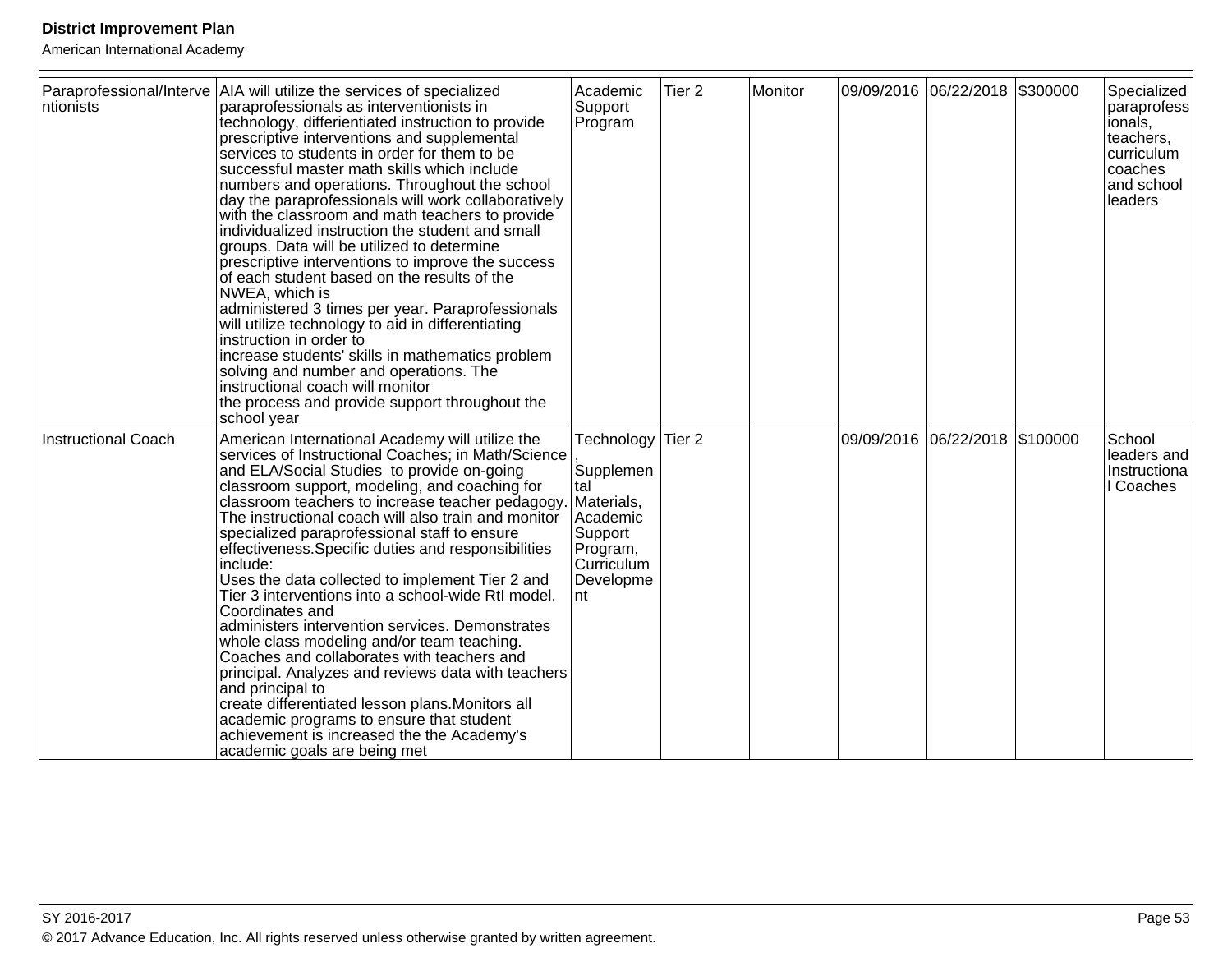| <b>Blended Learning</b><br>/Differentiated<br>Instruction | The Academy continues to focus on the "Big Idea"<br>of differentiated instruction by using data driven<br>instruction<br>strategies to ensure academic gains in student<br>achievement. Based on NWEA and M-STEP<br>results, students are provided<br>individualized learning paths that focus on<br>improving their academic proficiency and making<br>and exceeding academic<br>goals in Math using computer adaptive programs.<br>The use of I-Pads, chrome books, desk top<br>computers, interactive<br>projectors and white boards provide students with<br>extended learning opportunities and more<br>challenging work for students<br>that have met and exceeded their grade level<br>standards. The use of technology will assist in<br>addressing learning gaps. To close learninggaps,<br>instruction focuses on accommodating differences<br>in learning styles and modalities The Academy<br>commits to<br>"meeting the student where they are." The<br>American International Academy is fully immersed<br>in the 21st century as a blended learning<br>community that utilizes technology to assist in<br>closing the achievement gap through data derived<br>from the<br>NWEA. The data from the NWEA is integrated<br>through the computer adaptive tools within<br>Compass Learning Odyssey. This research-based<br>approach comprises the blended learning portion<br>of the educational program. The school has a one-<br>to-one ratio of student to technology devices.<br>These devices are utilized in resource computer<br>labs and classrooms. The Academy utilizes<br>computer carts to push-ins for center based<br>learning and station rotation blended learning<br>modules. Technology is used with every student at<br>the Academy for differentiated<br>intervention, remediation, enhancement and<br>standard-based instruction. A<br>variety of computer adaptive programs are used<br>ensure that differentiation is vertically and<br>horizontally aligned to<br>instruction: • Vertical alignment: instructing<br>students at their appropriate level • The computer<br>adaptive programs that the<br>Academy utilizes for Math include: • Raz-Kids /<br>Head Sprouts: A-Z Compass Learning Odyssey . | Technology Tier 2<br>, Academic<br>Support<br>Program | Monitor | 09/09/2016 06/22/2018 \$150000 | School<br>Leadership,<br>Paraprofes<br>sionals,<br><b>Teachers</b><br>and<br>Instructiona<br>I Coaches |
|-----------------------------------------------------------|--------------------------------------------------------------------------------------------------------------------------------------------------------------------------------------------------------------------------------------------------------------------------------------------------------------------------------------------------------------------------------------------------------------------------------------------------------------------------------------------------------------------------------------------------------------------------------------------------------------------------------------------------------------------------------------------------------------------------------------------------------------------------------------------------------------------------------------------------------------------------------------------------------------------------------------------------------------------------------------------------------------------------------------------------------------------------------------------------------------------------------------------------------------------------------------------------------------------------------------------------------------------------------------------------------------------------------------------------------------------------------------------------------------------------------------------------------------------------------------------------------------------------------------------------------------------------------------------------------------------------------------------------------------------------------------------------------------------------------------------------------------------------------------------------------------------------------------------------------------------------------------------------------------------------------------------------------------------------------------------------------------------------------------------------------------------------------------------------------------------------------------------------------------------------------------------------------------------------------------------|-------------------------------------------------------|---------|--------------------------------|--------------------------------------------------------------------------------------------------------|
|                                                           | Front Row: Standards based<br>math program that begins each lesson with Pre /<br>Post Tests .Dreambox: Math Program The<br>Academy also uses: Brain Pop .                                                                                                                                                                                                                                                                                                                                                                                                                                                                                                                                                                                                                                                                                                                                                                                                                                                                                                                                                                                                                                                                                                                                                                                                                                                                                                                                                                                                                                                                                                                                                                                                                                                                                                                                                                                                                                                                                                                                                                                                                                                                                  |                                                       |         |                                |                                                                                                        |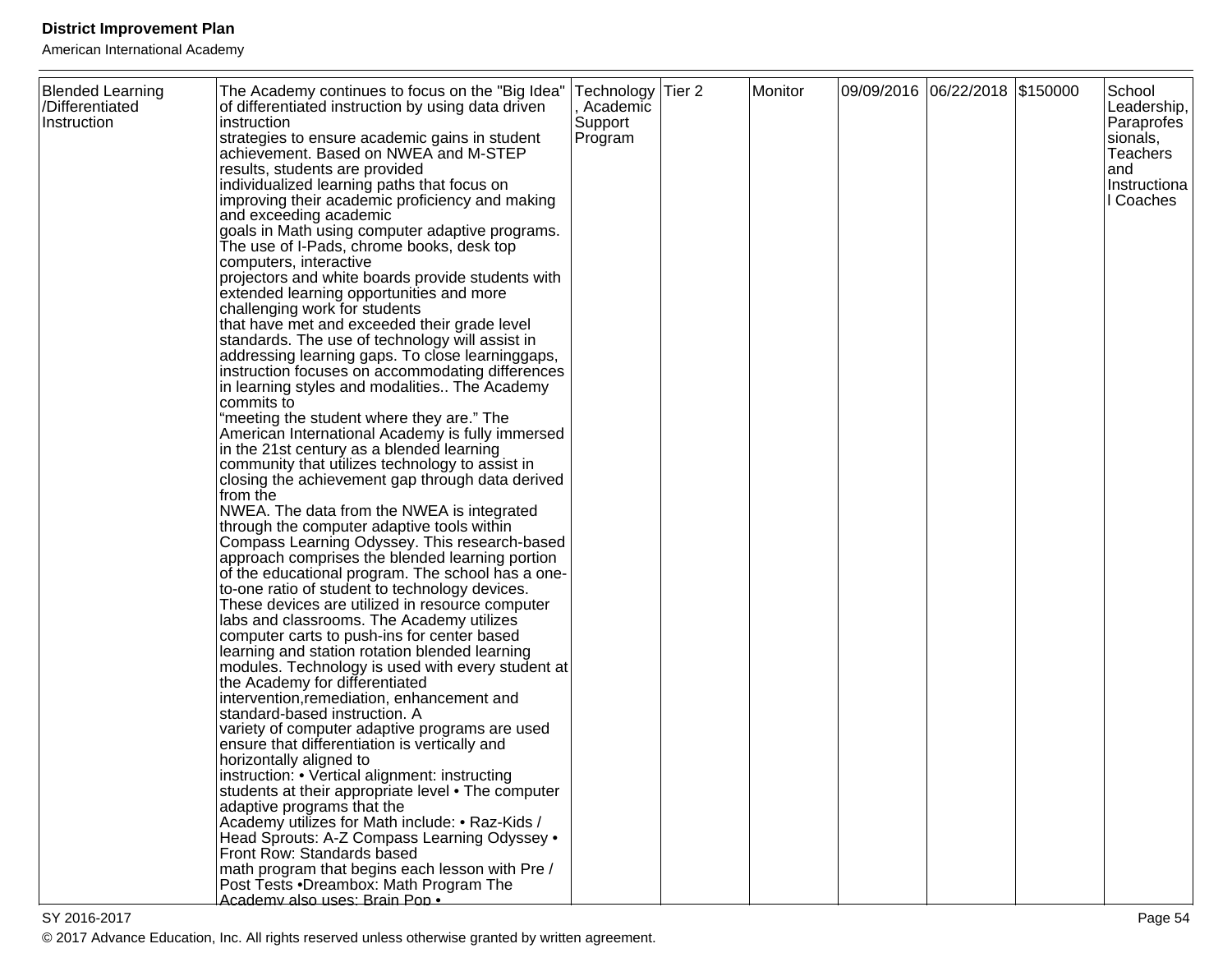| Academy also uses: Brain Pop .<br>access prior knowledge before unit. Post-test to<br>assess mastery of words. and Khan Academy.<br>Small group instruction<br>works well with differentiated technology. The<br>Small Group instructional model that the Academy<br>luses is to enhance and<br>individualize instruction. The instructor/student<br>ratio in small groups is 1:10 which allows the<br>instructor to focus on continuous progress mastery<br>lwith students. |  |  |  |  |
|------------------------------------------------------------------------------------------------------------------------------------------------------------------------------------------------------------------------------------------------------------------------------------------------------------------------------------------------------------------------------------------------------------------------------------------------------------------------------|--|--|--|--|
|------------------------------------------------------------------------------------------------------------------------------------------------------------------------------------------------------------------------------------------------------------------------------------------------------------------------------------------------------------------------------------------------------------------------------------------------------------------------------|--|--|--|--|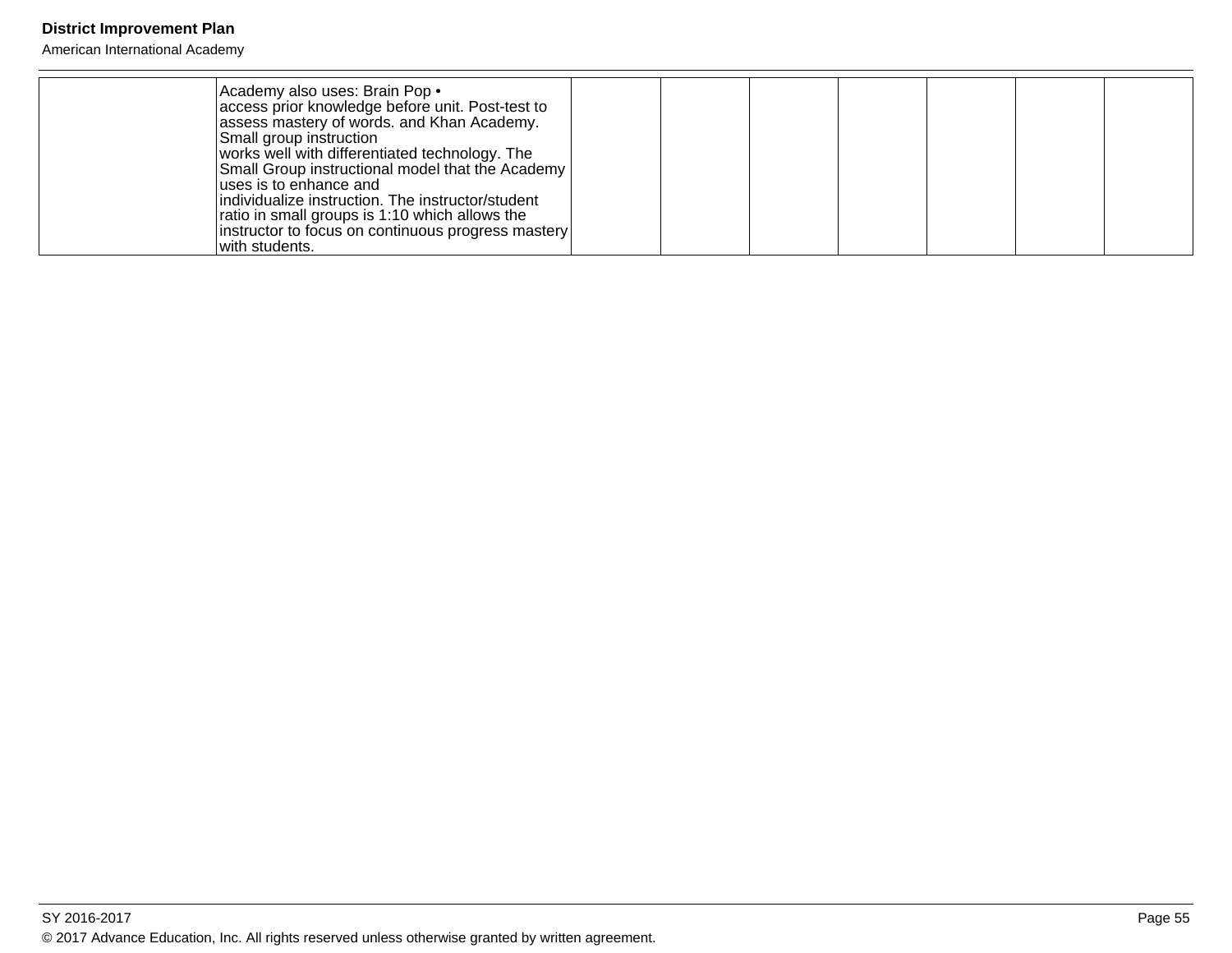American International Academy

| <b>Problem Solving Steps</b> | Teachers research and apply problem solving<br>steps to model                             | Academic<br>Support | Tier <sub>2</sub> | Implement | 09/11/2017 06/22/2018 \$2000 |  | Teachers,<br>Support |
|------------------------------|-------------------------------------------------------------------------------------------|---------------------|-------------------|-----------|------------------------------|--|----------------------|
|                              | for students. Steps will be posted in classrooms,<br>and provided                         | Program             |                   |           |                              |  | Staff,<br>School     |
|                              | to parents to assist in homework help. The four                                           |                     |                   |           |                              |  | Leaders              |
|                              | steps of<br>problem solving by Reardon (2001) influenced by                               |                     |                   |           |                              |  | land<br>Instructiona |
|                              | Polya (1945),<br>include:                                                                 |                     |                   |           |                              |  | I Coaches            |
|                              | 1. Understand the problem                                                                 |                     |                   |           |                              |  |                      |
|                              | 2. Devise a plan                                                                          |                     |                   |           |                              |  |                      |
|                              | 3. Carry out the plan<br>4. Look back (reflect)                                           |                     |                   |           |                              |  |                      |
|                              | -In understanding the problem teachers guide<br>students with the                         |                     |                   |           |                              |  |                      |
|                              | following questions in mind: What are you asked                                           |                     |                   |           |                              |  |                      |
|                              | to find out or<br>show?                                                                   |                     |                   |           |                              |  |                      |
|                              | Can you draw a picture or diagram to help you                                             |                     |                   |           |                              |  |                      |
|                              | understand the<br>problem?                                                                |                     |                   |           |                              |  |                      |
|                              | Can you restate the problem in your own words?                                            |                     |                   |           |                              |  |                      |
|                              | Can you work out some numerical examples that<br>would help                               |                     |                   |           |                              |  |                      |
|                              | make the problem more clear?                                                              |                     |                   |           |                              |  |                      |
|                              | -When devising a plan, suggestions to students<br>are: Guess and                          |                     |                   |           |                              |  |                      |
|                              | check Make an organized list Draw a picture or                                            |                     |                   |           |                              |  |                      |
|                              | diagram Look<br>for a pattern Make a table                                                |                     |                   |           |                              |  |                      |
|                              | Use a variable                                                                            |                     |                   |           |                              |  |                      |
|                              | Solve a simpler problem Experiment<br>Act it out                                          |                     |                   |           |                              |  |                      |
|                              | Work backwards                                                                            |                     |                   |           |                              |  |                      |
|                              | Use deduction<br>Change your point of view                                                |                     |                   |           |                              |  |                      |
|                              | -When carrying out the plan, teachers direct                                              |                     |                   |           |                              |  |                      |
|                              | students with the<br>following: Carrying out the plan is usually easier                   |                     |                   |           |                              |  |                      |
|                              | than devising                                                                             |                     |                   |           |                              |  |                      |
|                              | the plan<br>Be patient - most problems are not solved quickly                             |                     |                   |           |                              |  |                      |
|                              | nor on the                                                                                |                     |                   |           |                              |  |                      |
|                              | first attempt If a plan does not work immediately,<br>be persistent                       |                     |                   |           |                              |  |                      |
|                              | Do not let yourself get discouraged<br>If one strategy isn't working, try a different one |                     |                   |           |                              |  |                      |
|                              | -When looking back (reflect), teachers instruct                                           |                     |                   |           |                              |  |                      |
|                              | students to ask<br>the following: Does your answer make sense? Did                        |                     |                   |           |                              |  |                      |
|                              | you answer                                                                                |                     |                   |           |                              |  |                      |
|                              | all of the questions?<br>What did you learn by doing this?                                |                     |                   |           |                              |  |                      |

en de la provincia de la provincia de la provincia de la provincia de la provincia de la provincia de la provi © 2017 Advance Education, Inc. All rights reserved unless otherwise granted by written agreement.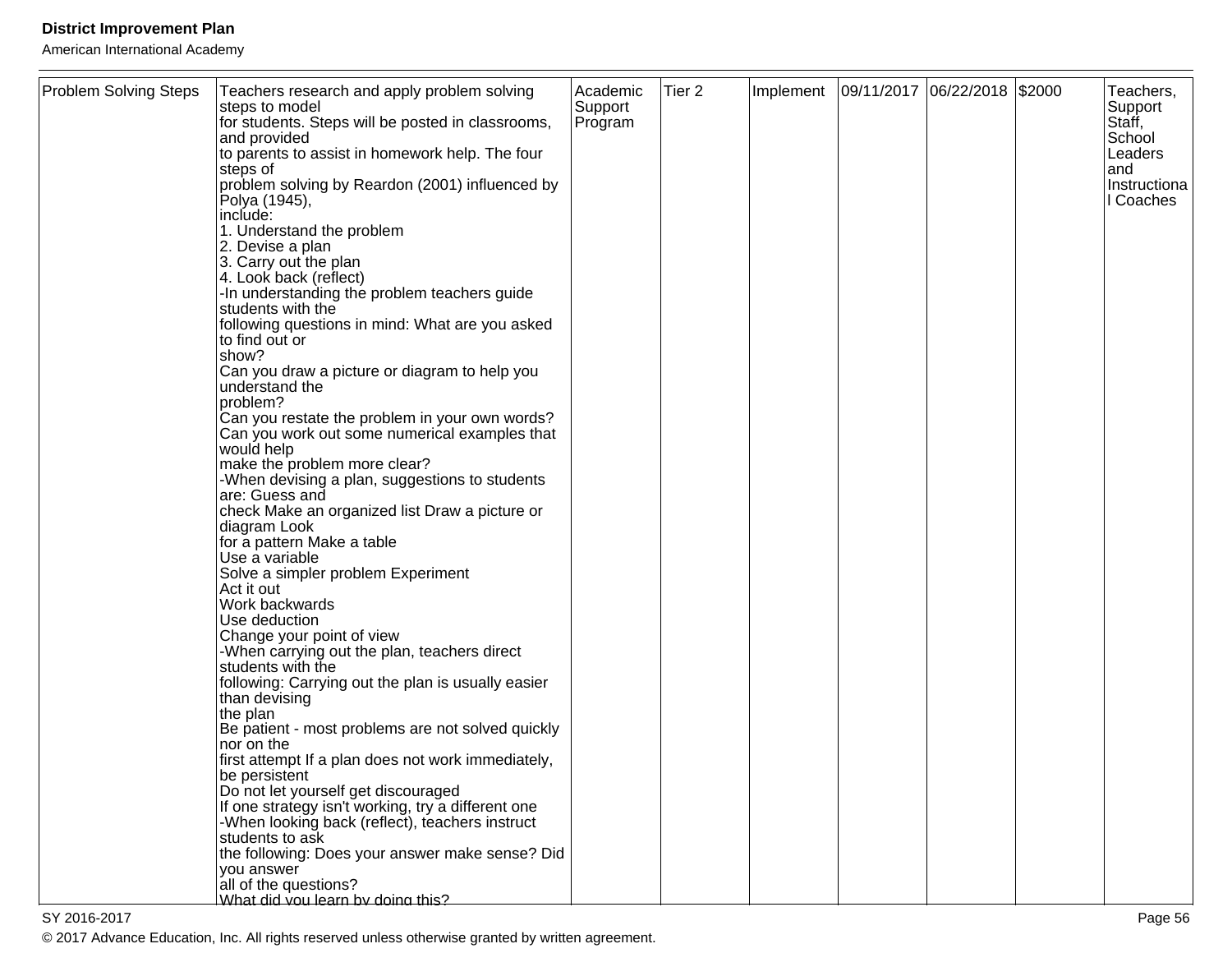|                      | What did you learn by doing this?<br>Could you have done this problem another way -<br>maybe even<br>an easier way?                                                                                                                                                                                                                                                                                                                                                                                                                                                                                                                                                                                                                                                                                                                                                                                                                                                                                                                                                                                                                                                                 |                    |        |         |                           |                                                                                          |
|----------------------|-------------------------------------------------------------------------------------------------------------------------------------------------------------------------------------------------------------------------------------------------------------------------------------------------------------------------------------------------------------------------------------------------------------------------------------------------------------------------------------------------------------------------------------------------------------------------------------------------------------------------------------------------------------------------------------------------------------------------------------------------------------------------------------------------------------------------------------------------------------------------------------------------------------------------------------------------------------------------------------------------------------------------------------------------------------------------------------------------------------------------------------------------------------------------------------|--------------------|--------|---------|---------------------------|------------------------------------------------------------------------------------------|
| Graph Interpretation | Teachers will demonstrate how to solve real world   Academic<br>problems by interpreting data from graphs.<br>Students will receive instruction on how to create<br>a variety of graphs using real world data.<br>Teachers will guide students in composing<br>questions that show a relationship exists in the<br>real world. When interpreting graphs, students will<br>analyze data displayed on the graphs to<br>form conclusions, which will help to make<br>predictions and answer comprehension questions.<br>When creating graphs, students will form<br>questions based on data or statistical information.<br>Other steps used to create graphs include<br>collecting data, displaying data on graphs, and<br>analyzing the data collected. Teachers will<br>demonstrate how to name and<br>label the x and y axis of graphs as well as acquire<br>necessary vocabulary: sample, population, survey,<br>observations,<br>statistics, gaps, clusters, mode, median, mean,<br>range, and quartiles. Examples of graphs include:<br>circle graphs, bar<br>graphs, line graphs, pie graphs, pictographs,<br>histograms, scatter plots, stem and leaf plots, and<br>box plots. | Support<br>Program | Tier 1 | Monitor | 09/09/2016 06/22/2018 \$0 | Teachers,<br>Paraprofes<br>sionals,<br>Leadership<br>land<br>IInstructiona<br>II Coaches |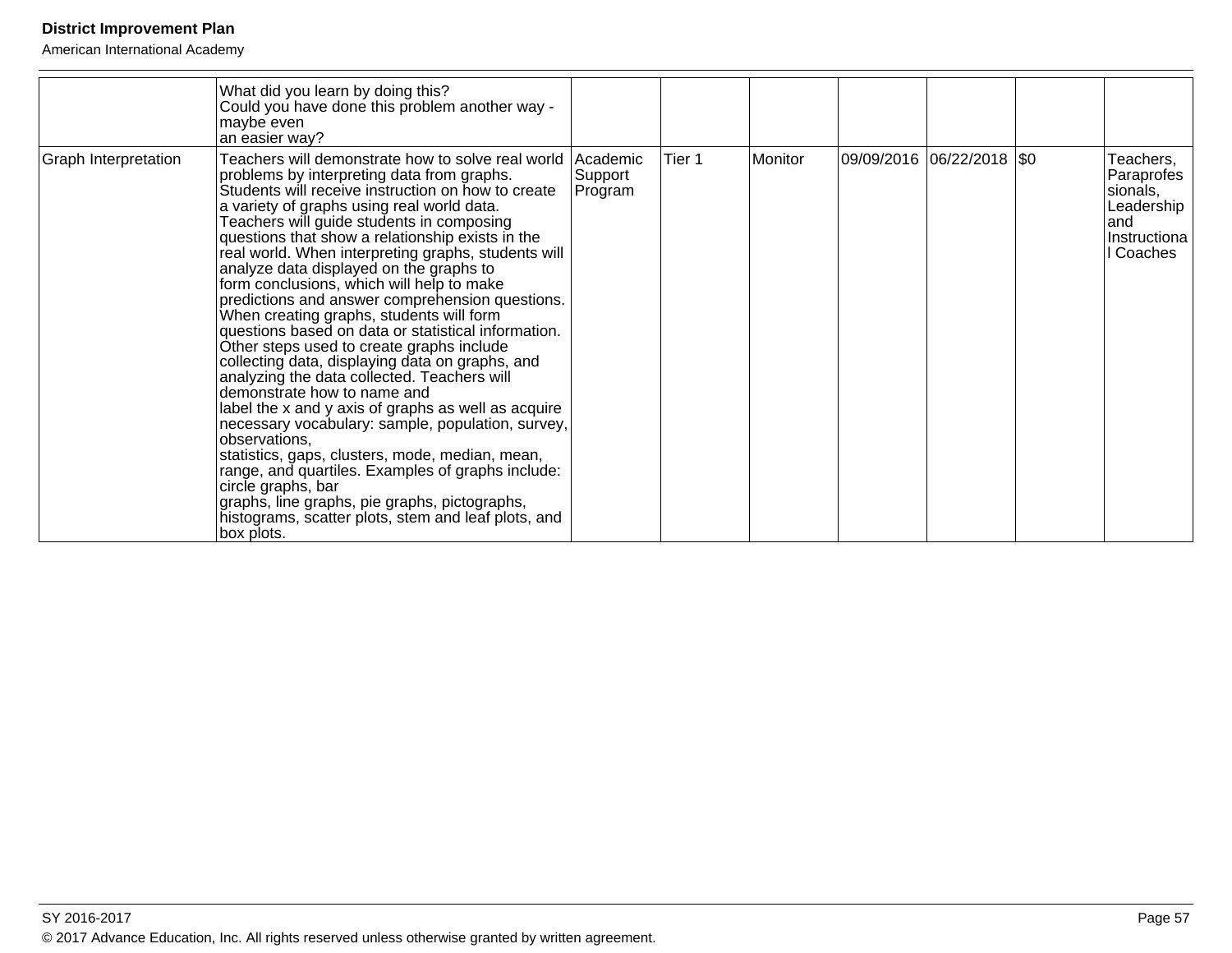| MTSS/RTI                           | The Academy has implemented a school-wide<br>MTSS/Response to Intervention model which will<br>allow students with grade level<br>skill deficits individualized support through<br>Blended Learning which includes technology,<br>center and project based and small group<br>interventions. Students will receive high level<br>support from highly specialized paraprofessionals<br>using<br>blended learning and differentiated instruction.<br>Students will be identified to participate in this high<br>level of support based on<br>results of state and local assessments and<br>academic and social classroom performance, The<br>academic component will<br>be provided through various forms of blended<br>learning with students utilizing a prescriptive<br>learning path. The MTSS/RTi<br>behavior component will be provided by the school<br>social worker and behavior interventionist who will<br>focus on<br>prescriptive strategies that will allow the student to<br>achieve success in the classroom learning<br>environment. MTSS/RTi for<br>behavior interventions may be based on<br>suspensions, referrals and other disciplinary<br>actions. | Technology<br>Academic<br>Support<br>Program,<br>Other | Tier 2            | Implement        | 09/09/2016 06/22/2018 | \$10000 | Teachers,<br>Instructiona<br>I Coaches,<br><b>Behavior</b><br>Intervention<br>ist, Social<br>Worker,<br>Leadership<br>and<br>Paraprofes<br>sionals |
|------------------------------------|-------------------------------------------------------------------------------------------------------------------------------------------------------------------------------------------------------------------------------------------------------------------------------------------------------------------------------------------------------------------------------------------------------------------------------------------------------------------------------------------------------------------------------------------------------------------------------------------------------------------------------------------------------------------------------------------------------------------------------------------------------------------------------------------------------------------------------------------------------------------------------------------------------------------------------------------------------------------------------------------------------------------------------------------------------------------------------------------------------------------------------------------------------------------------|--------------------------------------------------------|-------------------|------------------|-----------------------|---------|----------------------------------------------------------------------------------------------------------------------------------------------------|
| Vocabulary and Fluency<br>Practice | Teachers will engage in ongoing professional<br>development to improve best practices to increase   Learning<br>vocabulary skills for<br>students. Professional development will include<br>strategies to improve direct vocabulary instruction,<br>how to use graphic<br>representations and methods to define and<br>explain science vocabulary in their own words. In<br>addition, the teachers will<br>administer a weekly fluency assessment to ensure<br>that the vocabulary strategy is having a positive<br>impact on reading<br>science informational text and writing. To ensure<br>ongoing and sustainable professional<br>development, throughout the year the<br>Instructional coach and leadership will provide<br>ongoing support and monitoring through grade<br>and content area meetings,<br>classroom walk thrus and observations.                                                                                                                                                                                                                                                                                                                   | Professiona                                            | Tier <sub>2</sub> | Getting<br>Ready | 09/11/2017 06/22/2018 | \$8000  | Teachers,<br>Paraprofes<br>sionals,<br>Instructiona<br>I Coaches,<br>Leadership                                                                    |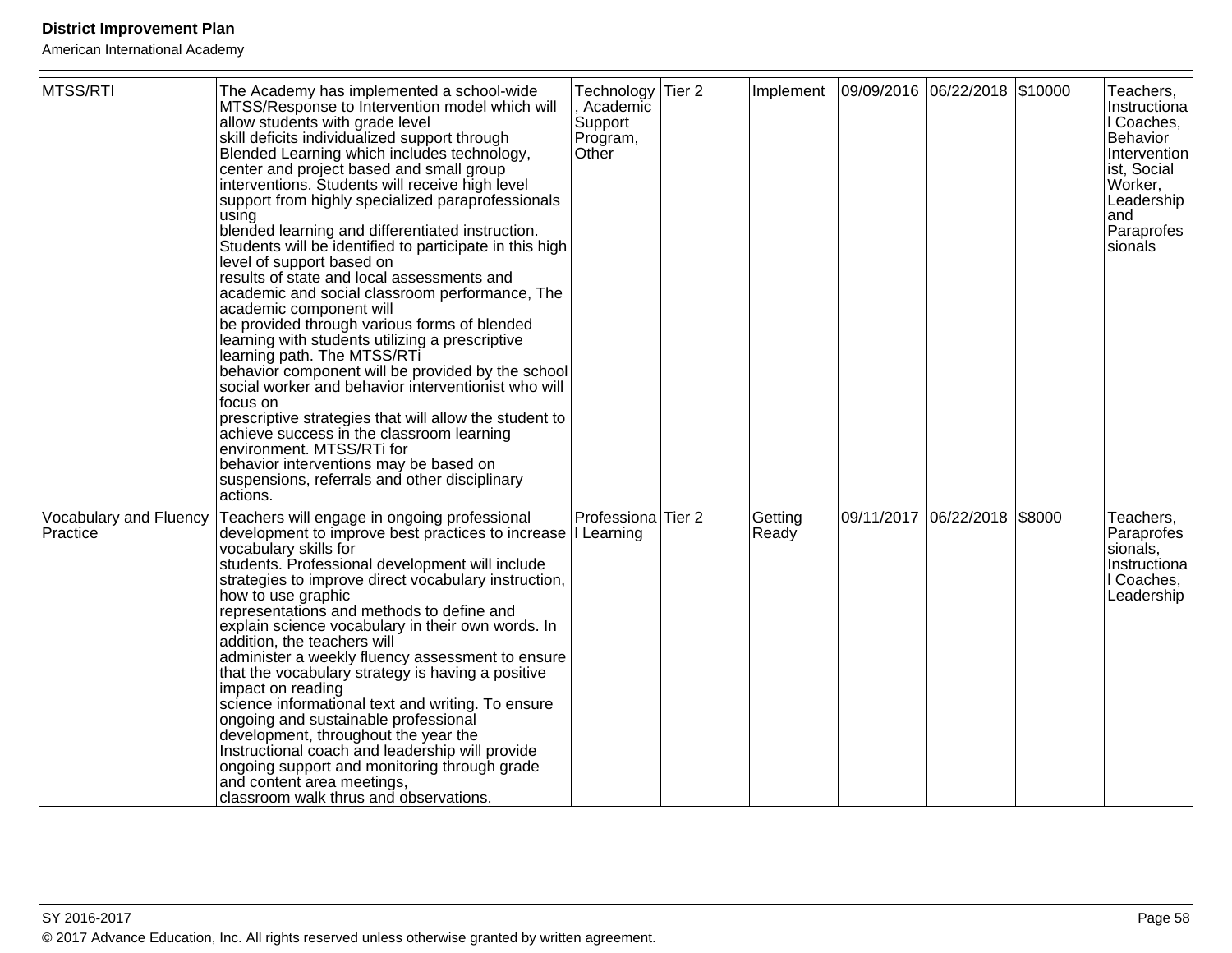| MTSS/RTI<br>Implementation   | The Academy will adapt a school-wide Response<br>to Intervention /MTSS which will allow students<br>with grade level<br>skill deficits individualized support through<br>technology and small group interventions in<br>Science. Students will receive high<br>level support from highly specialized<br>paraprofessionals using multiple forms of blended<br>learning/differentiated instruction. Students will be<br>identified to participate in this high level of support<br>based on results of state and local assessments<br>and academic and social classroom performance,<br>The academic component will be provided through<br>various forms of blended learning with students<br>utilizing a prescriptive learning path that will<br>enhance proficiency in Science | Academic<br>Support<br>Program | Tier 2 | Implement | 09/11/2017 06/22/2018 \$4000 |                                |        | Teachers,<br>Instructiona<br>I Coaches,<br>Paraprofes<br>sionals,<br>Leadership |
|------------------------------|--------------------------------------------------------------------------------------------------------------------------------------------------------------------------------------------------------------------------------------------------------------------------------------------------------------------------------------------------------------------------------------------------------------------------------------------------------------------------------------------------------------------------------------------------------------------------------------------------------------------------------------------------------------------------------------------------------------------------------------------------------------------------------|--------------------------------|--------|-----------|------------------------------|--------------------------------|--------|---------------------------------------------------------------------------------|
| <b>Science Fair Projects</b> | Teachers will instruct students in applying the<br>scientific method to solve real world problems for<br>completion of science fair<br>projects. Teachers will provide examples for<br>students and demonstrate how to select an<br>experiment that includes<br>collecting data and analyzing measurements in<br>order to test a hypothesis. Students will complete<br>a research paper and<br>science display board to use during a presentation<br>of their findings. Science Fair Projects will be<br>judged by using a rubric<br>on a 100 point scale. Students in the Middle/High<br>School will participate in the local Science Fair.                                                                                                                                   | Academic<br>Support<br>Program | Tier 1 | Monitor   |                              | 09/09/2016  06/22/2018  \$1000 |        | Teachers,<br>Instructiona<br>I Coaches<br>land<br>Leadership                    |
| Science Day                  | Students will participate in a school-wide science<br>day. Using the inquiry-based learning approach,<br>staff members will have<br>science stations set up throughout the school. The<br>students will rotate to these stations and<br>participate in an activity that will<br>peek interest in science subject matter and cause<br>them question and experiment. There will be a<br>discussion station in<br>each area that reviews, analyzes and make<br>predictions and conclusions.                                                                                                                                                                                                                                                                                       | Academic<br>Support<br>Program | Tier 1 | Implement | 09/11/2017                   | 06/22/2018                     | \$2000 | Teachers,<br>Science<br>Instructiona<br>I Coach,<br>School<br>Leadership        |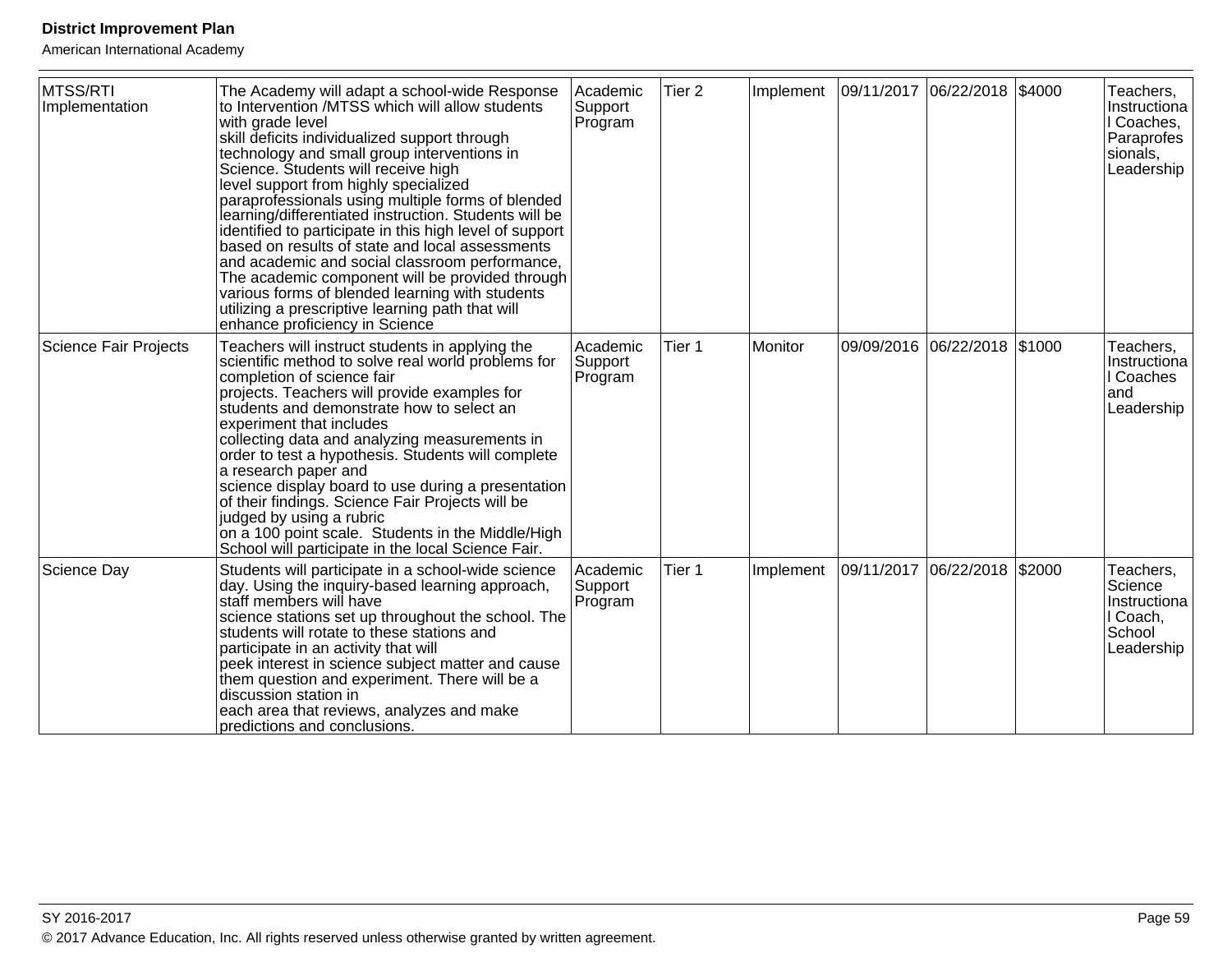| Co Teaching        | General and Special Education teachers will<br>receive professional development in order to<br>implement the Co-teaching<br>model by collaborating and communicating to<br>meet the needs of all students in all core subject<br>areas. The team will<br>develop and teach lessons and units that prepare<br>students for specific skills while using the 5 types<br>of co-teaching continuum<br>model: Lead and Support; Station Teaching;<br>Parallel Teaching; Alternative Teaching; and<br>Team Teaching. The team will<br>analyze data to provide reading interventions on<br>tier 2 of the Response to Intervention Model and<br>provide differentiated<br>instruction to all students including small group<br>instruction, flexible grouping, direct instruction,<br>and guided instruction. The<br>training will take place in the Fall and will be<br>implemented during the school year. In order to<br>ensure ongoing and<br>sustainable professional development, throughout<br>the year the Instructional Coach will provide<br>ongoing support to general and<br>special teachers. School Leadership will monitor<br>effectiveness through classroom walk thrus and<br>observations. Feedback will be provided by<br>leadership individually and during meetings with<br>both co-teachers. Professional development that<br>focuses on strategies to improve the outcomes of<br>co-teaching will be provided throughout the school<br>vear. | Teacher<br>Collaborati<br>on,<br>Academic<br>Support<br>Program,<br>Professiona<br>I Learning | Tier <sub>2</sub> | Implement | 09/11/2017 06/22/2018 \$5000 | General<br>and Special<br>Education<br>Teachers,<br>Social<br><b>Studies</b><br>Instructiona<br>I Coach,<br>Leadership |
|--------------------|------------------------------------------------------------------------------------------------------------------------------------------------------------------------------------------------------------------------------------------------------------------------------------------------------------------------------------------------------------------------------------------------------------------------------------------------------------------------------------------------------------------------------------------------------------------------------------------------------------------------------------------------------------------------------------------------------------------------------------------------------------------------------------------------------------------------------------------------------------------------------------------------------------------------------------------------------------------------------------------------------------------------------------------------------------------------------------------------------------------------------------------------------------------------------------------------------------------------------------------------------------------------------------------------------------------------------------------------------------------------------------------------------------------------------------------------------------|-----------------------------------------------------------------------------------------------|-------------------|-----------|------------------------------|------------------------------------------------------------------------------------------------------------------------|
| <b>Field Trips</b> | Teachers will plan and schedule field trips that<br>connect to the topics being taught and align to<br>CCSS in the areas of:<br>Government; History; Geography; and Civics and<br>Economics. Field trips include visiting the Henry<br><b>Ford Museum and</b><br>Greenfield Village; The Detroit Historical Museum;<br>and virtual field trips. Teachers will instruct<br>students in completing various<br>assignments that correspond to the objectives of<br>the field trip<br>including, gathering information from the field trip<br>experience to<br>answer comprehension questions. Students may<br>be required to do a term paper that focuses on<br>information learned duringthe field trip                                                                                                                                                                                                                                                                                                                                                                                                                                                                                                                                                                                                                                                                                                                                                      | Academic<br>Support<br>Program                                                                | Tier 1            | Monitor   | 09/09/2016 06/22/2018 \$3500 | <b>Teachers</b><br>and School<br>Leadership                                                                            |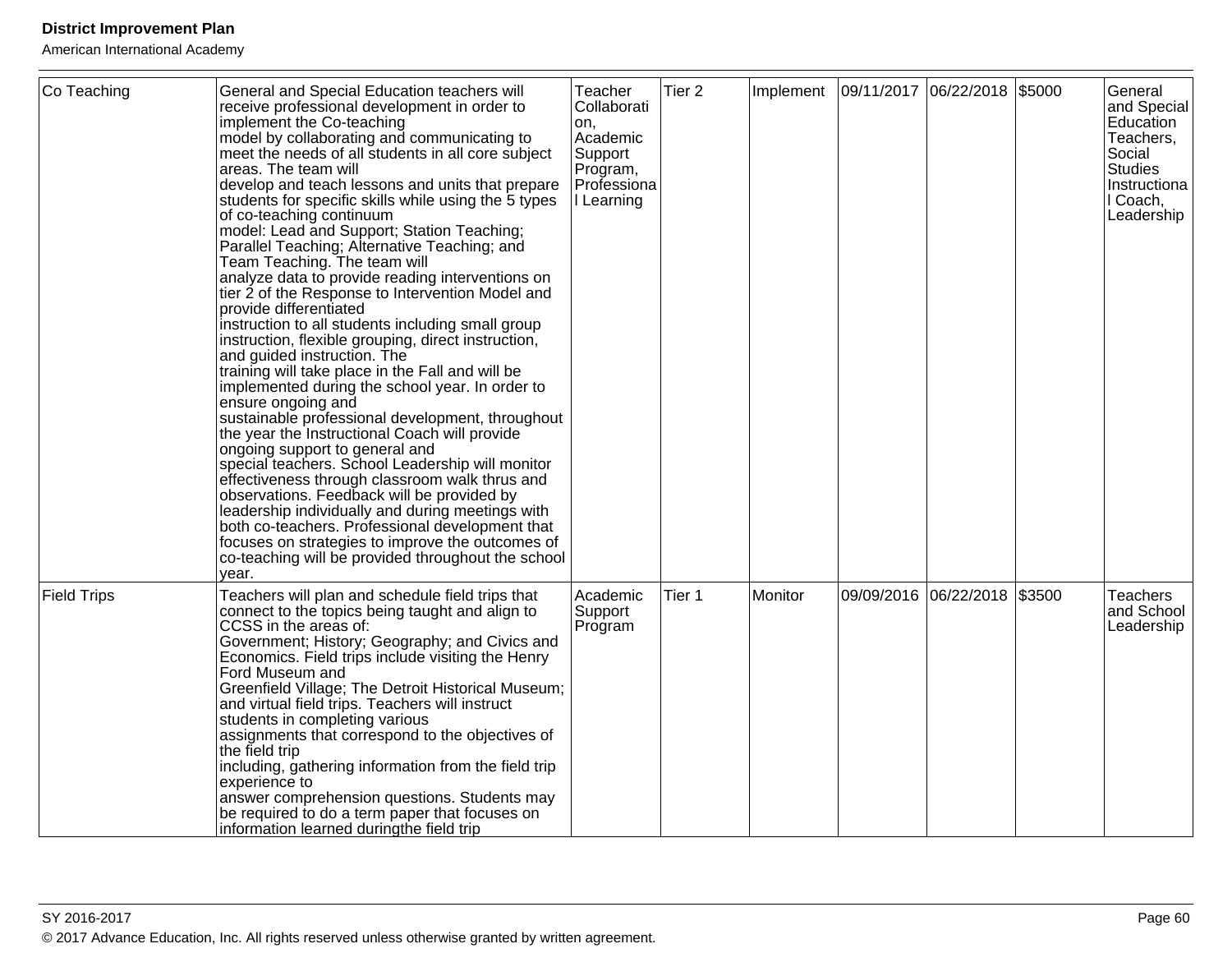| <b>Classroom Magazines</b>       | Teachers in grades 1 - 10 will be provided<br>subscriptions of Junior Scholastic and Scholastic<br>for Social Studies to provide additional access to<br>informational text beyond the textbook. Teachers<br>will use best practices in reading comprehension<br>to promote student success of comprehension of<br>informational text. Students will have access to<br>information on current events,<br>geography, American History, and world<br>civilizations. Magazines will be used for classroom<br>assignments and<br>homework assignments to further support reading<br>comprehension of informational text and to<br>provide real world<br>news and real world problems. Students will have<br>various assignments to complete which include:<br>answering comprehension questions, interpreting<br>graphs, timelines and political cartoons, answering<br>Who, What, When, Where, Why<br>questions; vocabulary hunts, small group reading<br>comprehension activities, reading centers,<br>summarizing and<br>note-taking, and debates for middle school<br>students to develop critical thinking and analysis<br>skills. | Supplemen Tier 1<br>tal<br>Materials,<br>Academic<br>Support<br>Program |        | Monitor        | 09/09/2016 06/22/2018 \$5000 |       | Teachers,<br>Social<br><b>Studies</b><br>Instructiona<br>I Coach<br>land<br>Leadership |
|----------------------------------|-------------------------------------------------------------------------------------------------------------------------------------------------------------------------------------------------------------------------------------------------------------------------------------------------------------------------------------------------------------------------------------------------------------------------------------------------------------------------------------------------------------------------------------------------------------------------------------------------------------------------------------------------------------------------------------------------------------------------------------------------------------------------------------------------------------------------------------------------------------------------------------------------------------------------------------------------------------------------------------------------------------------------------------------------------------------------------------------------------------------------------------|-------------------------------------------------------------------------|--------|----------------|------------------------------|-------|----------------------------------------------------------------------------------------|
| <b>Constitution Day</b>          | Teachers will lead the discussion of the<br>importance of Constitution Day. Teachers will<br>create innovative lessons to<br>demonstrate the importance of Constitution Day.<br>Assignments can include : essays on the meaning<br>of Constitution Day, a<br>timeline of key dates and events, lessons to learn<br>and review the vocabulary of the Constitution and<br>Bill of Rights, as well as<br>other activities to impart values of civic<br>involvement and responsibility                                                                                                                                                                                                                                                                                                                                                                                                                                                                                                                                                                                                                                                  | <b>Direct</b><br>Instruction,<br>Academic<br>Support<br>Program         | Tier 1 | <b>Monitor</b> | 09/09/2016 06/22/2018        | \$200 | Teachers,<br>Instructiona<br>I Coaches<br>land<br>Leadership                           |
| Service Learning<br>Opportunties | All students will participate in a service learning<br>project Each project will include investigating<br>community needs, preparing<br>for service, action, reflection, demonstration of<br>learning and impacts, and celebration                                                                                                                                                                                                                                                                                                                                                                                                                                                                                                                                                                                                                                                                                                                                                                                                                                                                                                  | Community<br>Engageme<br>nt                                             | Tier 1 | Implement      | 09/11/2017 06/22/2018 \$500  |       | <b>Teachers</b><br>and<br>Leadership                                                   |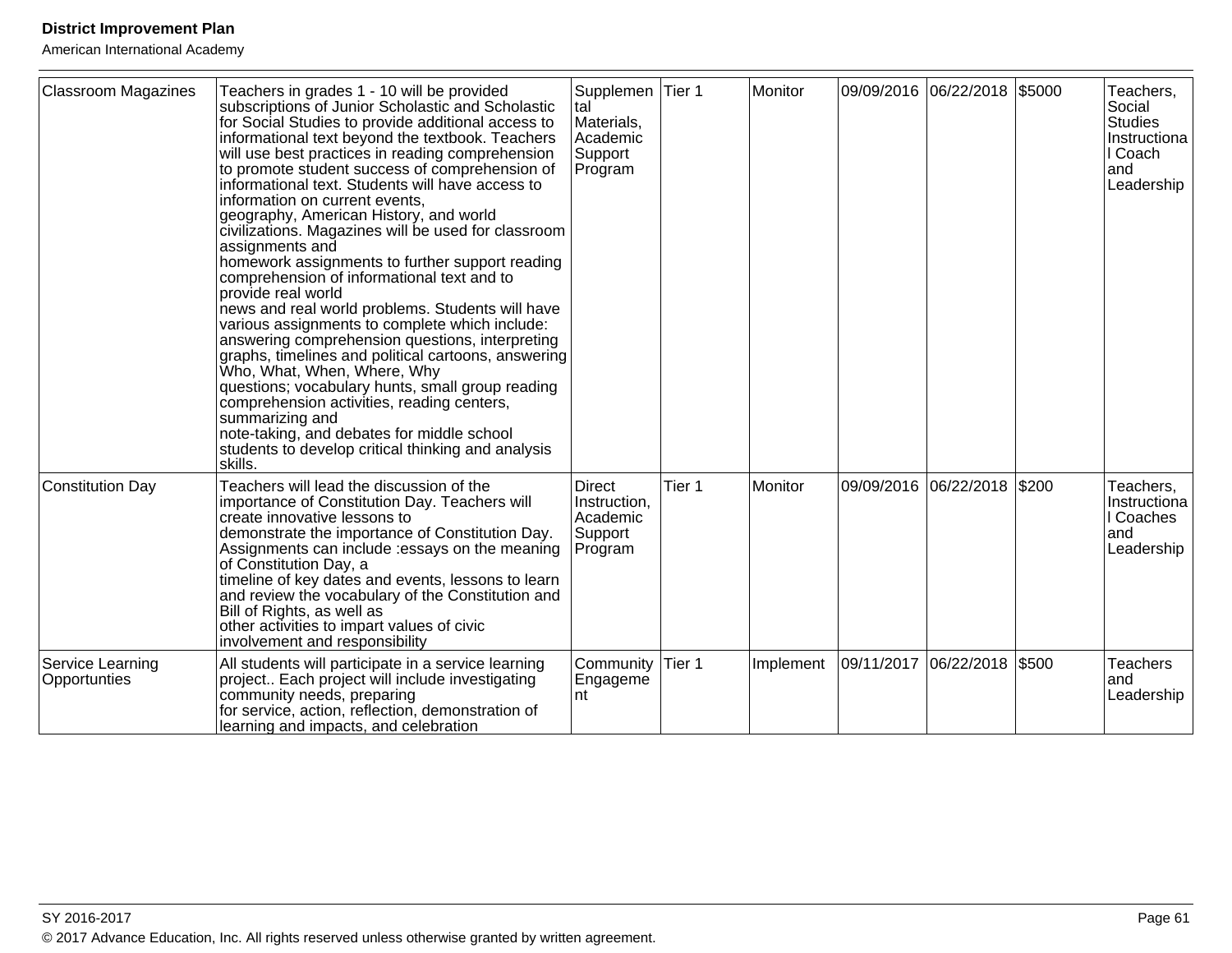| <b>Bullying Professional</b><br>Development | AIA will engage in professional development on<br>anti-bullying. Teachers will receive training to<br>support a safe and secure<br>learning environment for all stakeholders. The<br>Behavioral interventionist will receive ongoing<br>training to enable the<br>Academy to support our PBIS Initiative. Students<br>will participate monthly assemblies that will focus<br>on implementation of PBIS and Anti-Bullying.<br>Students learn how to recognize the bullying and<br>what actions to take to prevent and diffuse it The<br>professional development will take place in<br>September or October. The professional<br>development will be presented by members of our<br>local police department or a professional ant-<br>bullying organization. Professional development<br>on anti-bullying will be presented throughout the<br>school year for staff and by the behavioral<br>interventionist for students during monthly<br>assemblies. | Professiona<br>I Learning,<br>Behavioral<br>Support<br>Program | Tier 1            | Implement | 09/11/2017 06/22/2018 \$2500 |         | Teachers,<br><b>Behavior</b><br>Intervention<br>ist, Social<br>Worker,<br>Paraprofesi<br>onals |
|---------------------------------------------|--------------------------------------------------------------------------------------------------------------------------------------------------------------------------------------------------------------------------------------------------------------------------------------------------------------------------------------------------------------------------------------------------------------------------------------------------------------------------------------------------------------------------------------------------------------------------------------------------------------------------------------------------------------------------------------------------------------------------------------------------------------------------------------------------------------------------------------------------------------------------------------------------------------------------------------------------------|----------------------------------------------------------------|-------------------|-----------|------------------------------|---------|------------------------------------------------------------------------------------------------|
| Behavioral<br>Interventionist               | American International Academy will employ a<br>Behavioral Interventionist to improve social skills,<br>student behavior and promote a safe teaching and Program<br>learning environment.<br>The Behavior interventionist will utilize a tiered<br>positive behavior support system that identifies at-<br>risk students needing intense<br>support to ensure school success. The Behavior<br>Interventionist will work in collaboration with the<br>Principal, Assistant Principal and Behavioral<br>Interventionist to ensure all stakeholders have<br>access to a safe and conducive learning<br>environment. The<br>The Behavioral Interventionist is responsible for<br>full implementation of the PBIS Program at AIA.                                                                                                                                                                                                                           | Behavioral<br>Support                                          | Tier 3            | Implement | 09/11/2017 06/22/2018        | \$35000 | Behavior<br>Intervention<br>ist and<br>School<br>Leadership                                    |
| <b>School Social Worker</b>                 | AIA will continue to employ a School Social<br>Worker to assist students with interventions to<br>cope with school issues and to<br>make positive connections with staff and fellow<br>students. The School Social Worker will assist<br>staff in utilizing the Multi-tiered<br>Positive Behavior Support System. The School<br>Social Worker will also address all request that<br>include IEP's, Child Study Team, School<br>Administrator staff and students.                                                                                                                                                                                                                                                                                                                                                                                                                                                                                       | Behavioral<br>Support<br>Program                               | Tier <sub>2</sub> | Implement | 09/09/2016 06/22/2018        | \$45000 | School<br>Social<br>Worker and<br>School<br>Leadership                                         |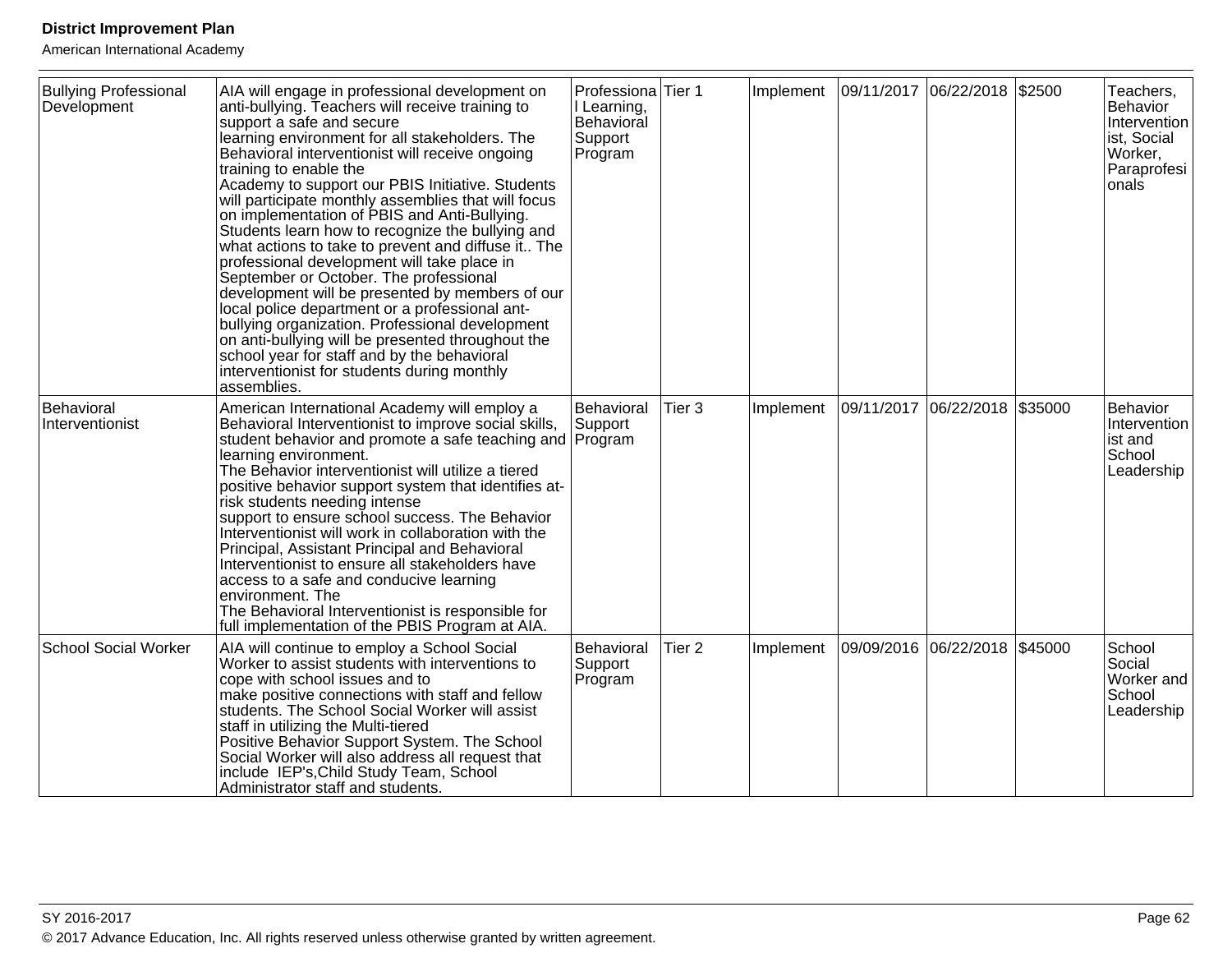| Positive Behavior<br>Intervention Supports | Staff will participate in professional development<br>to fully implement PBIS at AIA to improve school<br>culture and student<br>behavior. AIA will implement PBIS with fidelity.<br>Students will participate in monthly assemblies<br>that recognize students for                                                                                                                                                                                                                                                                                                                                                                                                                                                      | Behavioral<br>Support<br>Program | Tier 2 | Implement | 09/11/2017  06/22/2018  \$3000 |                             | Entire AIA<br>Staff,<br>Leadership                  |
|--------------------------------------------|--------------------------------------------------------------------------------------------------------------------------------------------------------------------------------------------------------------------------------------------------------------------------------------------------------------------------------------------------------------------------------------------------------------------------------------------------------------------------------------------------------------------------------------------------------------------------------------------------------------------------------------------------------------------------------------------------------------------------|----------------------------------|--------|-----------|--------------------------------|-----------------------------|-----------------------------------------------------|
|                                            | adhering to all aspects of the program. Signage<br>will be throughout the school that clearly state<br>school expectations for<br>the program. All staff, students and parents will be<br>provided a full explanation of the PBIS<br>expectations for AIA. The Dean and<br>Behavioral Interventionist will oversee the full<br>implementation of the program. Parents will<br>receive written correspondence<br>regarding PBIS and the reward system. PBIS<br>expectations must be followed by all students<br>consistently in all classrooms,<br>cafeteria, hallway, bathroom, etc. to enable us to<br>benefit from the program. Expectations for each<br>area of the building will be<br>posted in a visible location. |                                  |        |           |                                |                             |                                                     |
| <b>Homeless Liaison</b>                    | Implementation, supporting and monitoring the<br>McKinney-Vento Homeless Program. The<br>Homeless Liaison is a member of the District<br>Improvement Team and will coordinate referrals<br>for community-based services and provide<br>additional assistance for services that the school<br>is unable to directly provide for its homeless<br>students.                                                                                                                                                                                                                                                                                                                                                                 | Other                            | Tier 1 | Monitor   |                                | 08/22/2016  06/21/2019  \$0 | <b>Homeless</b><br>Liaison,<br>Administrati<br>lon. |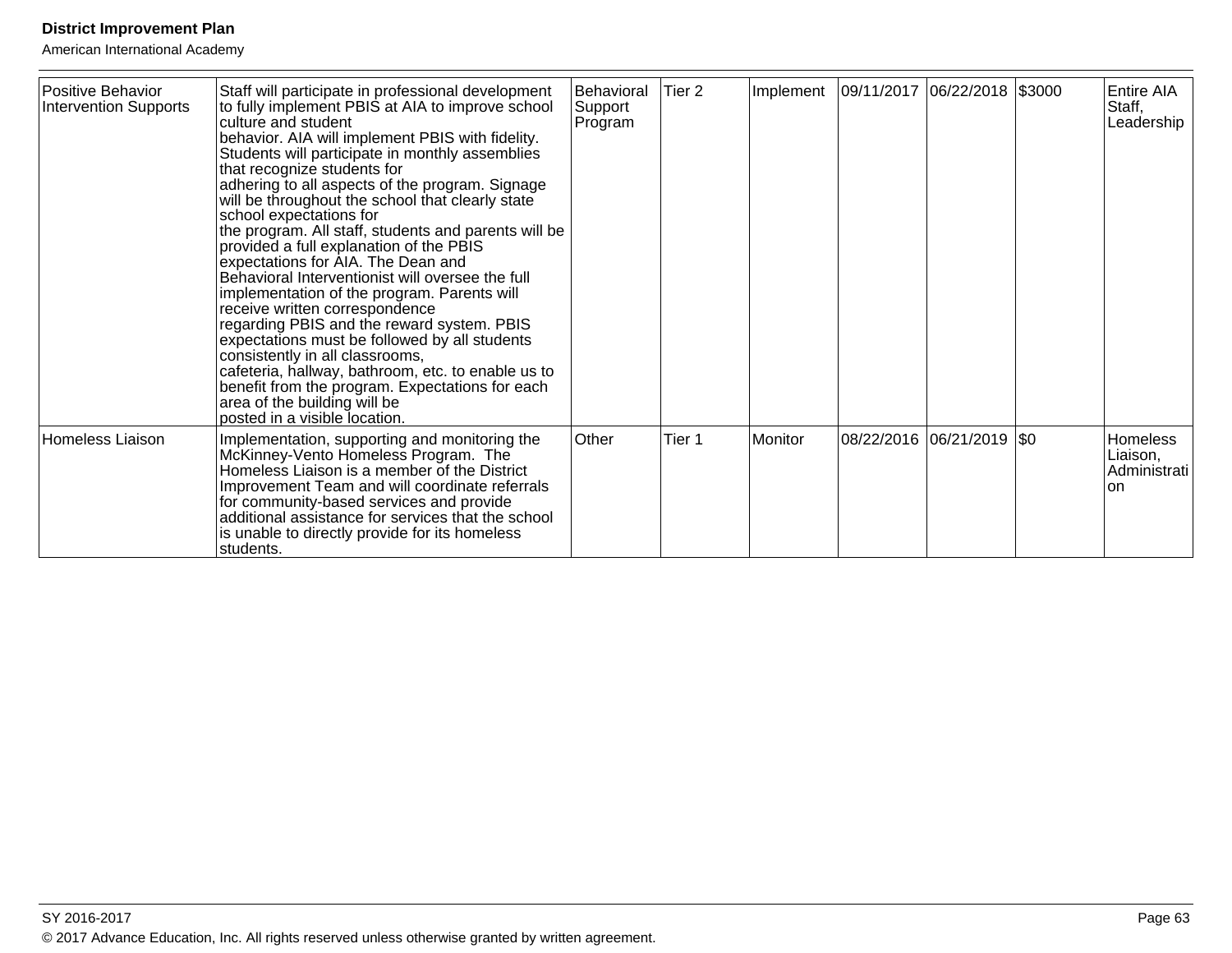American International Academy

| Services for Homeless<br><b>Students</b> | Students that are identified as being homeless by<br>our Homeless Liaison will receive services<br>provided by the school through an allocation of<br>funds set aside for homeless services.<br>The categories of allocation for the homeless<br>population include:<br>• Transportation – voucher for school<br>transportation<br>• Food Allowance - gift cards for food/groceries<br>• School Supplies - backpack, etc.<br>• Clothing/Personal Items - school uniforms,<br>shoes, coat, personal care kits, etc<br>Our school has a Homeless Policy that ensures<br>that:<br>• Services are comparable to those offered to other<br>students in the district<br>• Transportation, special education, academic<br>interventions, before and after school programs,<br>food services, etc.<br>• Consistent uninterrupted teaching. Learning will<br>not be denied due to lack of necessary enrollment<br>documents.<br>• The Homeless Liaison is a member of the District<br>Improvement Team.<br>The Homeless Liaison will coordinate referrals for<br>community based services and provide additional<br>assistance for services that the school is unable to<br>directly provide for its homeless students | <b>Other</b> | Tier 1 | Implement | 09/05/2017 06/21/2019 \$5000 |  |  | <b>Homeless</b><br>Liaison and<br>School<br>Administrati<br>lon. |
|------------------------------------------|---------------------------------------------------------------------------------------------------------------------------------------------------------------------------------------------------------------------------------------------------------------------------------------------------------------------------------------------------------------------------------------------------------------------------------------------------------------------------------------------------------------------------------------------------------------------------------------------------------------------------------------------------------------------------------------------------------------------------------------------------------------------------------------------------------------------------------------------------------------------------------------------------------------------------------------------------------------------------------------------------------------------------------------------------------------------------------------------------------------------------------------------------------------------------------------------------------------|--------------|--------|-----------|------------------------------|--|--|------------------------------------------------------------------|
|------------------------------------------|---------------------------------------------------------------------------------------------------------------------------------------------------------------------------------------------------------------------------------------------------------------------------------------------------------------------------------------------------------------------------------------------------------------------------------------------------------------------------------------------------------------------------------------------------------------------------------------------------------------------------------------------------------------------------------------------------------------------------------------------------------------------------------------------------------------------------------------------------------------------------------------------------------------------------------------------------------------------------------------------------------------------------------------------------------------------------------------------------------------------------------------------------------------------------------------------------------------|--------------|--------|-----------|------------------------------|--|--|------------------------------------------------------------------|

### **American International Academy - Elementary**

| <b>Activity Name</b> | <b>Activity Description</b> | <b>Activity</b><br>'Type | 'Tier | <sup>I</sup> Phase | Begin Date   End Date | <b>IResource</b><br><b>Assigned</b> | Staff<br><b>Responsibl</b> |
|----------------------|-----------------------------|--------------------------|-------|--------------------|-----------------------|-------------------------------------|----------------------------|
|                      |                             |                          |       |                    |                       |                                     |                            |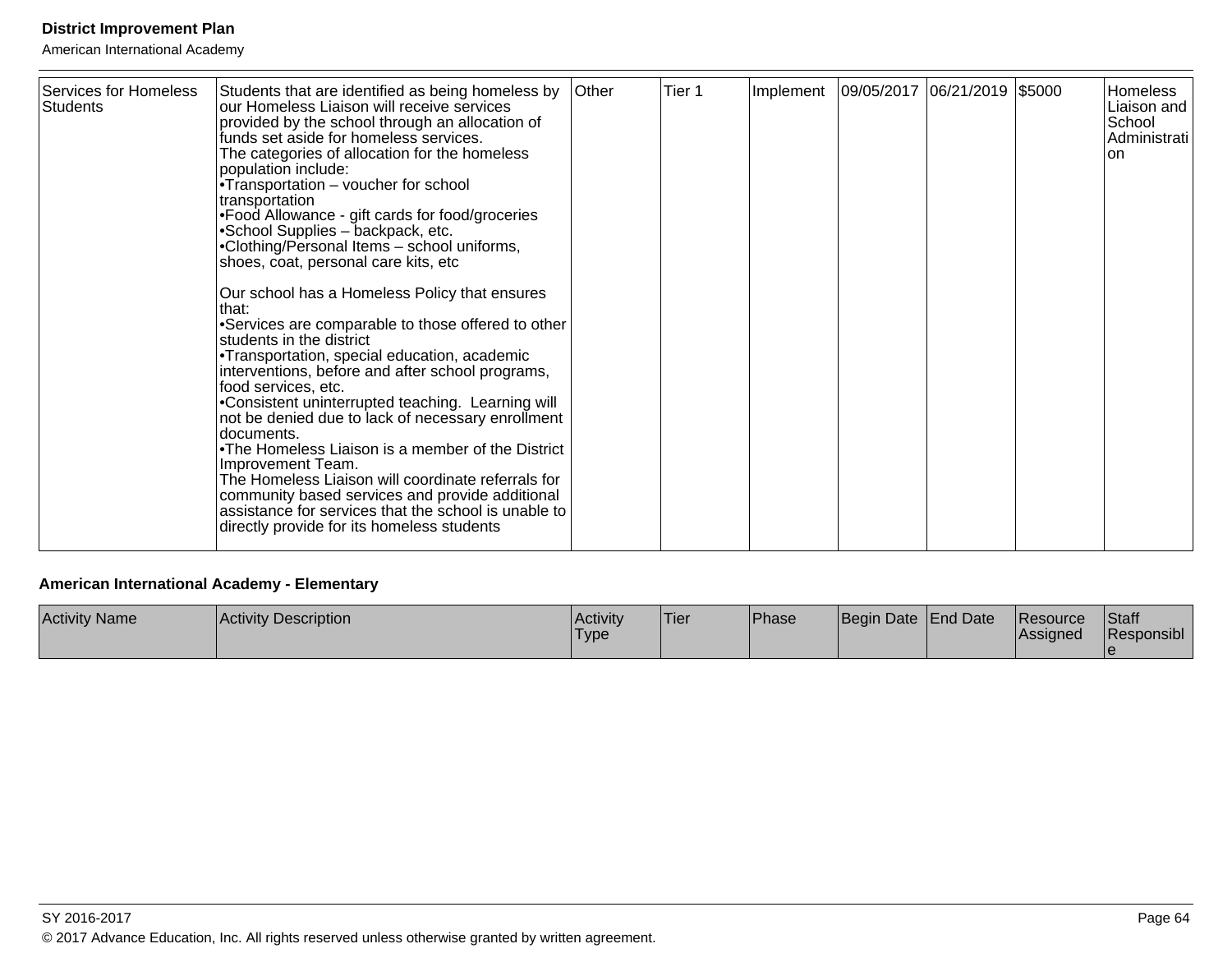| Computer Adaptive<br>Programs | The Academy continues to focus on the "Big Idea"   Technology   Tier 2<br>of differentiated instruction which is addressing the<br>learning gaps<br>through the use of technology through computer<br>adaptive programs. Extended learning<br>opportunities for<br>our students that are below grade level and<br>learning that is challenging for advanced students<br>are both addressed by use of<br>Blended Learning through use of computer<br>adaptive programs. Students who require<br>additional support are provided an individualized<br>learning path that addresses the students's<br>learning gaps. Students that are advanced are<br>able to continue to move forward academically<br>with their individualized learning path. Learning<br>paths are individualized based on the results of<br>the student's NWEA Fall assessment. The NWEA<br>is administered 3 time yearly for students in<br>grades K - 8 to determine<br>academic growth. The Academy commits to<br>"meeting the student where they are." The<br>American International Academy<br>is fully immersed in the 21st Century as a blended<br>learning community that utilizes technology to<br>assist in closing the<br>achievement gap Blended Learning is a research-<br>based approach that integrates technology and<br>other forms of<br>differentiated instruction to increase student<br>engagement and learning. The school is moving<br>towards a one-to-one ratio of student and<br>technology devices that include: • All-in-One<br>Computers • Student Laptops • Chromebooks •<br>iPads Interactive Projectors and White Boards<br>These devices are used in resource computer<br>labs, and computer cart push-ins for center based<br>learning and station rotation blended learning<br>modules. Technology is used with every student at<br>the Academy for differentiated intervention,<br>remediation, enhancement and standard-based<br>instruction. A variety of Computer Adaptive<br>programs are used ensure that differentiation is<br>vertically and horizontally aligned to instruction:<br>• Vertical alignment: instructing students at their<br>appropriate<br>level<br>• Horizontal alignment: instructing students<br>different ways to | , Academic<br>Support<br>Program | Monitor | 09/12/2016 06/22/2018 \$150000 | Administrati<br>on,<br>Teachers,<br>Curriculum<br>Coaches,<br>Paraprofesi<br>onals |
|-------------------------------|----------------------------------------------------------------------------------------------------------------------------------------------------------------------------------------------------------------------------------------------------------------------------------------------------------------------------------------------------------------------------------------------------------------------------------------------------------------------------------------------------------------------------------------------------------------------------------------------------------------------------------------------------------------------------------------------------------------------------------------------------------------------------------------------------------------------------------------------------------------------------------------------------------------------------------------------------------------------------------------------------------------------------------------------------------------------------------------------------------------------------------------------------------------------------------------------------------------------------------------------------------------------------------------------------------------------------------------------------------------------------------------------------------------------------------------------------------------------------------------------------------------------------------------------------------------------------------------------------------------------------------------------------------------------------------------------------------------------------------------------------------------------------------------------------------------------------------------------------------------------------------------------------------------------------------------------------------------------------------------------------------------------------------------------------------------------------------------------------------------------------------------------------------------------------------------------------------------------------------------------------|----------------------------------|---------|--------------------------------|------------------------------------------------------------------------------------|
|                               | maximize engaging lessons<br>The computer adaptive programs that the school<br>utilizes are:<br>· Raz-Kids / Head Sprouts: A-Z Learning Reading                                                                                                                                                                                                                                                                                                                                                                                                                                                                                                                                                                                                                                                                                                                                                                                                                                                                                                                                                                                                                                                                                                                                                                                                                                                                                                                                                                                                                                                                                                                                                                                                                                                                                                                                                                                                                                                                                                                                                                                                                                                                                                    |                                  |         |                                |                                                                                    |